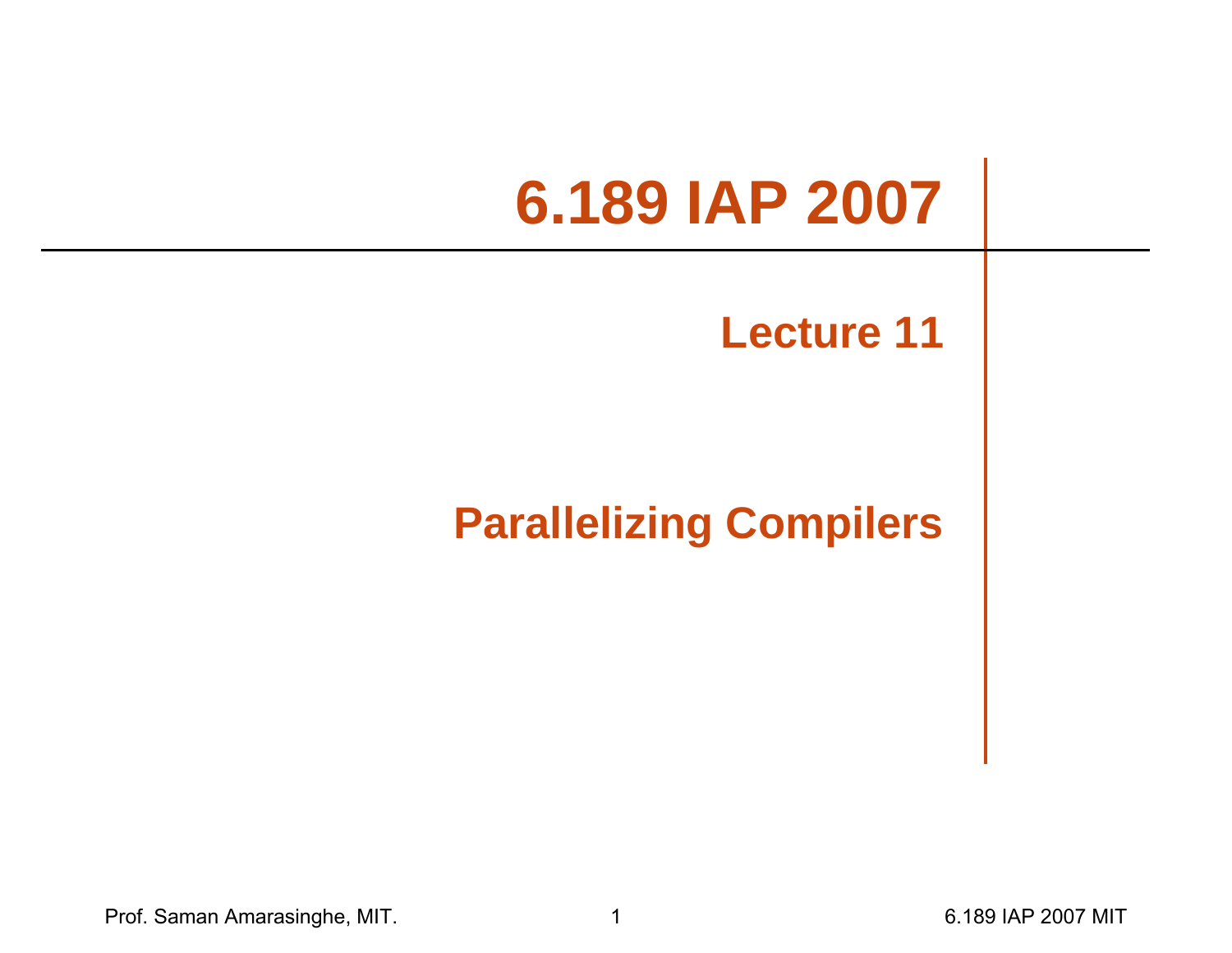## **Outline**

#### ●**Parallel Execution**

- ●Parallelizing Compilers
- ●Dependence Analysis
- ●Increasing Parallelization Opportunities
- ●Generation of Parallel Loops
- ●Communication Code Generation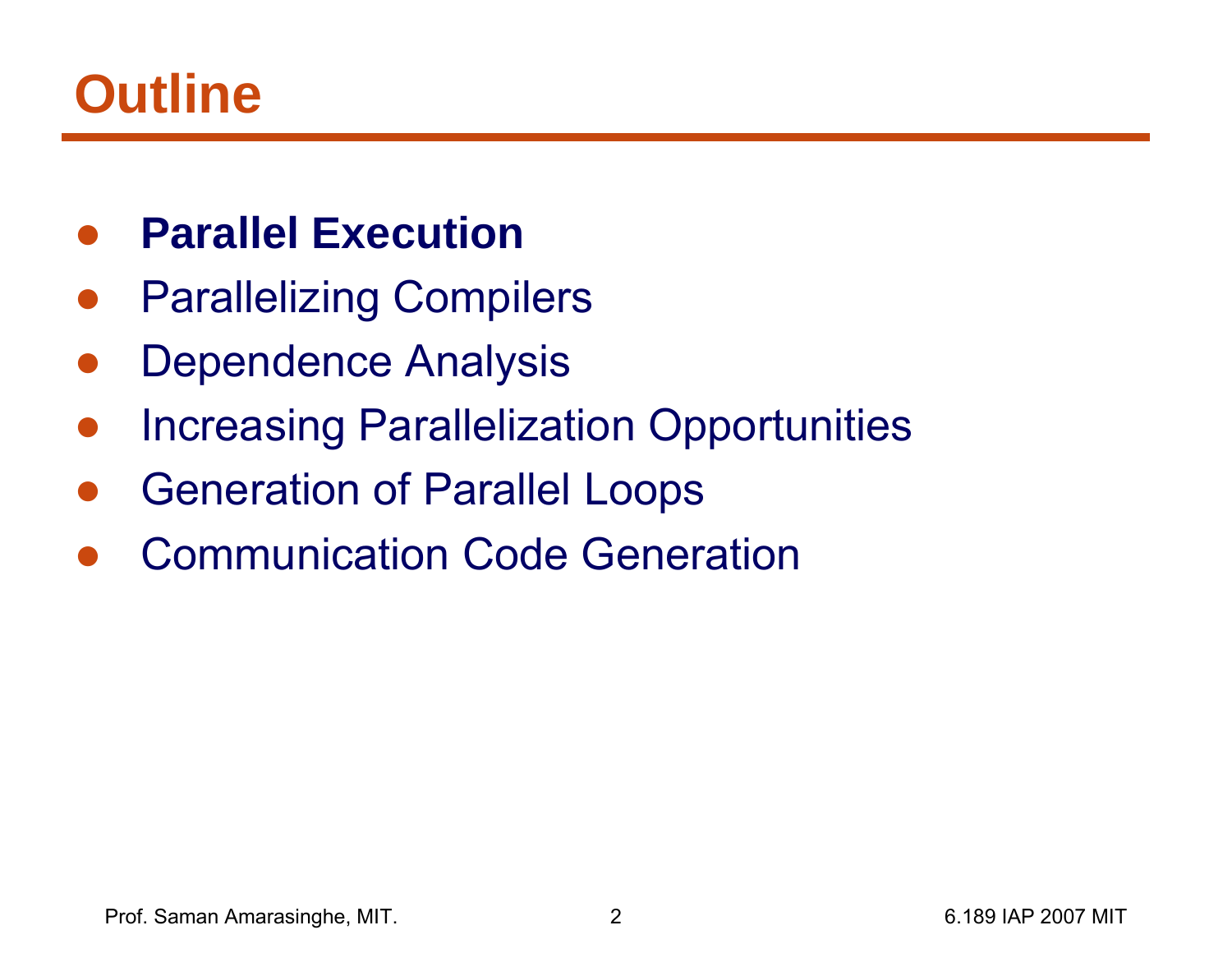## **Types of Parallelism**

- ● Instruction Level Parallelism (ILP)
- $\rightarrow$  Scheduling and Hardware
- ●Task Level Parallelism (TLP)
- $\rightarrow$  Mainly by hand
- ● Loop Level Parallelism (LLP) or Data Parallelism
	- $\rightarrow$  Hand or Compiler Generated

- ●Pipeline Parallelism
- $\bullet$  Divide and Conquer **Parallelism**
- $\rightarrow$  Hardware or Streaming
- $\rightarrow$  Recursive functions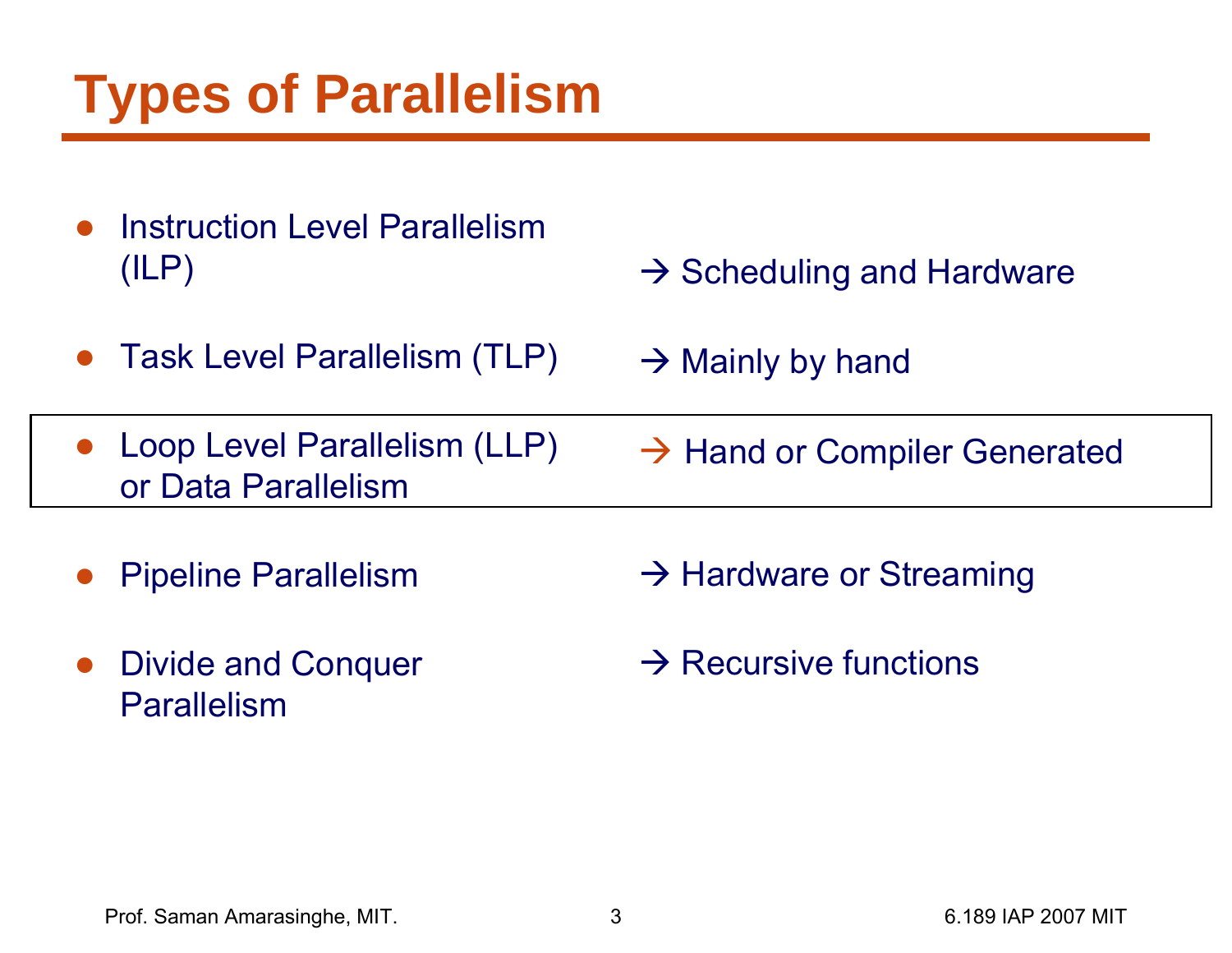# **Why Loops?**

- 90% of the execution time in 10% of the code  $\mathcal{L}_{\mathcal{A}}$ Mostly in loops
- If parallel, can get good performance
	- $\overline{\mathbb{R}^n}$ Load balancing
- ●Relatively easy to analyze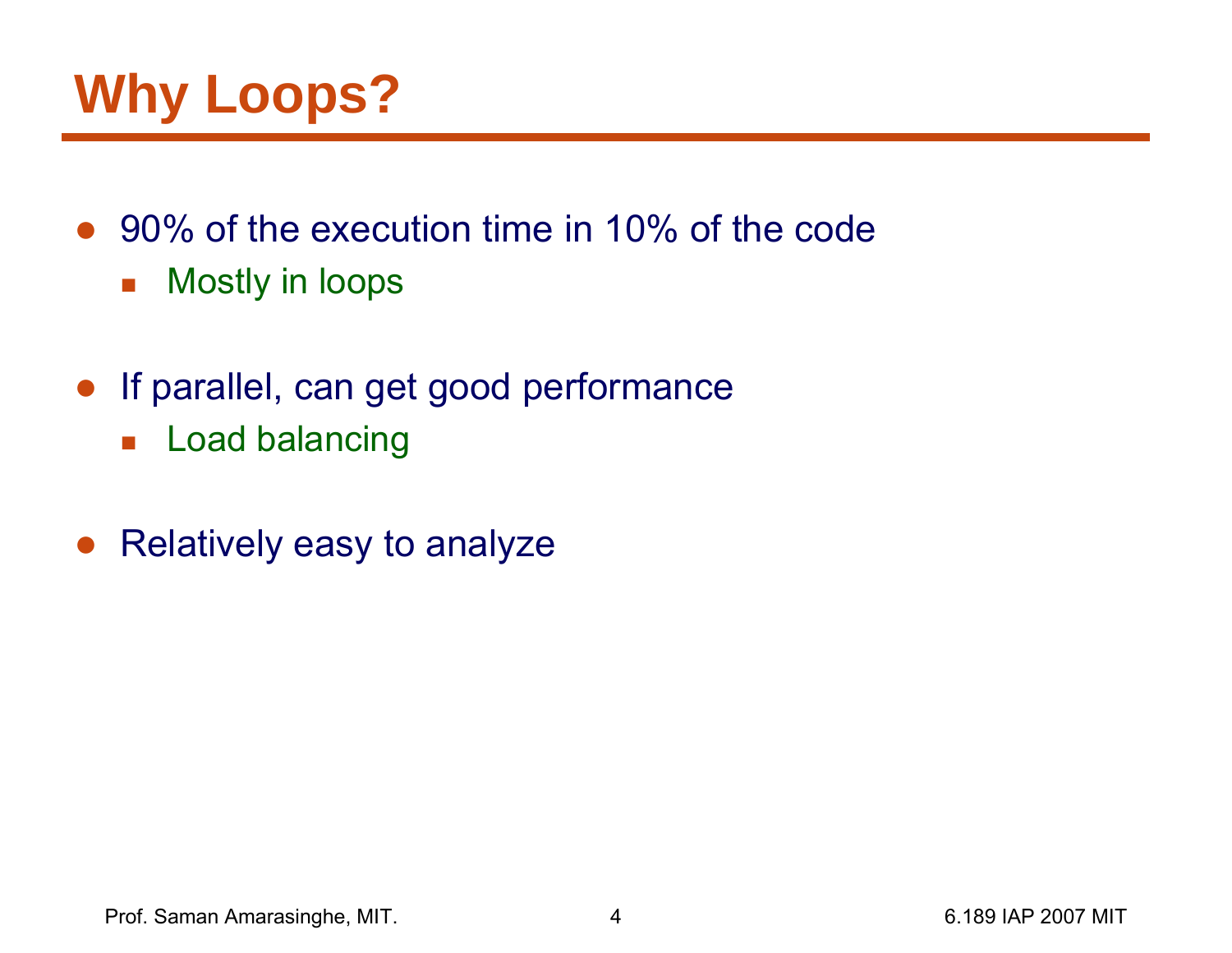#### **Programmer Defined Parallel Loop**

#### $\bullet$ FORALL

- $\mathcal{L}_{\mathcal{A}}$  No "loop carried dependences"
- $\overline{\mathbb{R}^n}$ Fully parallel
- $\bullet$  FORACROSS
	- $\mathcal{L}_{\mathcal{A}}$  Some "loop carried dependences"



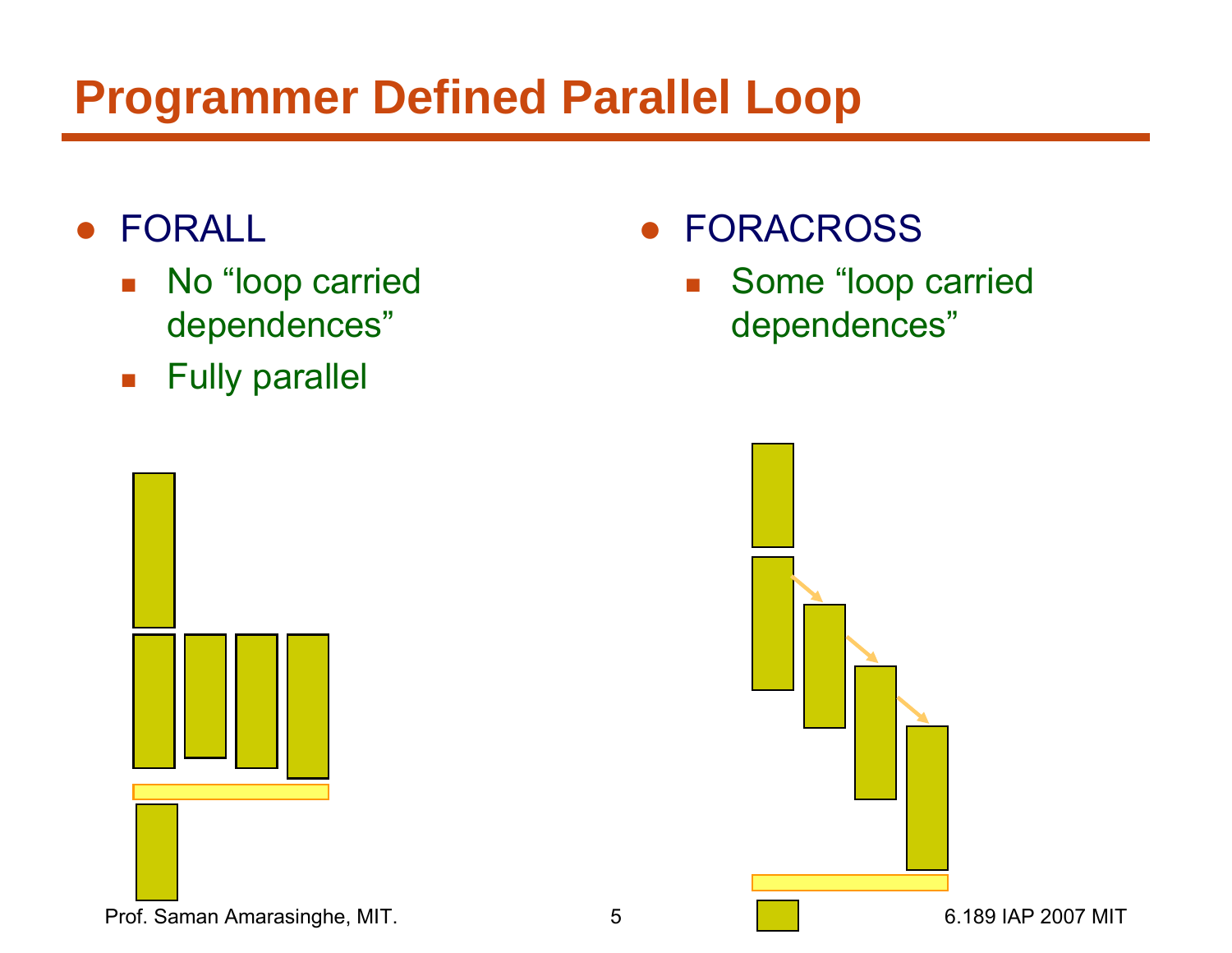## **Parallel Execution**

```
● Example
  FORPAR I = 0 to N
     A[I] = A[I] + 1
```

```
● Block Distribution: Program gets mapped into
  Iters = ceiling(N/NUMPROC);
  FOR P = 0 to NUMPROC-1FOR I = P*Iters to MIN((P+1)*Iters, N)A[I] = A[I] + 1
```

```
● SPMD (Single Program, Multiple Data) Code
  If (myPid == 0) {
```

```
…Iters = ceiling(N/NUMPROC);
}
Barrier();
FOR I = myPid*Iters to MIN((myPid+1)*Iters, N)
   A[I] = A[I] + 1
Barrier();
```
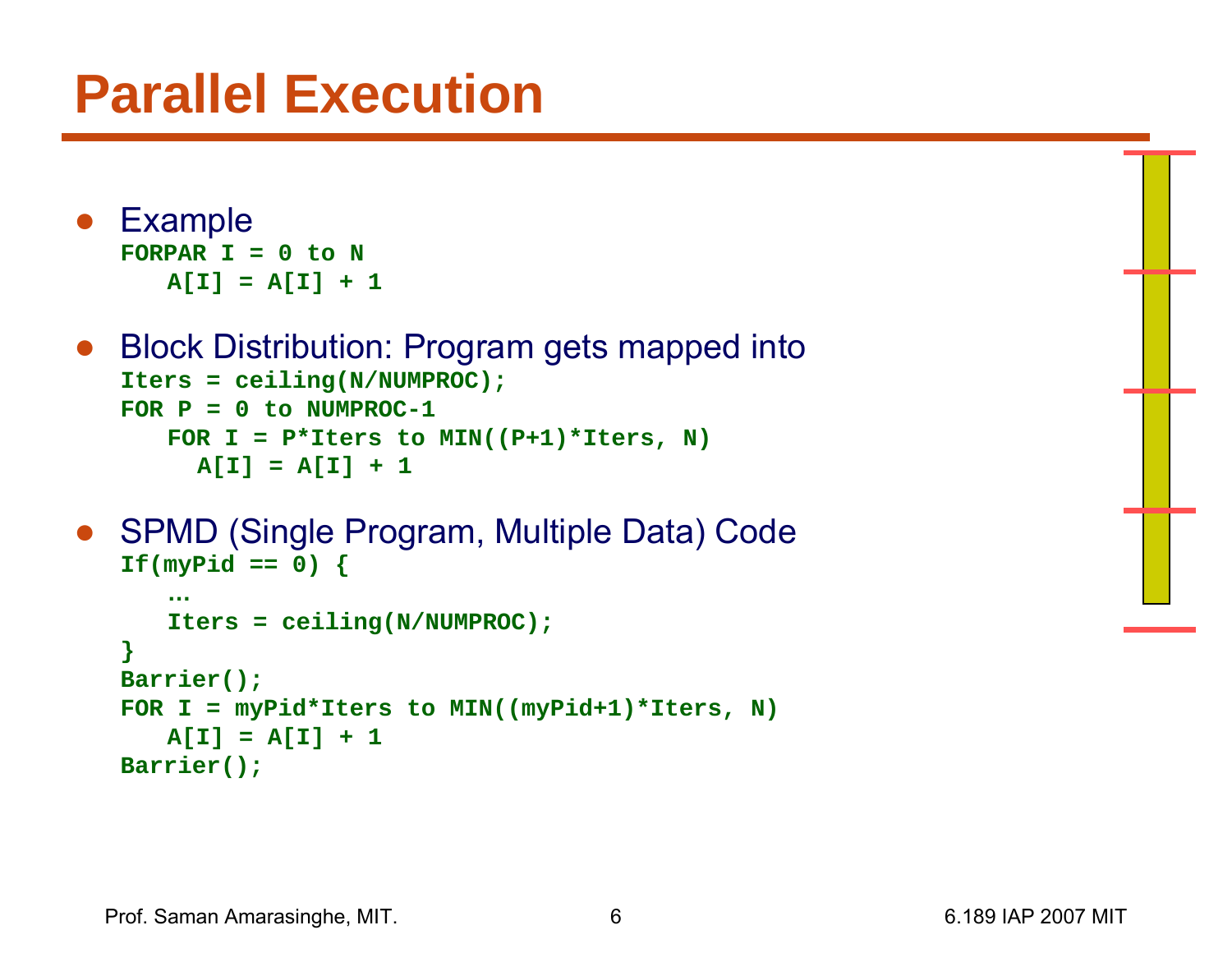## **Parallel Execution**

```
● Example
  FORPAR I = 0 to N
     A[I] = A[I] + 1
```

```
● Block Distribution: Program gets mapped into
  Iters = ceiling(N/NUMPROC);
  FOR P = 0 to NUMPROC-1FOR I = P*Iters to MIN((P+1)*Iters, N)A[I] = A[I] + 1
```

```
● Code that fork a function
   Iters = ceiling(N/NUMPROC);
   ParallelExecute(func1);
   …void func1(integer myPid)
   { 
      FOR I = myPid*Iters to MIN((myPid+1)*Iters, N)
        A[I] = A[I] + 1
   }
```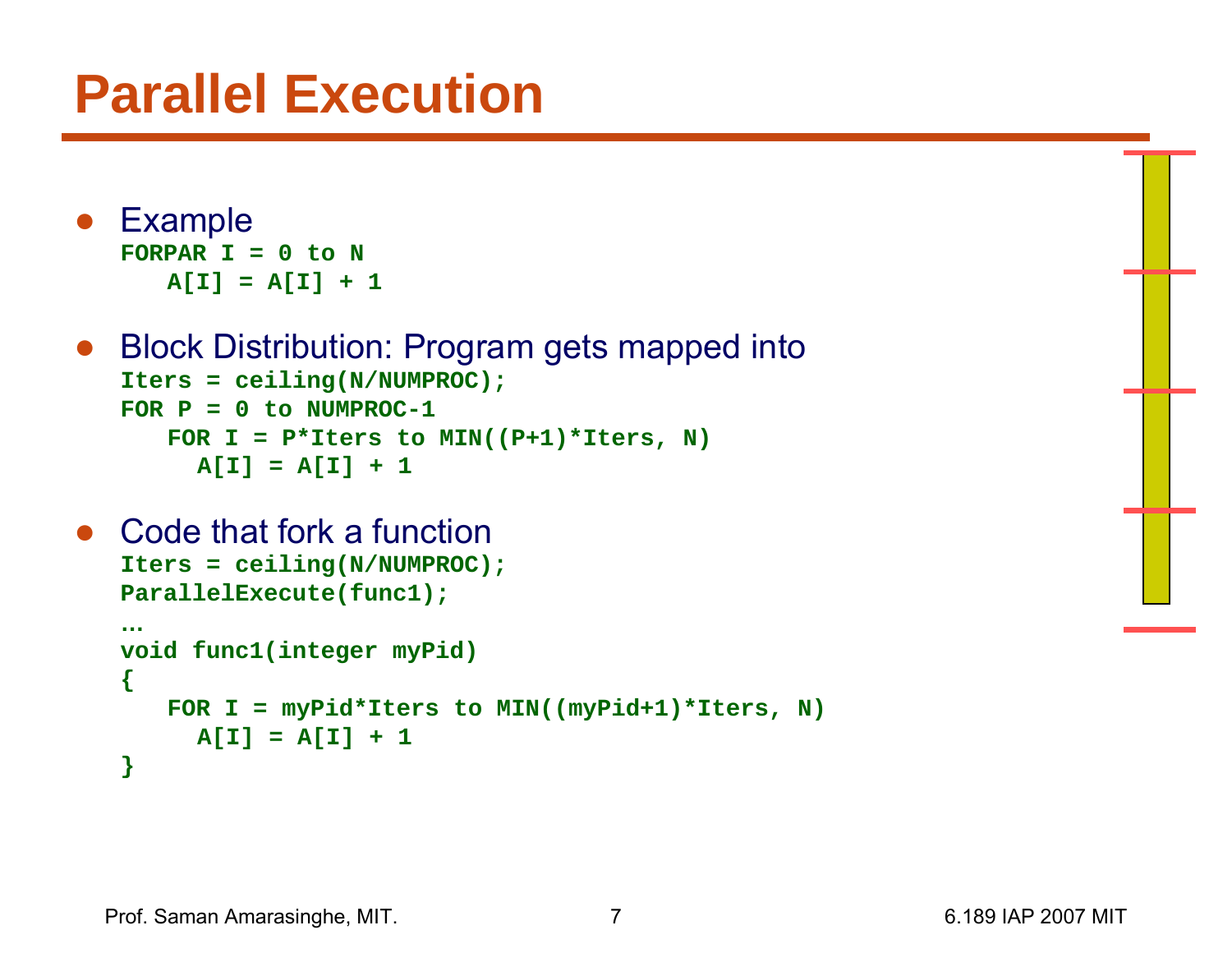## **Outline**

- Parallel Execution
- **Parallelizing Compilers**
- ●Dependence Analysis
- ●Increasing Parallelization Opportunities
- Generation of Parallel Loops
- ●Communication Code Generation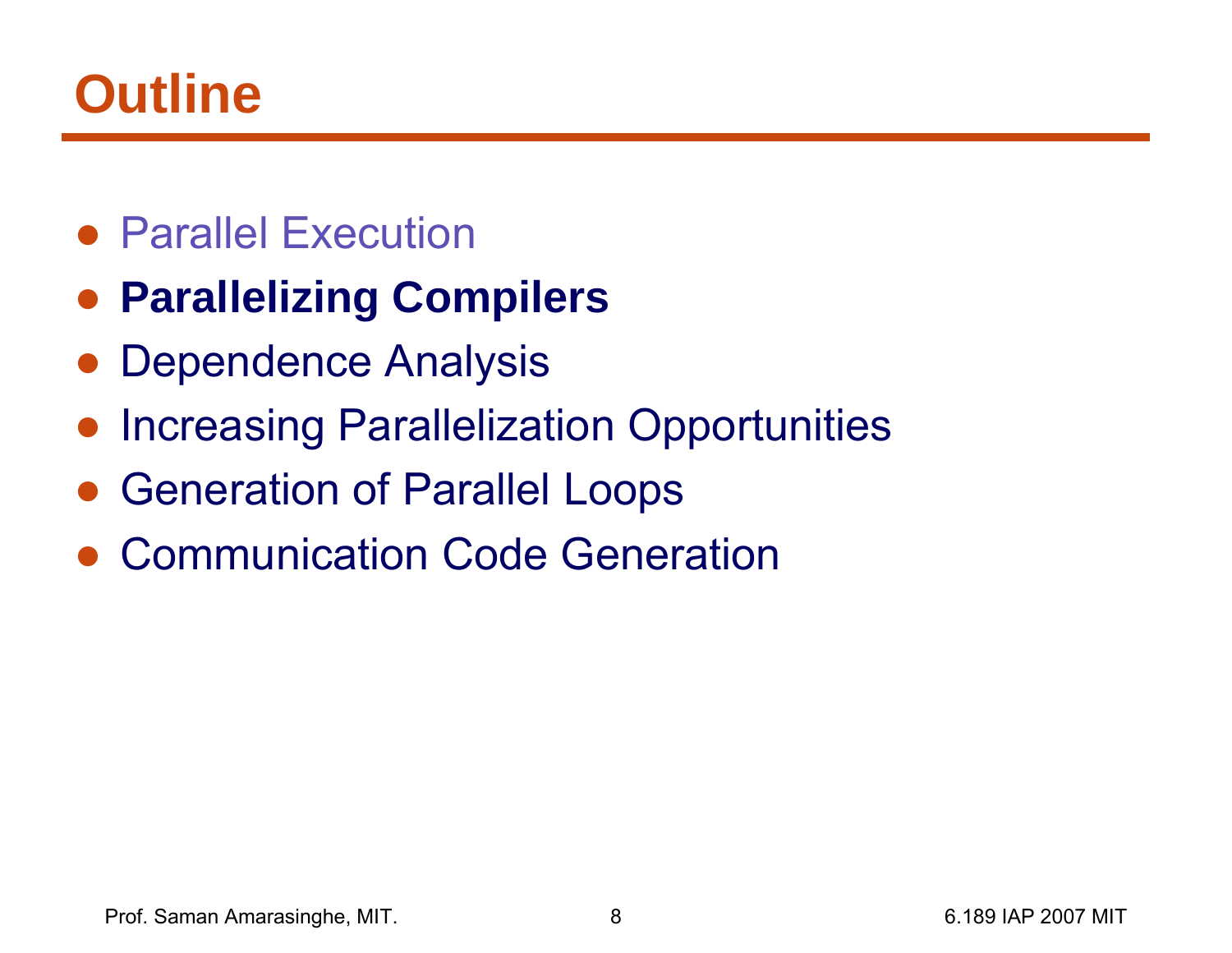## **Parallelizing Compilers**

● Finding FORALL Loops out of FOR loops

```
● Examples
  FOR I = 0 to 5A[I+1] = A[I] + 1
  FOR I = 0 to 5A[I] = A[I+6] + 1
  For I = 0 to 5A[2*I] = A[2*I + 1] + 1
```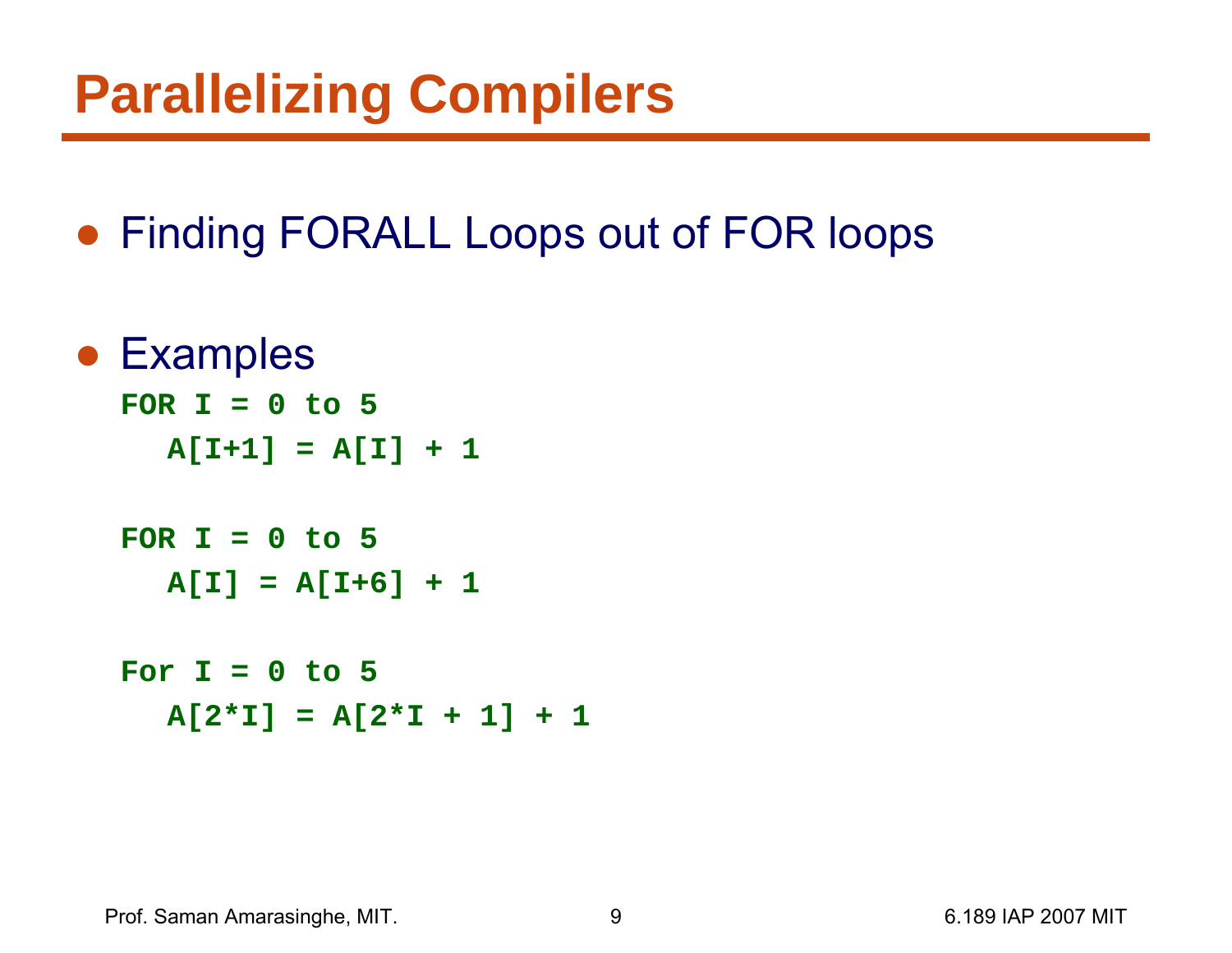- $\bullet$ • N deep loops  $\rightarrow$  n-dimensional discrete cartesian space
	- Normalized loops: assume step size = 1



- $\bullet$  Iterations are represented as coordinates in iteration space
	- $\blacksquare$   $\blacksquare$  = [i<sub>1</sub>, i<sub>2</sub>, i<sub>3</sub>, ..., i<sub>n</sub>]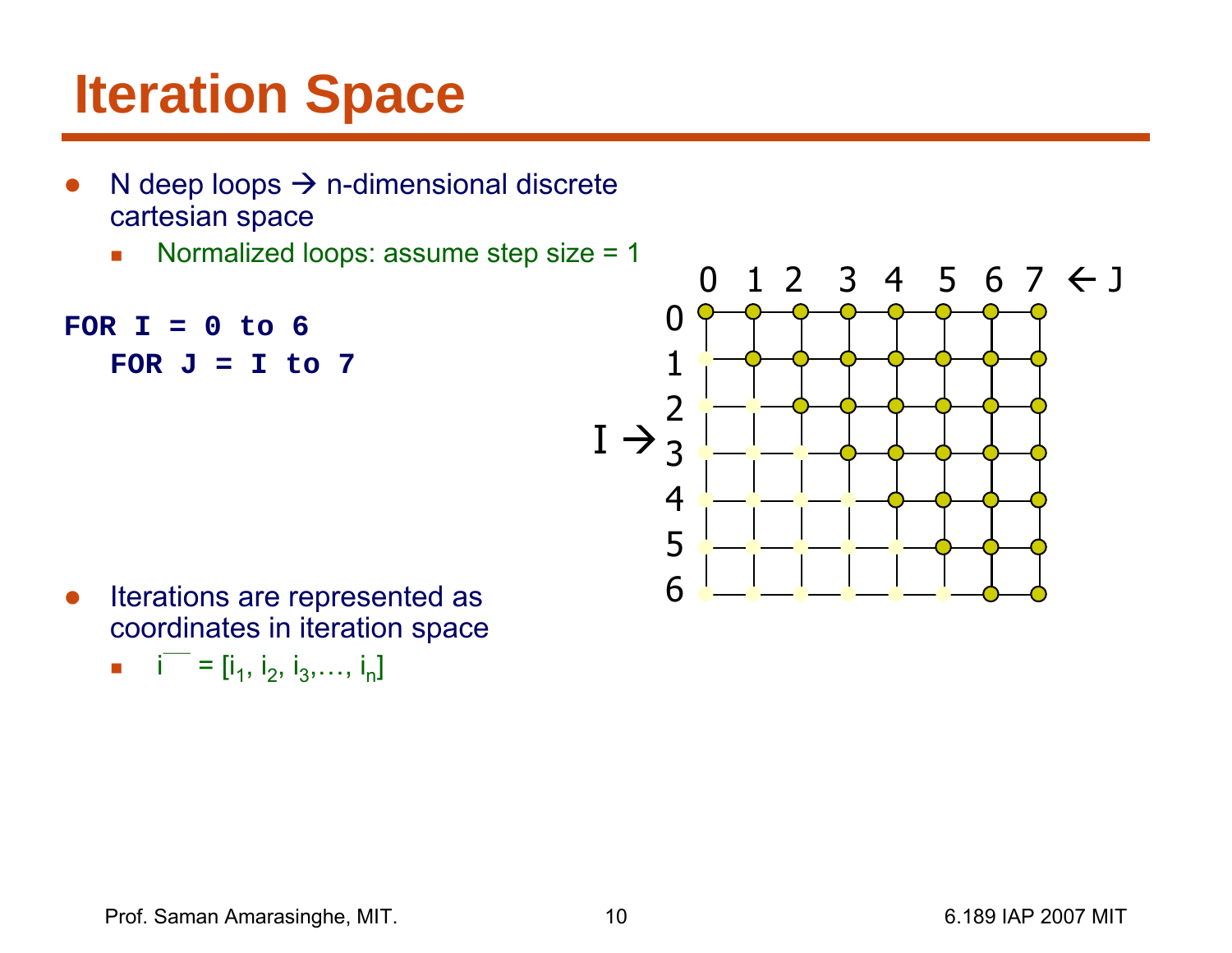- $\bullet$ • N deep loops  $\rightarrow$  n-dimensional discrete cartesian space
	- Normalized loops: assume step size = 1



- $\bullet$  Iterations are represented as coordinates in iteration space
- $\bullet$  Sequential execution order of iterations  $\rightarrow$  Lexicographic order [0,0], [0,1], [0,2], …, [0,6], [0,7],  $[1,1], [1,2], \ldots, [1,6], [1,7],$  $[2,2], \ldots, [2,6], [2,7],$ ………[6,6], [6,7],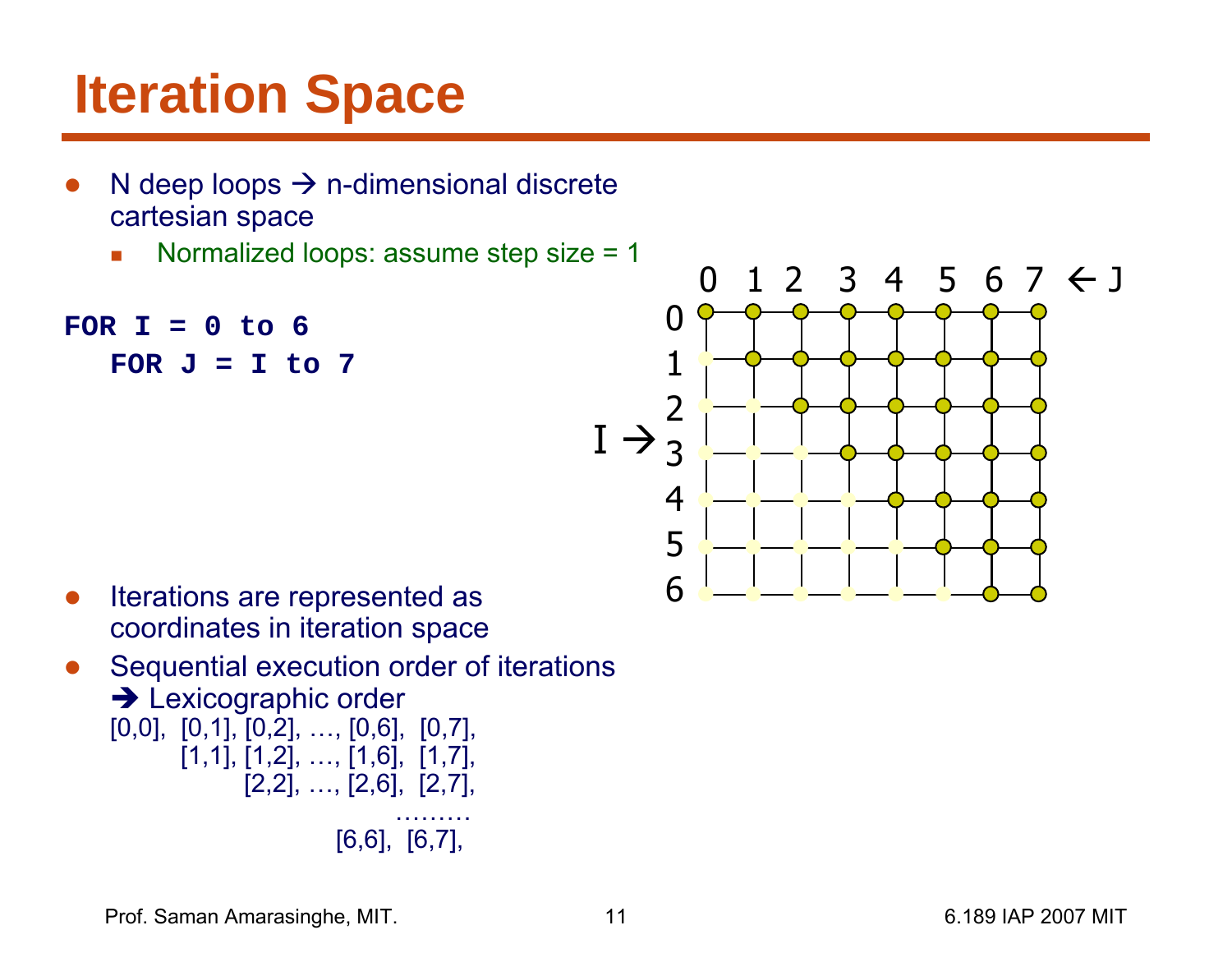- $\bullet$ • N deep loops  $\rightarrow$  n-dimensional discrete cartesian space
	- Normalized loops: assume step size = 1



- $\bullet$  Iterations are represented as coordinates in iteration space
- $\bullet$  Sequential execution order of iterations  $\rightarrow$  Lexicographic order
- $\bullet$  $\bullet$  Iteration i $\overline{\phantom{a}}$  $\overline{\phantom{a}}$  is lexicograpically less than j $\overline{\phantom{a}}$  $\overline{\phantom{a}}$  , i $\overline{\phantom{a}}$  $\overline{\phantom{a}}$  < j  $\overline{\phantom{a}}$  iff there exists c s.t.  $\mathsf{i_1} = \mathsf{j_1}, \ \mathsf{i_2} = \mathsf{j_2}, \ldots \ \mathsf{i_{c\text{-}1}} = \mathsf{j_{c\text{-}1}}$  and  $\mathsf{i_c} < \mathsf{j_c}$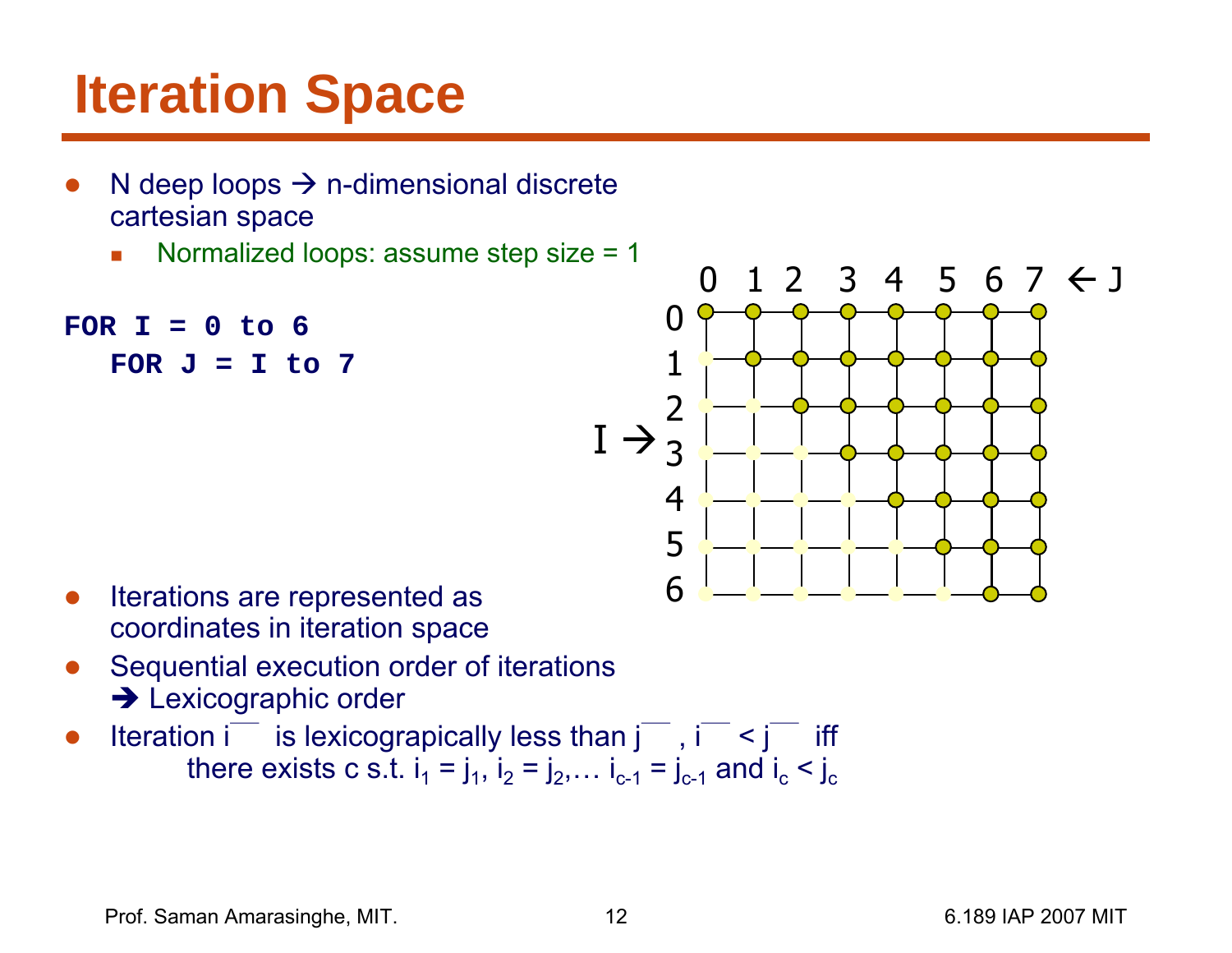- $\bullet$ • N deep loops  $\rightarrow$  n-dimensional discrete cartesian space
	- Normalized loops: assume step size = 1



- $\bullet$  An affine loop nest
	- П Loop bounds are integer linear functions of constants, loop constant variables and outer loop indexes
	- $\overline{\phantom{a}}$  Array accesses are integer linear functions of constants, loop constant variables and loop indexes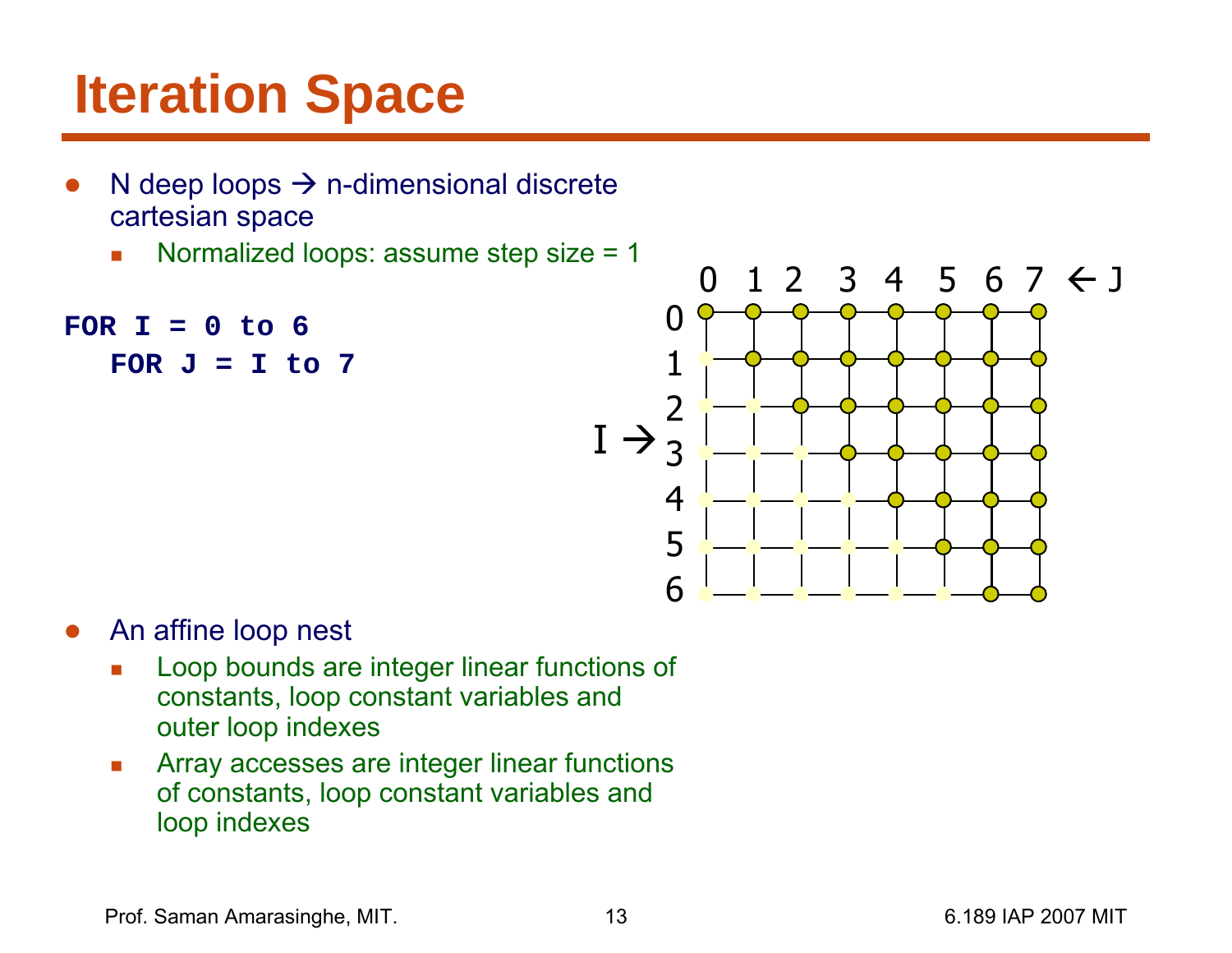- $\bullet$ • N deep loops  $\rightarrow$  n-dimensional discrete cartesian space
	- $\mathcal{L}_{\mathcal{A}}$ Normalized loops: assume step size = 1

**FOR I = 0 to 6FOR J = I to 7**



●• Affine loop nest  $\rightarrow$  Iteration space as a set of liner inequalities

$$
0 \leq 1
$$
  

$$
1 \leq 6
$$
  

$$
1 \leq J
$$
  

$$
J \leq 7
$$

Prof. Saman Amarasinghe, MIT. 14 14 6.189 IAP 2007 MIT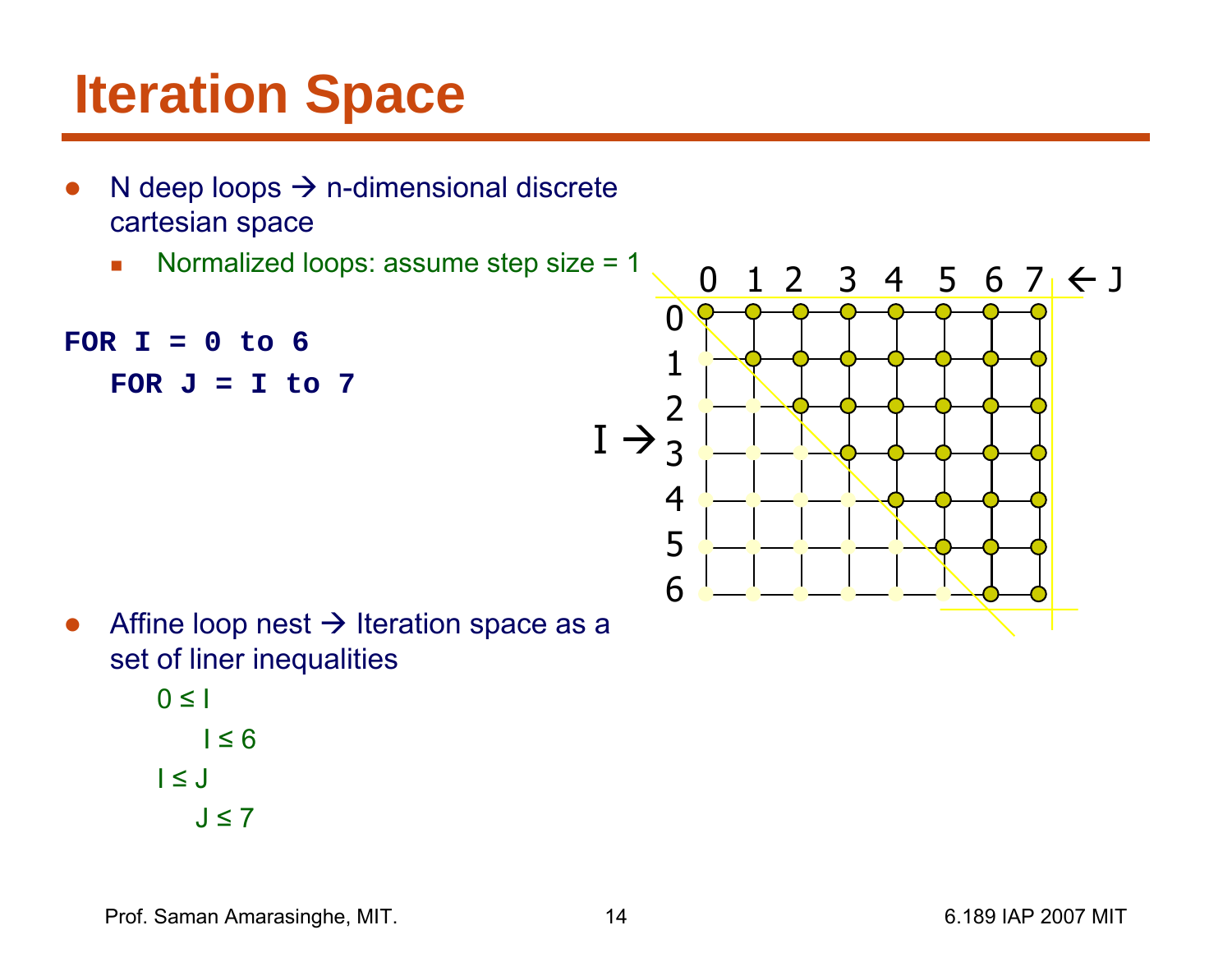## **Data Space**

- $\bullet$  $\bullet$  M dimensional arrays  $\rightarrow$  m-dimensional discrete cartesian space
	- $\overline{\mathbb{R}^n}$ a hypercube





Prof. Saman Amarasinghe, MIT. 15 15 15 16.189 IAP 2007 MIT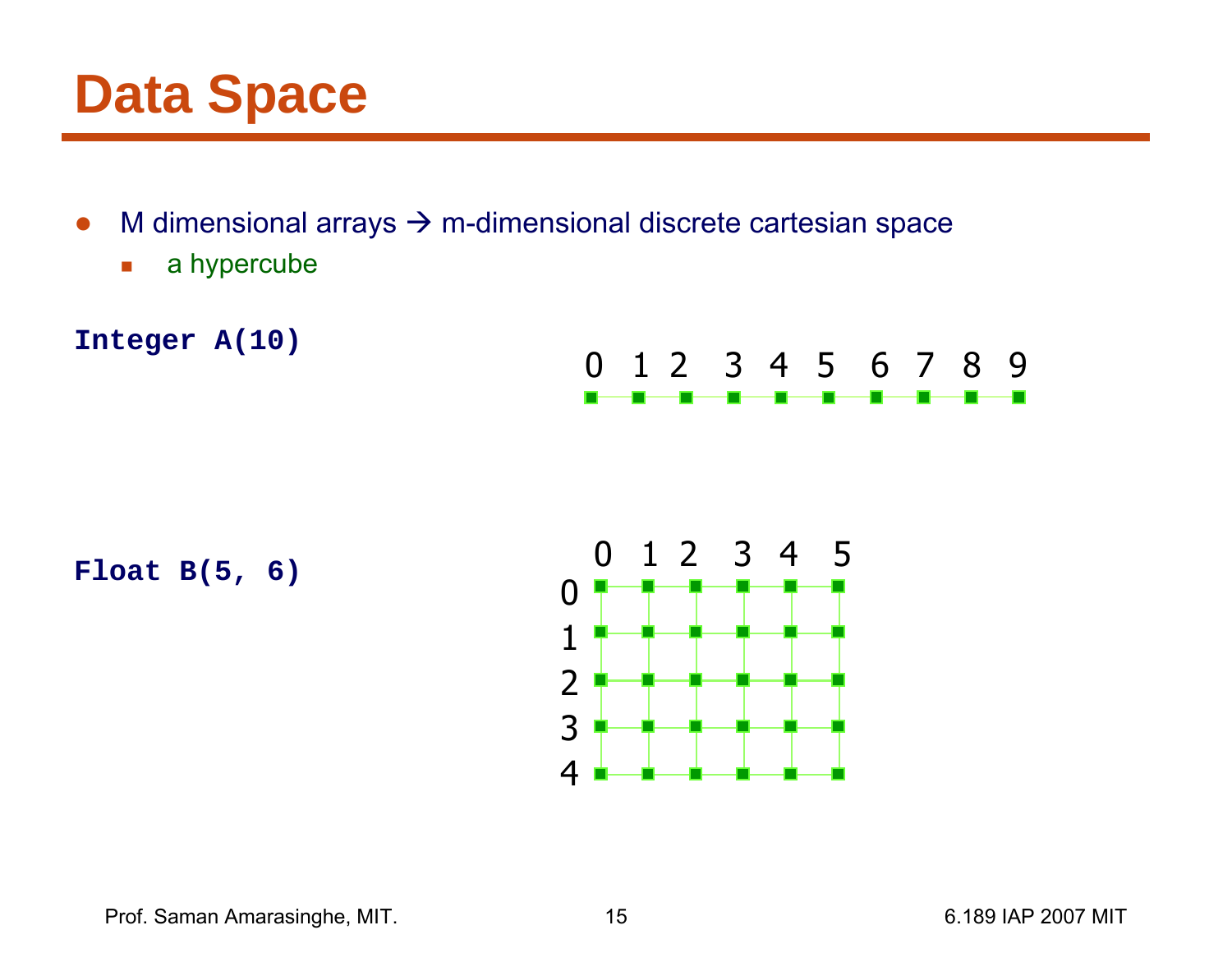## **Dependences**

- ● True dependence
	- **a =**
		- **= a**
- $\bullet$  Anti dependence
	- **= a**
	- **a =**
- $\bullet$  Output dependence
	- **a =**
	- **a =**
- $\bullet$  Definition: Data dependence exists for a dynamic instance i and j iff
	- $\mathcal{L}_{\mathcal{A}}$ either i or j is a write operation
	- $\mathcal{L}_{\mathcal{A}}$ i and j refer to the same variable
	- $\blacksquare$ i executes before j
- ●How about array accesses within loops?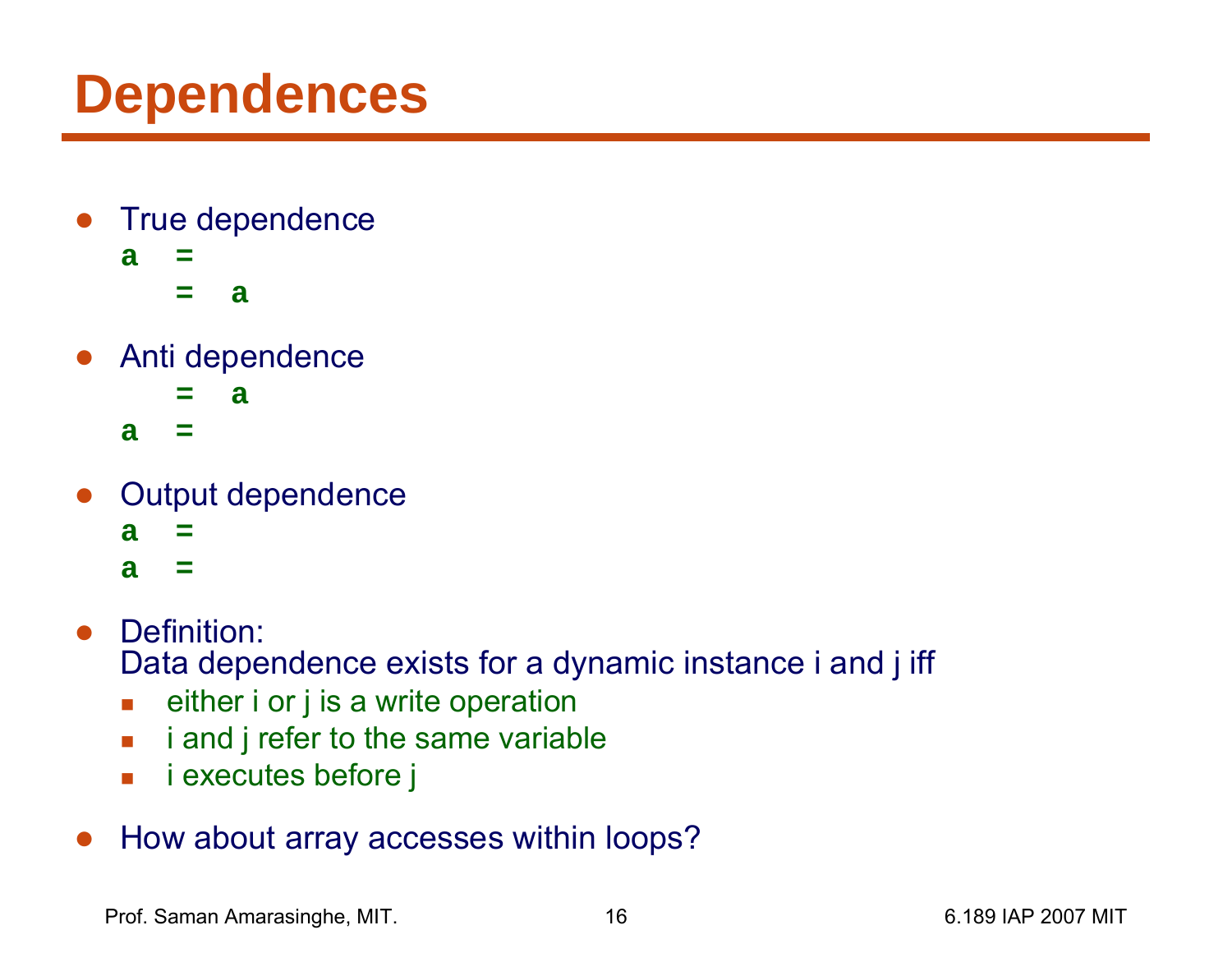## **Outline**

- Parallel Execution
- Parallelizing Compilers
- ●**Dependence Analysis**
- ●Increasing Parallelization Opportunities
- Generation of Parallel Loops
- ●Communication Code Generation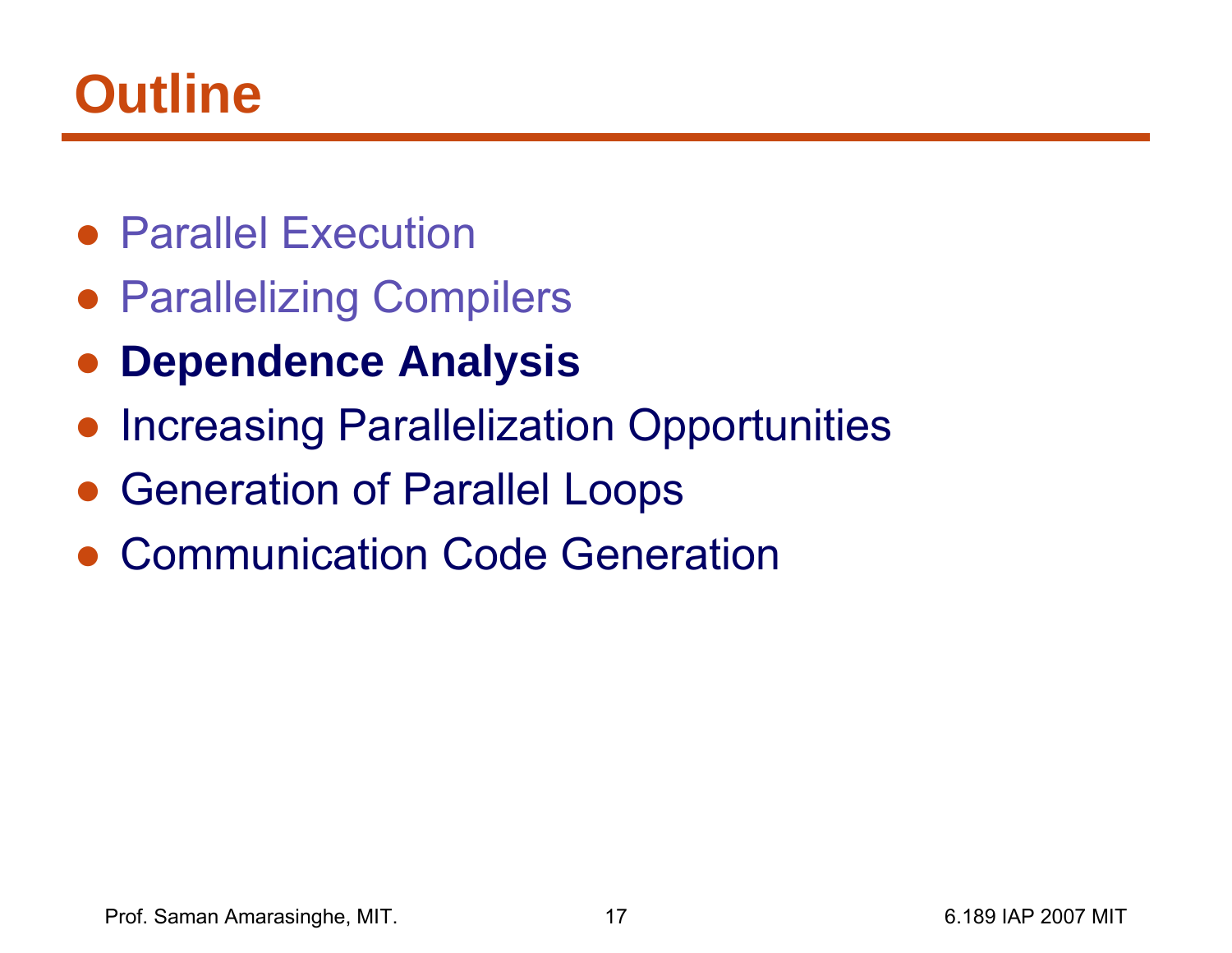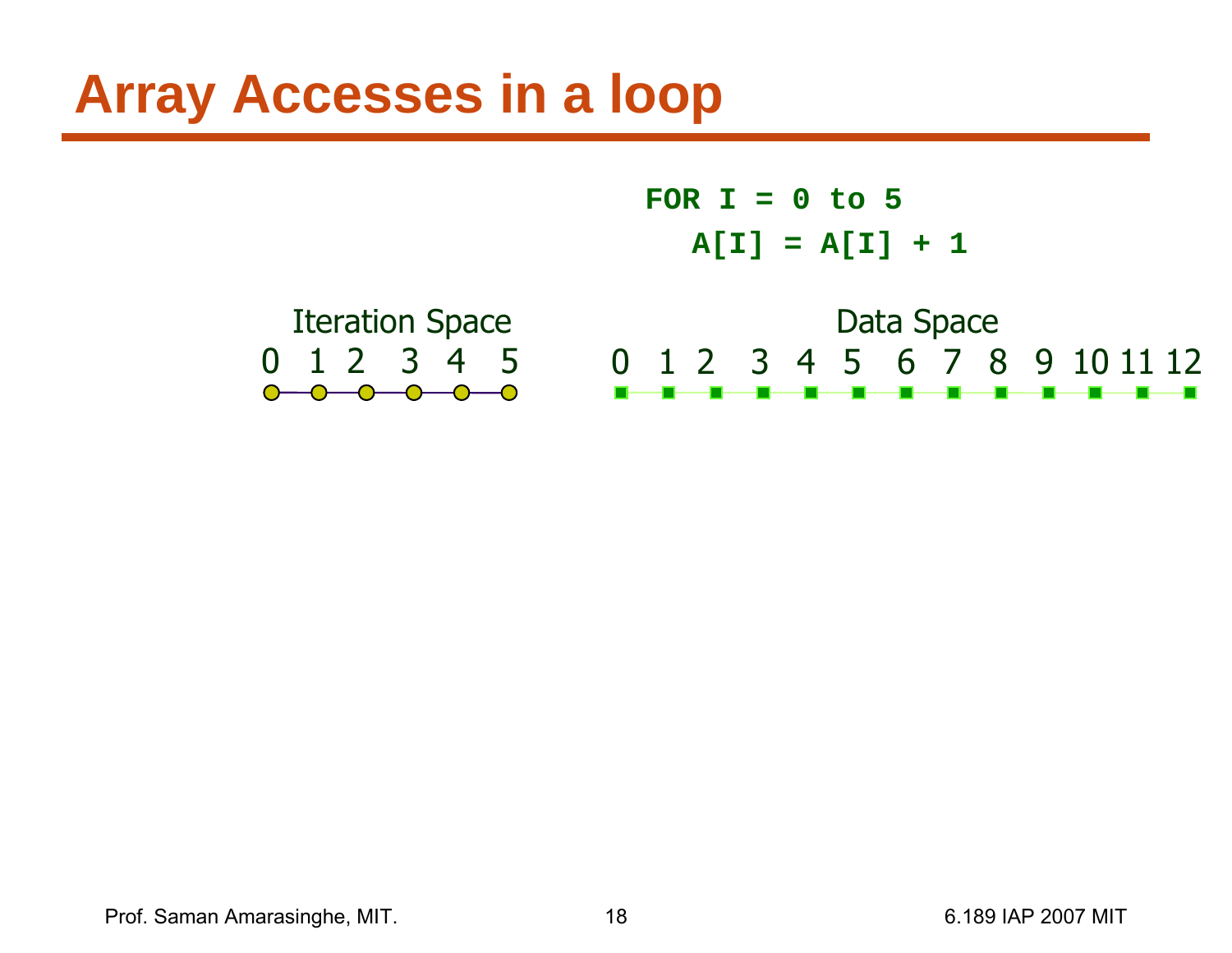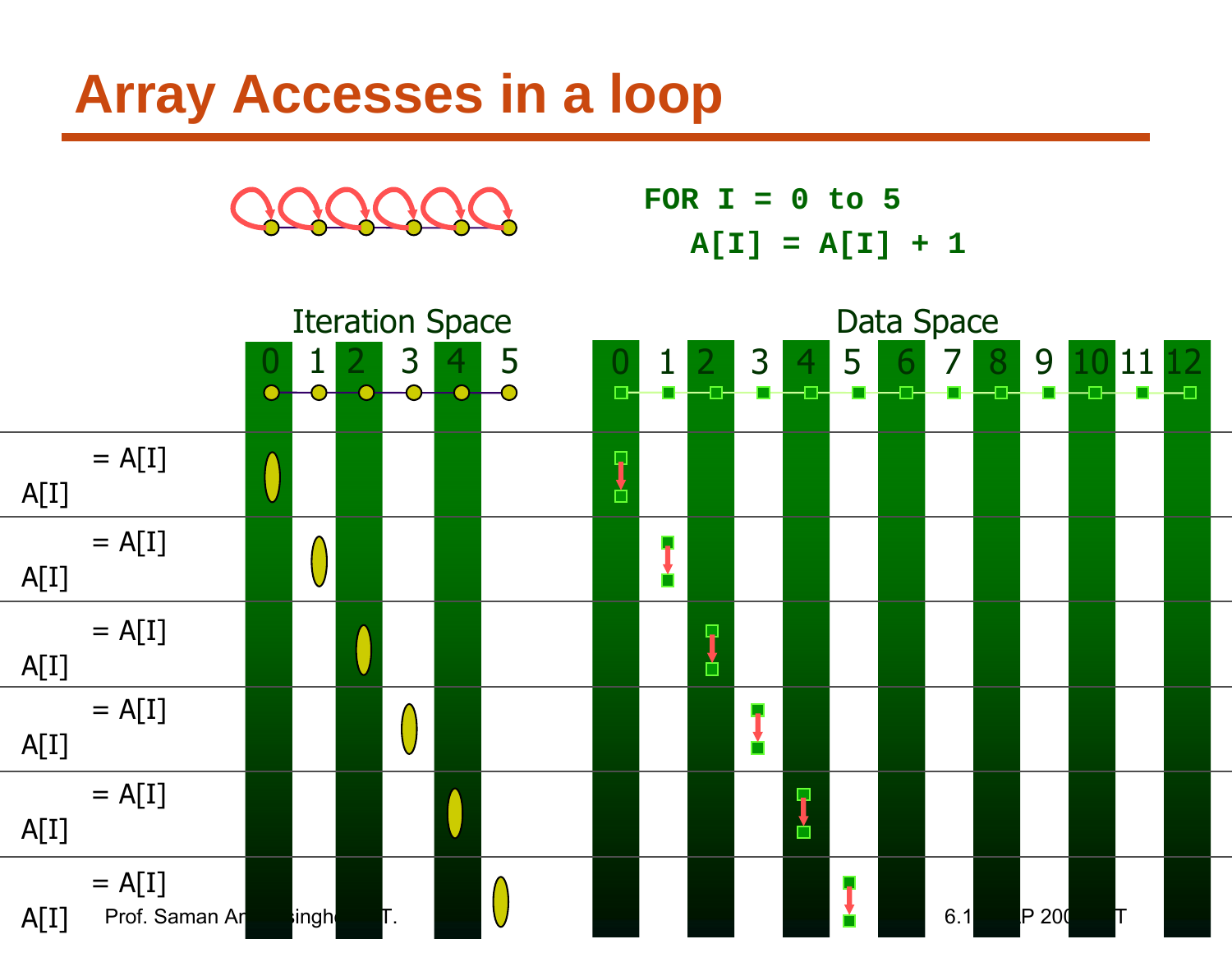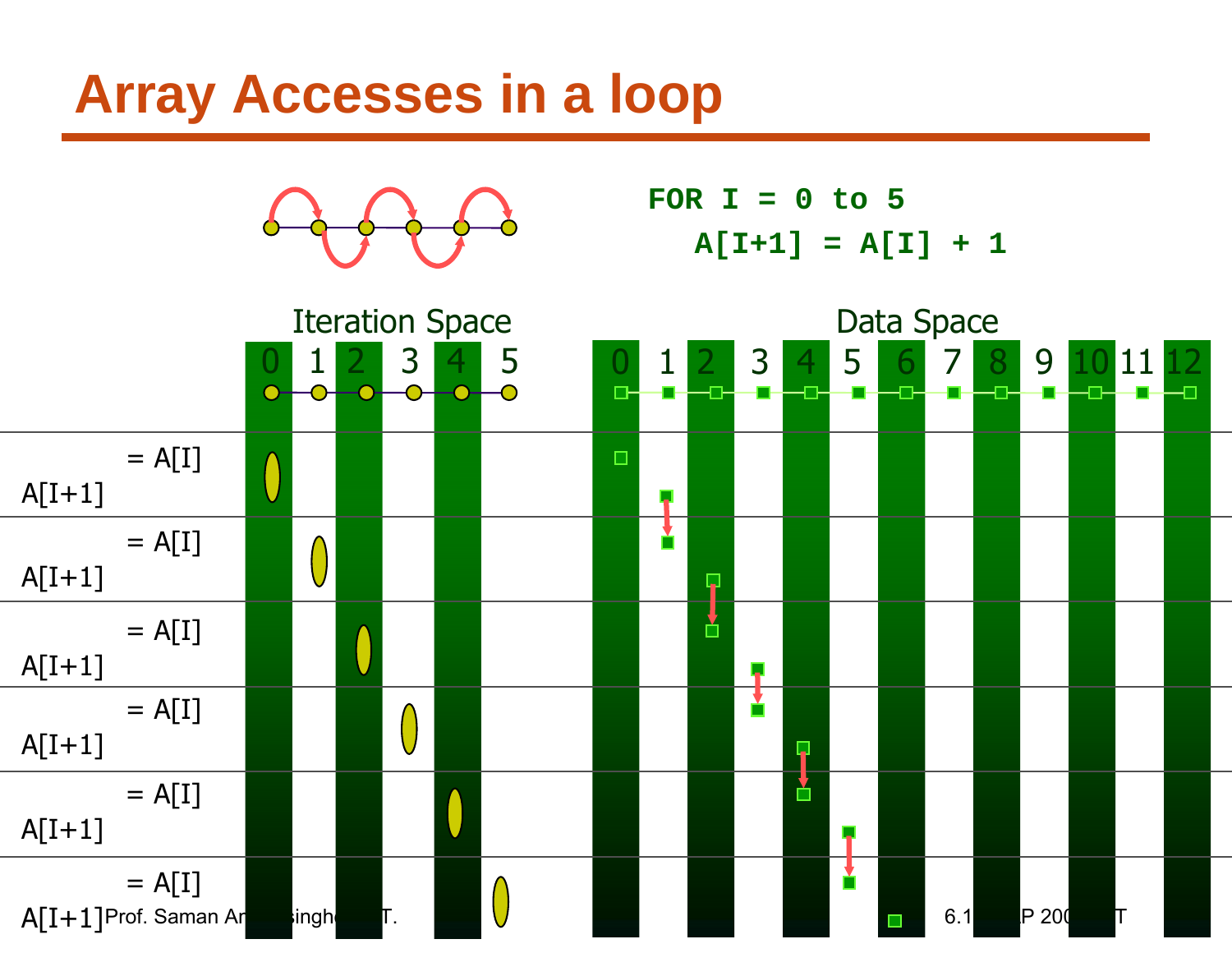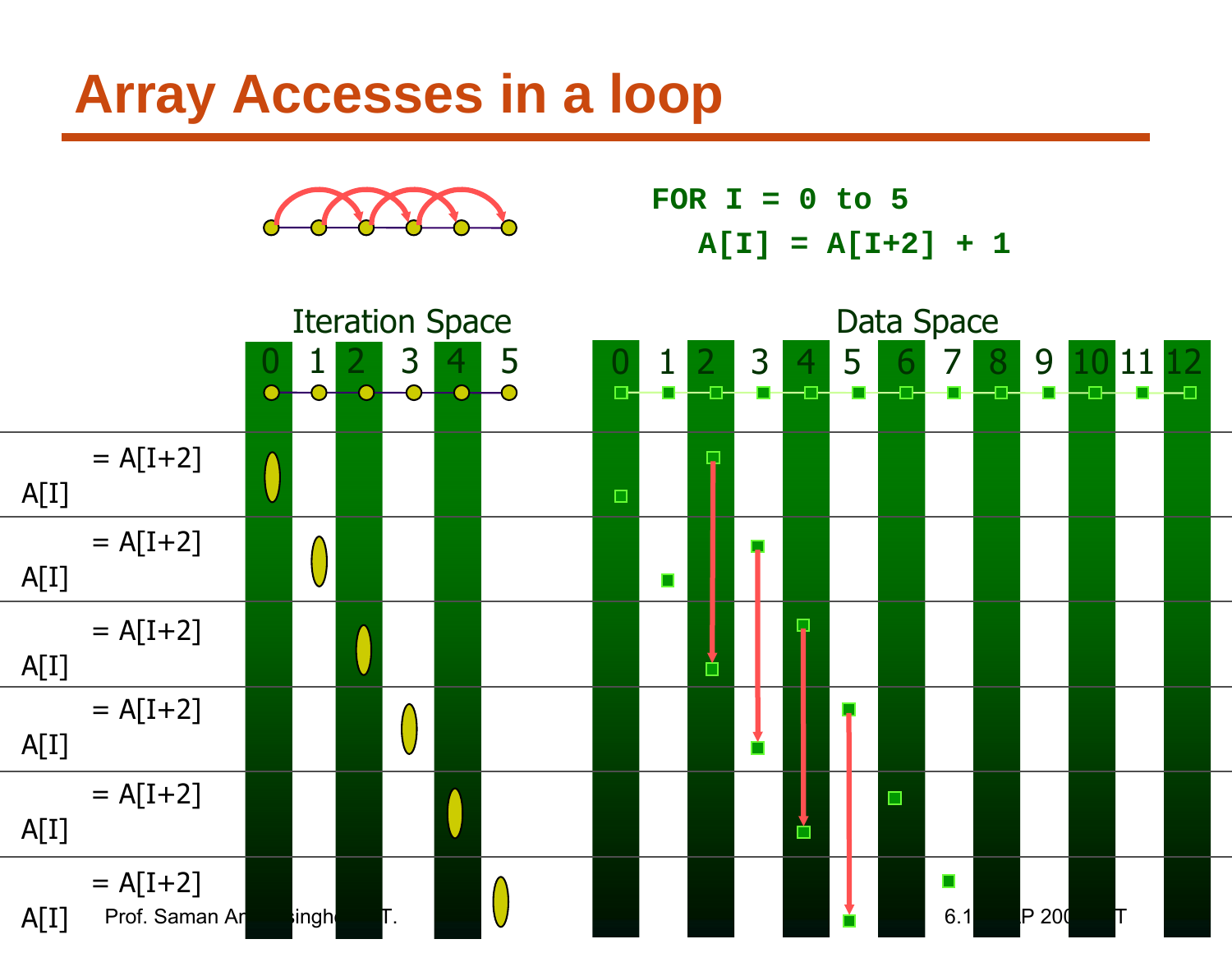

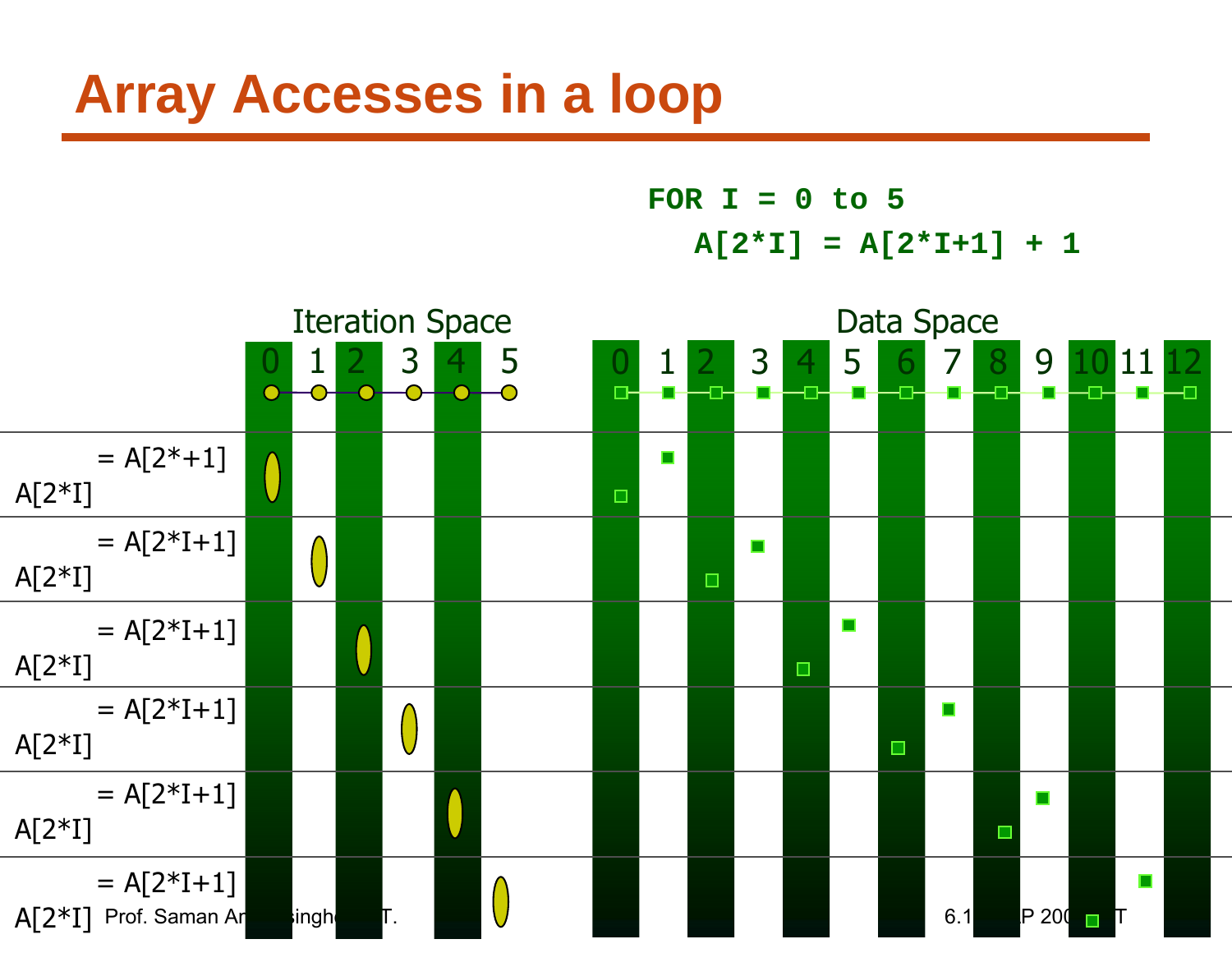# **Recognizing FORALL Loops**

- ● Find data dependences in loop
	- $\mathcal{L}_{\mathcal{A}}$  For every pair of array acceses to the same array
		- If the first access has at least one dynamic instance (an iteration) in which it refers to a location in the array that the second access also refers to in at least one of the later dynamic instances (iterations). Then there is a data dependence between the statements
	- $\overline{\phantom{a}}$ (Note that same array can refer to itself – output dependences)
- ● Definition
	- $\overline{\phantom{a}}$  Loop-carried dependence: dependence that crosses a loop boundary
- ●• If there are no loop carried dependences  $\rightarrow$  parallelizable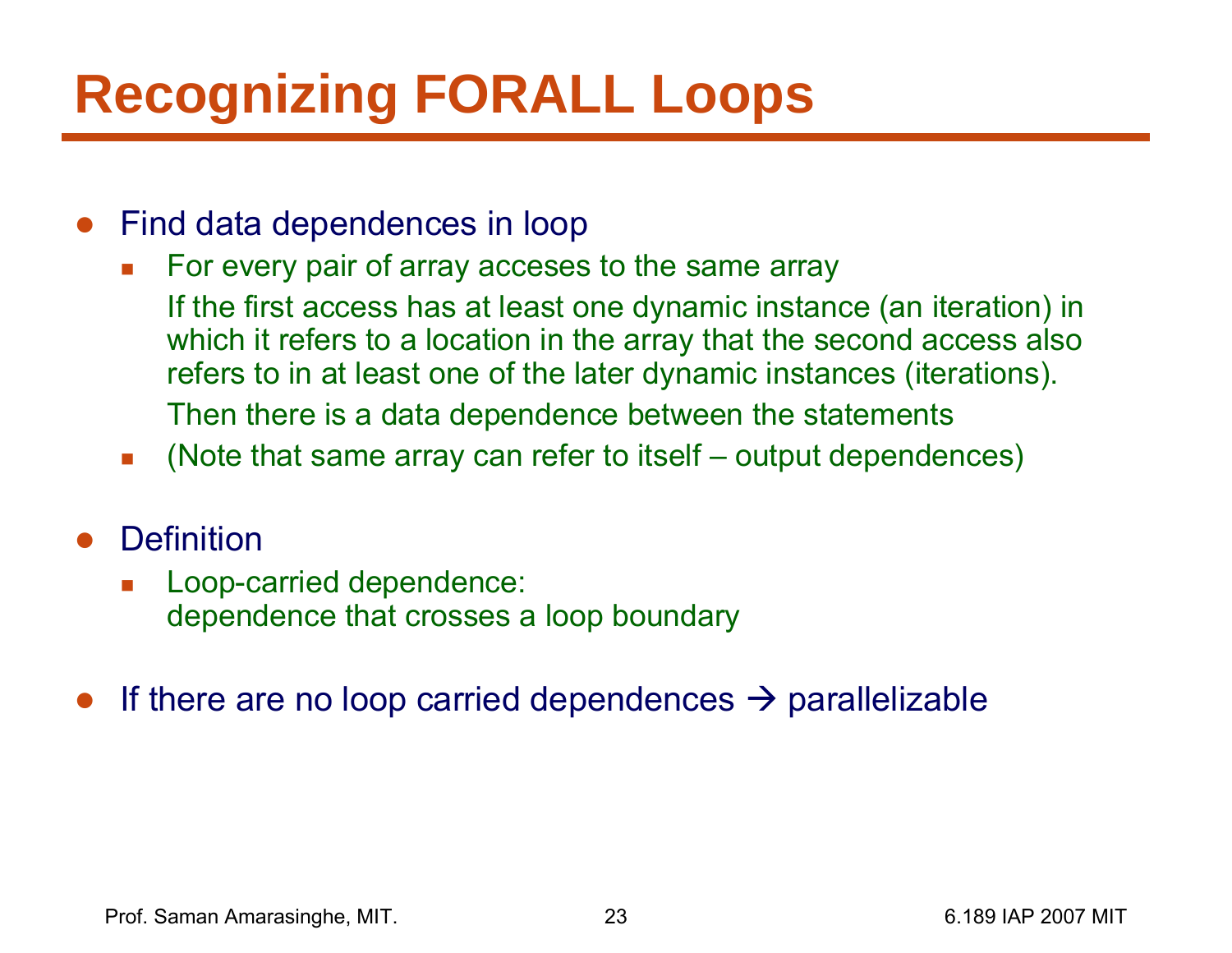## **Data Dependence Analysis**

- $\bullet$  Example **FOR I = 0 to 5A[I+1] = A[I] + 1**
- $\bullet$  Is there a loop-carried dependence between A[I+1] and A[I]
	- П **I** Is there two distinct iterations i<sub>w</sub> and i<sub>r</sub> such that A[i<sub>w</sub>+1] is the same location as A[i<sub>r</sub>]
	- ∃integers i<sub>w</sub>, i<sub>r</sub> 0 ≤ i<sub>w</sub>, i<sub>r</sub> ≤ 5 i<sub>w</sub> ≠ i<sub>r</sub> i<sub>w</sub>+ 1 = i<sub>r</sub>
- $\bullet$  Is there a dependence between A[I+1] and A[I+1]
	- **Iom** Is there two distinct iterations i<sub>1</sub> and i<sub>2</sub> such that A[i<sub>1</sub>+1] is the same location as A[i<sub>2</sub>+1]
	- ∃ integers  $i_1$ ,  $i_2$  0 ≤  $i_1$ ,  $i_2$  ≤ 5  $i_1 \neq i_2$   $i_1$ + 1 =  $i_2$  +1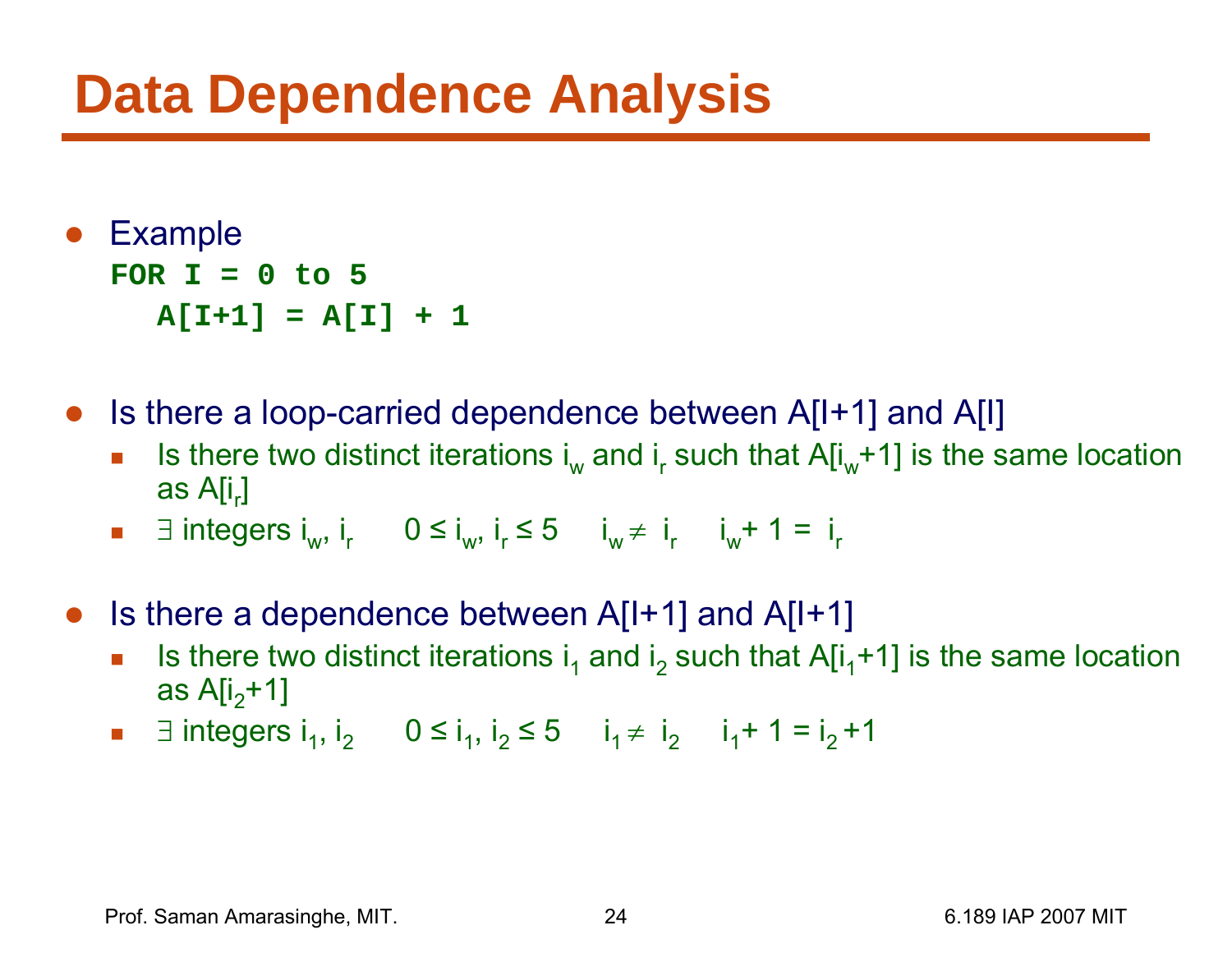## **Integer Programming**

- Formulation
	- $\exists$  an integer vector  $\mathsf{i}^-$  such that  $\mathsf{\hat{A}}\mathsf{i}^-$  ≤ b where  $\mathsf{\hat{A}}$  is an integer matrix and b $\overline{\phantom{a}}$ is an integer vector
- $\bullet$  Our problem formulation for A[i] and A[i+1]
	- ∃ integers i<sub>w</sub>, i<sub>r</sub> 0 ≤ i<sub>w</sub>, i<sub>r</sub> ≤ 5 i<sub>w</sub> ≠ i<sub>r</sub> i<sub>w</sub>+ 1 = i<sub>r</sub>
	- $i_w \neq i_r$  is not an affine function
		- divide into 2 problems
		- $-$  Problem 1 with i $_{\textrm{w}}$  < i $_{\textrm{r}}$  and problem 2 with i $_{\textrm{r}}$  < i $_{\textrm{w}}$
		- $\;$  If either problem has a solution  $\rightarrow$  there exists a dependence
	- **How about i**<sub>w</sub>+ 1 =  $i_{\text{r}}$ 
		- Add two inequalities to single problem
			- ii<sub>w</sub>+ 1 ≤ i<sub>r</sub>, and i<sub>r</sub> ≤ i<sub>w</sub>+ 1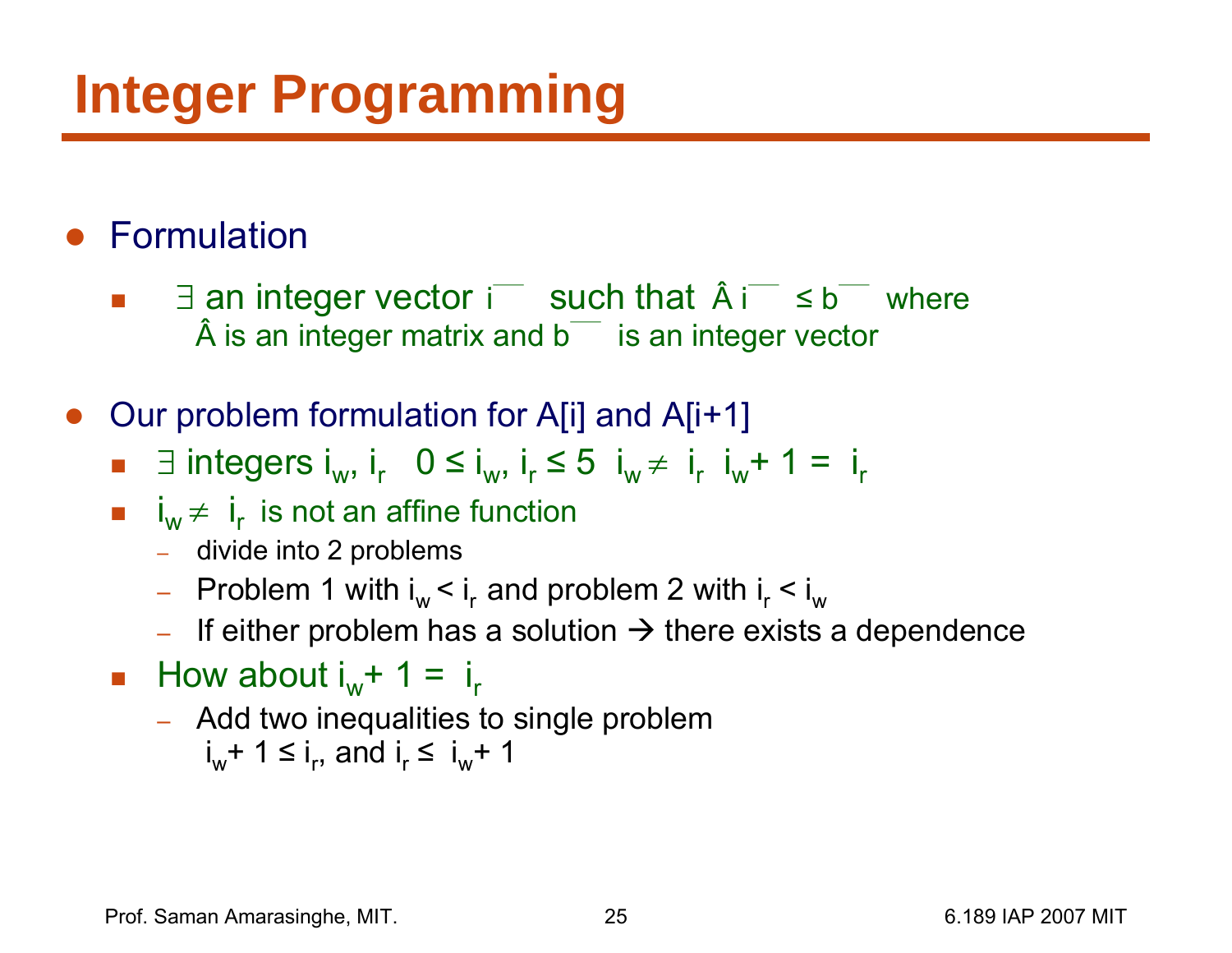#### **Integer Programming Formulation**

#### • Problem 1

$$
0 \le i_w
$$
  
\n
$$
i_w \le 5
$$
  
\n
$$
0 \le i_r
$$
  
\n
$$
i_r \le 5
$$
  
\n
$$
i_w < i_r
$$
  
\n
$$
i_w + 1 \le i_r
$$
  
\n
$$
i_r \le i_w + 1
$$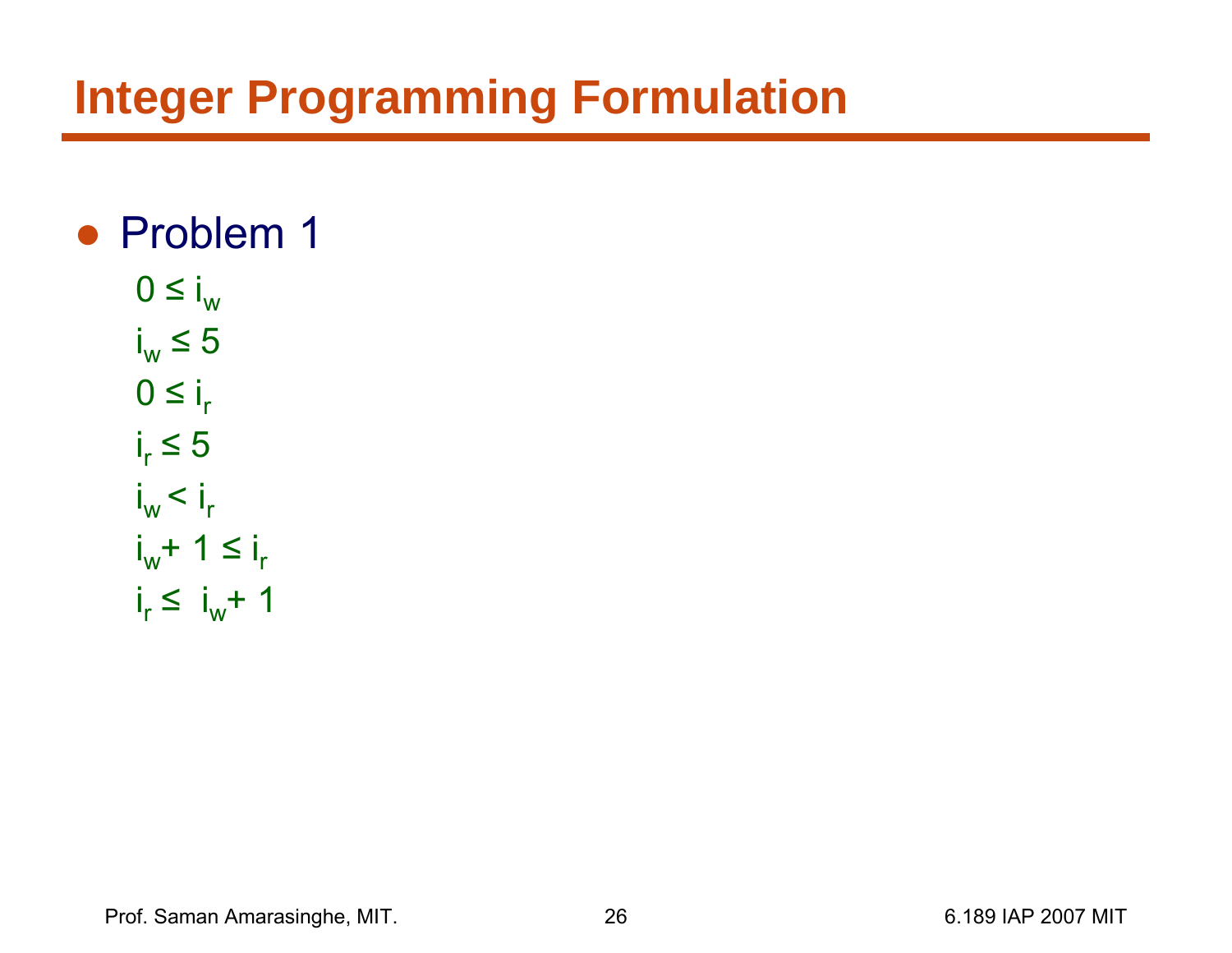#### **Integer Programming Formulation**

#### • Problem 1

| $0 \leq i_{w}$         | $\rightarrow$ | $-i_w \leq 0$      |
|------------------------|---------------|--------------------|
| $i_{\text{w}} \leq 5$  | $\rightarrow$ | $i_{w} \leq 5$     |
| $0 \leq i_r$           | $\rightarrow$ | $-ir \leq 0$       |
| $i_{\rm r} \leq 5$     | $\rightarrow$ | $i_{\rm r} \leq 5$ |
| $i_w < i_r$            | $\rightarrow$ | $i_w - i_r \le -1$ |
| $i_w + 1 \le i_r$      | $\rightarrow$ | $i_w - i_r \le -1$ |
| $i_{r} \leq i_{w} + 1$ | $\rightarrow$ | $-i_w + i_r \le 1$ |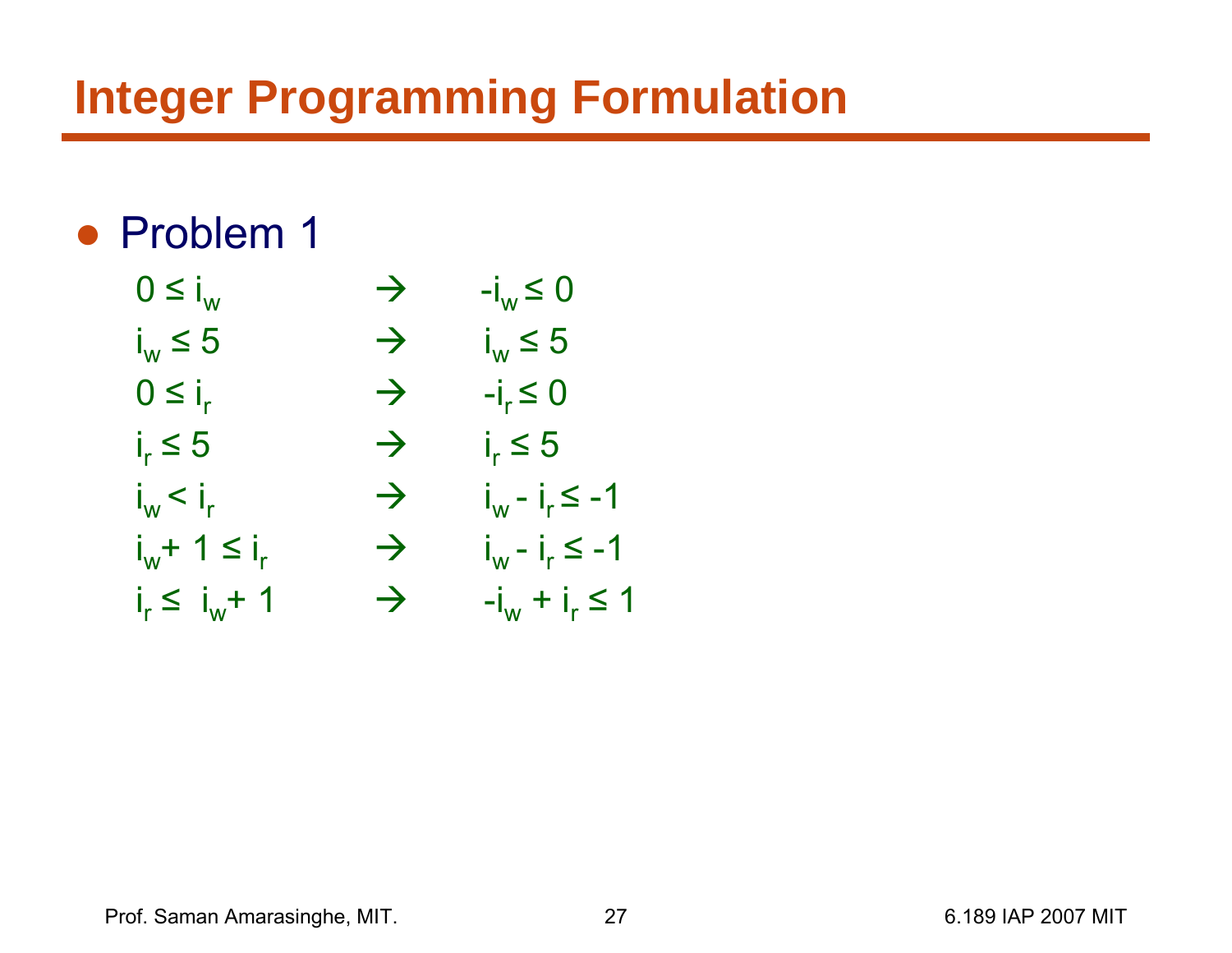#### **Integer Programming Formulation**

• Problem 1

| $0 \leq i_{w}$        | $\rightarrow$ | $-i_w \leq 0$      |      |      | $\overline{0}$ |
|-----------------------|---------------|--------------------|------|------|----------------|
| $i_w \leq 5$          | $\rightarrow$ | $i_w \leq 5$       |      |      | 5              |
| $0 \leq i_{r}$        | $\rightarrow$ | $-ir \leq 0$       |      | $-1$ | $\overline{0}$ |
| $i_{\rm r} \leq 5$    | $\rightarrow$ | $i_{\rm r} \leq 5$ |      |      | 5              |
| $i_w < i_r$           | $\rightarrow$ | $i_w - i_r \le -1$ |      | $-1$ | $-1$           |
| $i_w + 1 \leq i_r$    | $\rightarrow$ | $i_w - i_r \le -1$ |      | $-1$ | $-1$           |
| $i_{r} \le i_{w} + 1$ | $\rightarrow$ | $-i_w + i_r \le 1$ | $-1$ |      | 1              |



●• and problem 2 with  $i_r < i_w$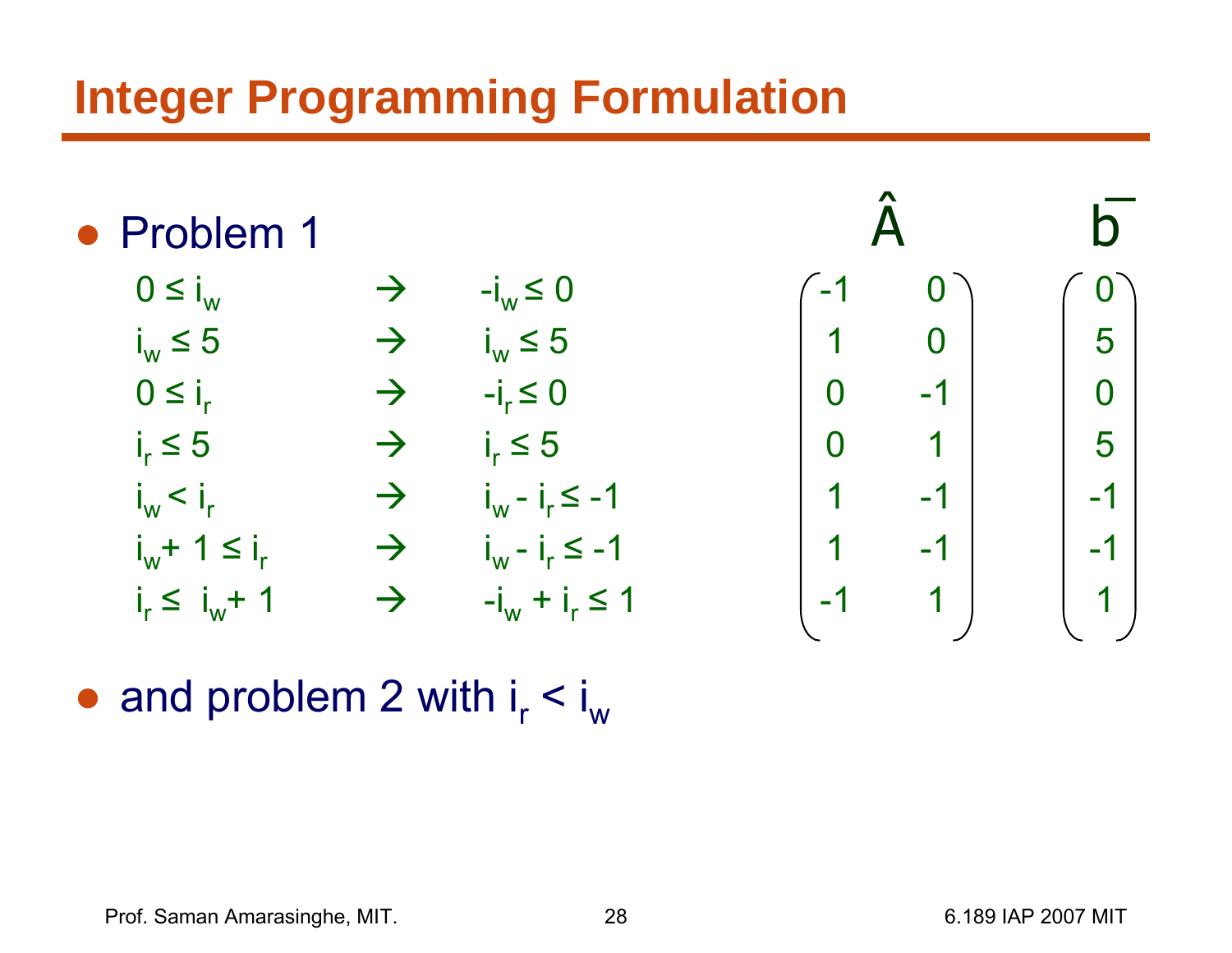## **Generalization**

• An affine loop nest  
\n
$$
\begin{aligned}\n\text{For } i_1 &= f_{11}(c_1...c_k) \text{ to } I_{u1}(c_1...c_k) \\
\text{FOR } i_2 &= f_{12}(i_1, c_1...c_k) \text{ to } I_{u2}(i_1, c_1...c_k) \\
&\vdots \\
\text{FOR } i_n &= f_{1n}(i_1...i_{n-1}, c_1...c_k) \text{ to } I_{un}(i_1...i_{n-1}, c_1...c_k) \\
&\text{A}[f_{a1}(i_1...i_n, c_1...c_k), f_{a2}(i_1...i_n, c_1...c_k), \dots, f_{an}(i_1...i_n, c_1...c_k)]\n\end{aligned}
$$

#### ●Solve 2\*n problems of the form

$$
- i_1 = j_1, i_2 = j_2, \dots, i_{n-1} = j_{n-1}, i_n < j_n
$$
  
\n
$$
- i_1 = j_1, i_2 = j_2, \dots, i_{n-1} = j_{n-1}, j_n < i_n
$$
  
\n
$$
- i_1 = j_1, i_2 = j_2, \dots, i_{n-1} < j_{n-1}
$$
  
\n
$$
- i_1 = j_1, i_2 = j_2, \dots, j_{n-1} < i_{n-1}
$$
  
\n
$$
- i_1 = j_1, i_2 < j_2
$$
  
\n
$$
- i_1 = j_1, j_2 < i_2
$$
  
\n
$$
- i_1 < j_1
$$
  
\n
$$
- j_1 < i_1
$$

Prof. Saman Amarasinghe, MIT. 29 29 6.189 IAP 2007 MIT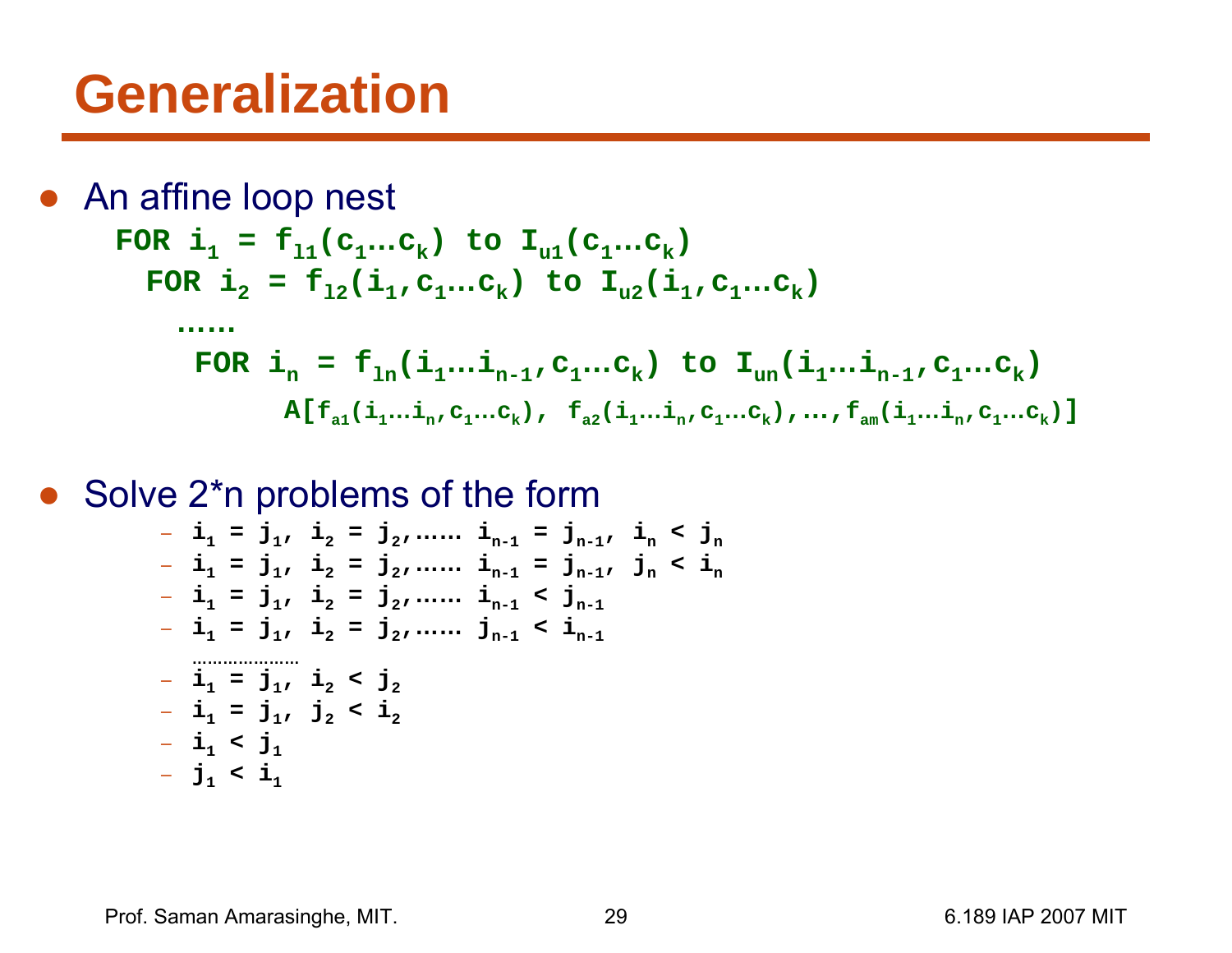## **Multi-Dimensional Dependence**

**FOR I = 1 to nFOR J = 1 to nA[I, J] = A[I, J-1] + 1**



Prof. Saman Amarasinghe, MIT. 30 6.189 IAP 2007 MIT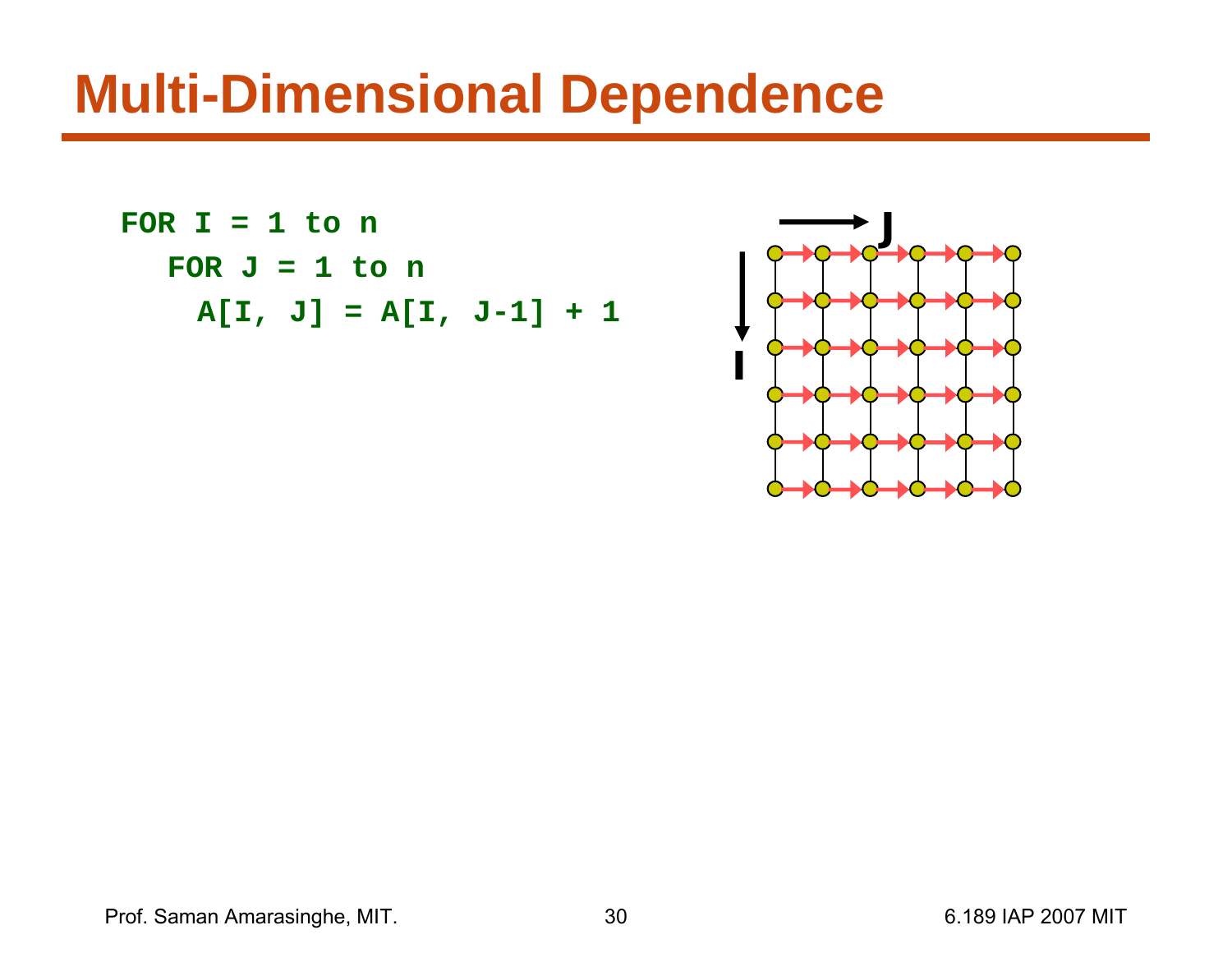## **Multi-Dimensional Dependence**

**FOR I = 1 to nJFOR J = 1 to nA[I, J] = A[I, J-1] + 1 IFOR I = 1 to nJFOR J = 1 to nA[I, J] = A[I+1, J] + 1 I**

Prof. Saman Amarasinghe, MIT. 2007 18: 31 6.189 IAP 2007 MIT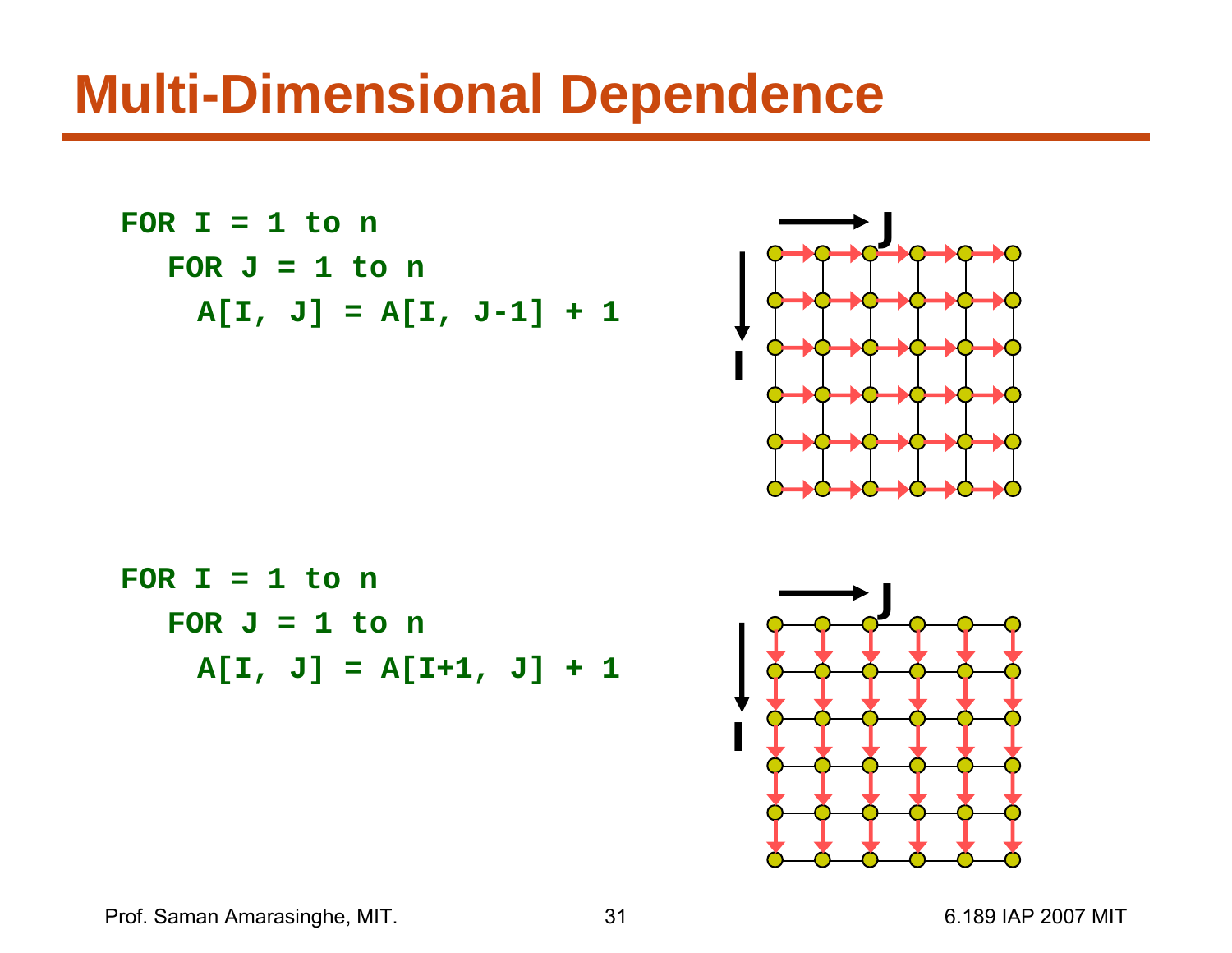## **What is the Dependence?**

```
FOR I = 1 to nFOR J = 1 to nA[I, J] = A[I-1, J+1] + 1
FOR I = 1 to nFOR J = 1 to nB[I] = B[I-1] + 1
```




Prof. Saman Amarasinghe, MIT. 2007 18: 32 6.189 IAP 2007 MIT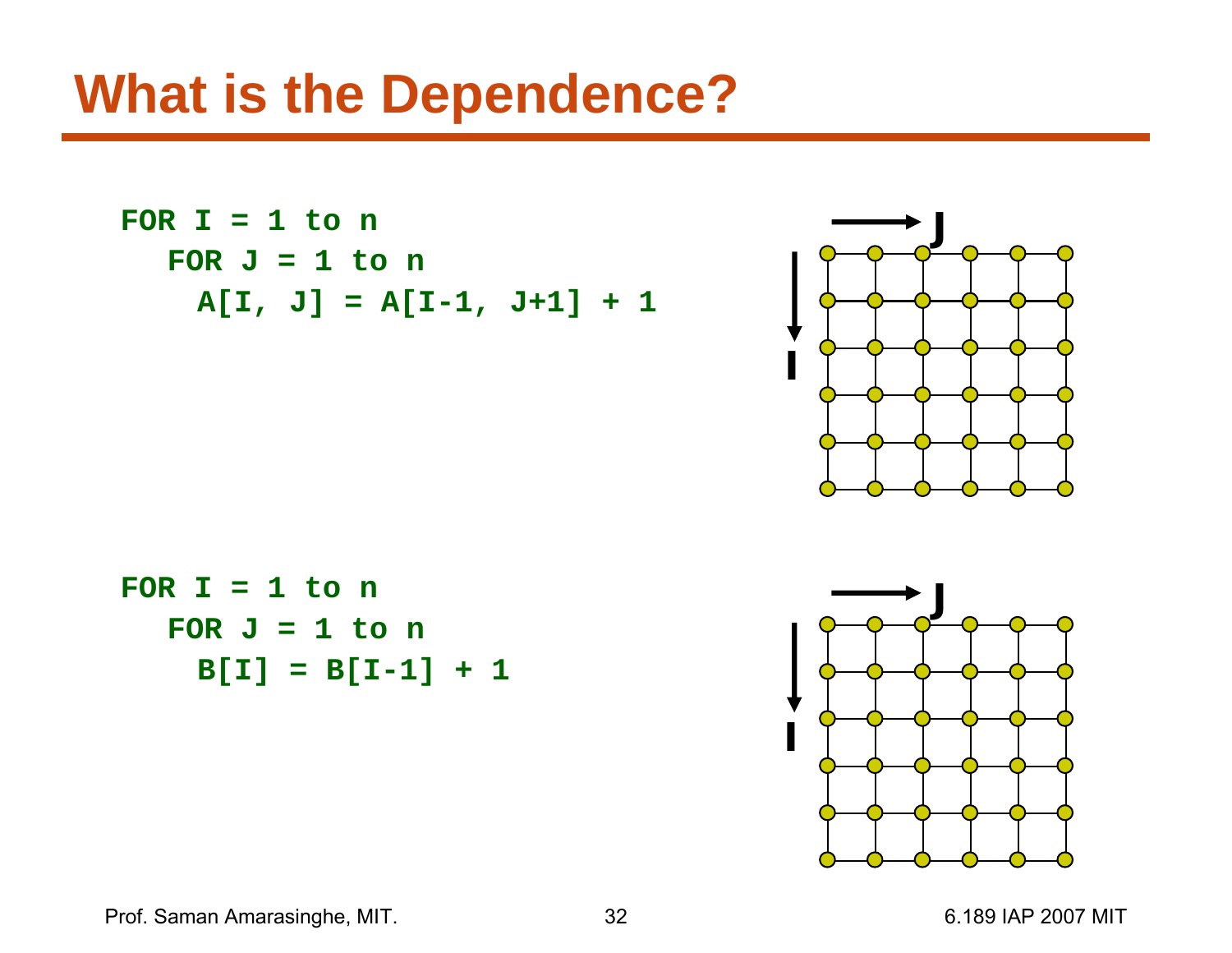## **What is the Dependence?**

```
FOR I = 1 to n
  FOR J = 1 to nA[I, J] = A[I-1, J+1] + 1
```




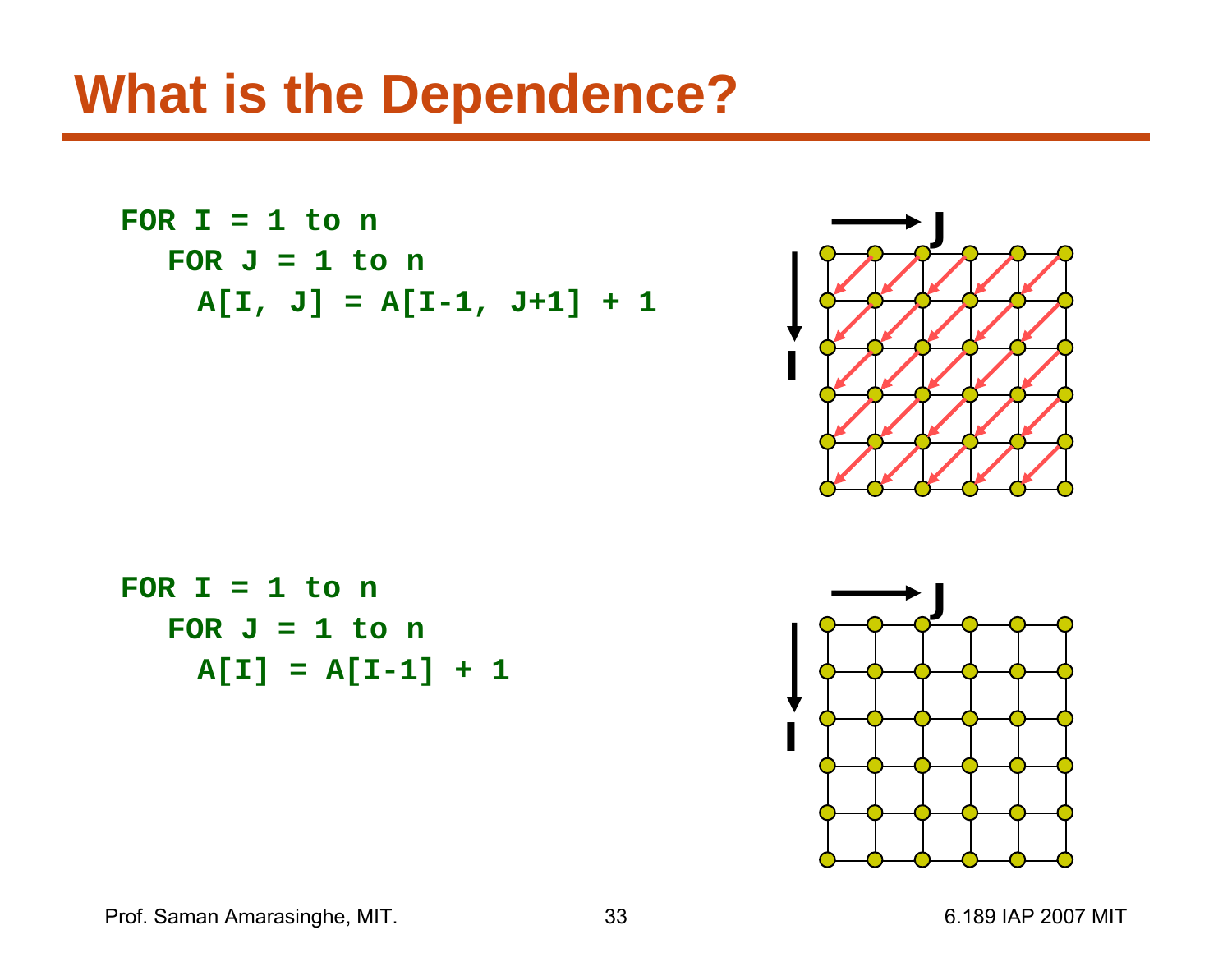## **What is the Dependence?**

**FOR I = 1 to nFOR J = 1 to nA[I, J] = A[I-1, J+1] + 1**



**FOR I = 1 to nFOR J = 1 to nB[I] = B[I-1] + 1**

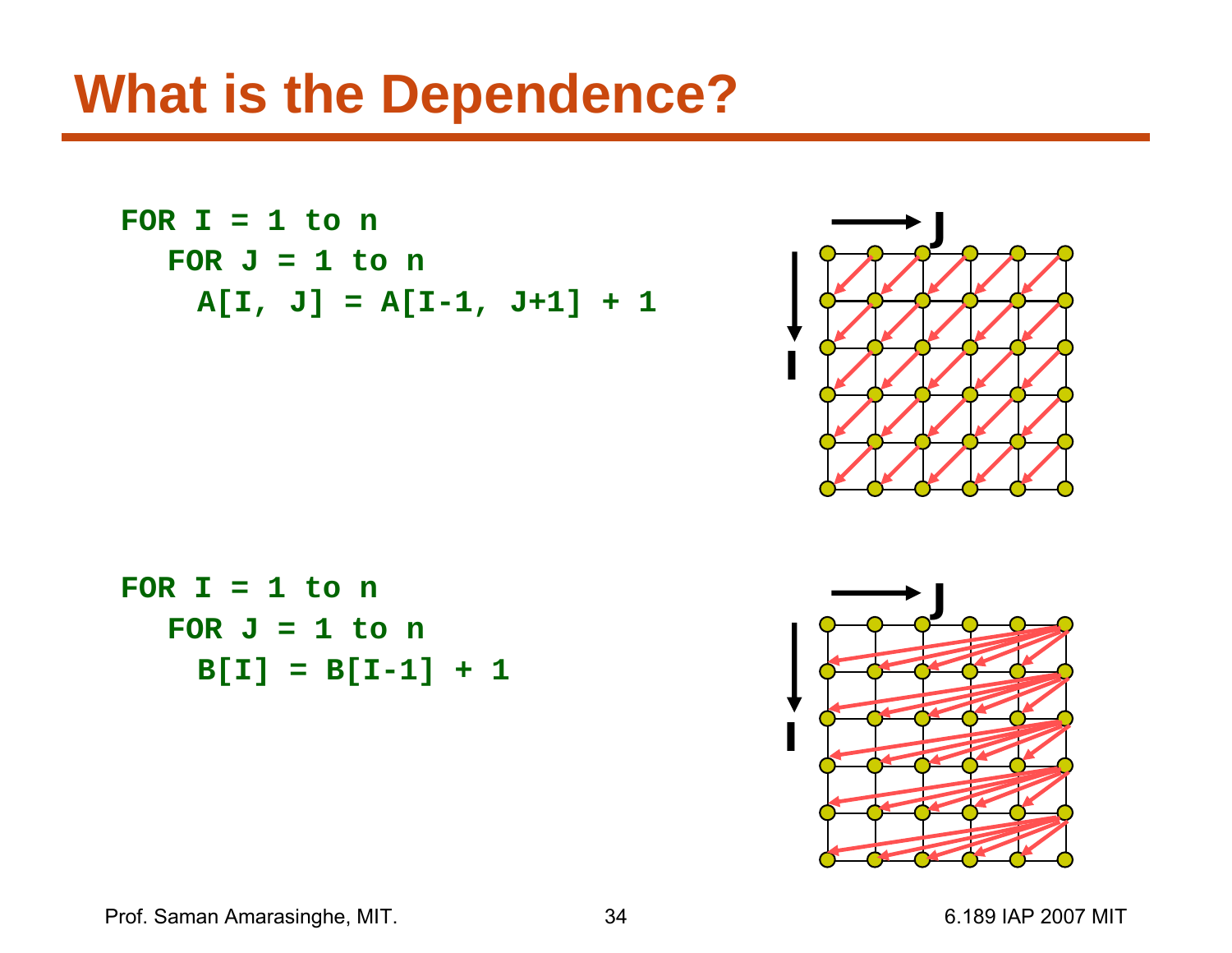## **Outline**

- Parallel Execution
- Parallelizing Compilers
- Dependence Analysis
- ●**Increasing Parallelization Opportunities**
- Generation of Parallel Loops
- Communication Code Generation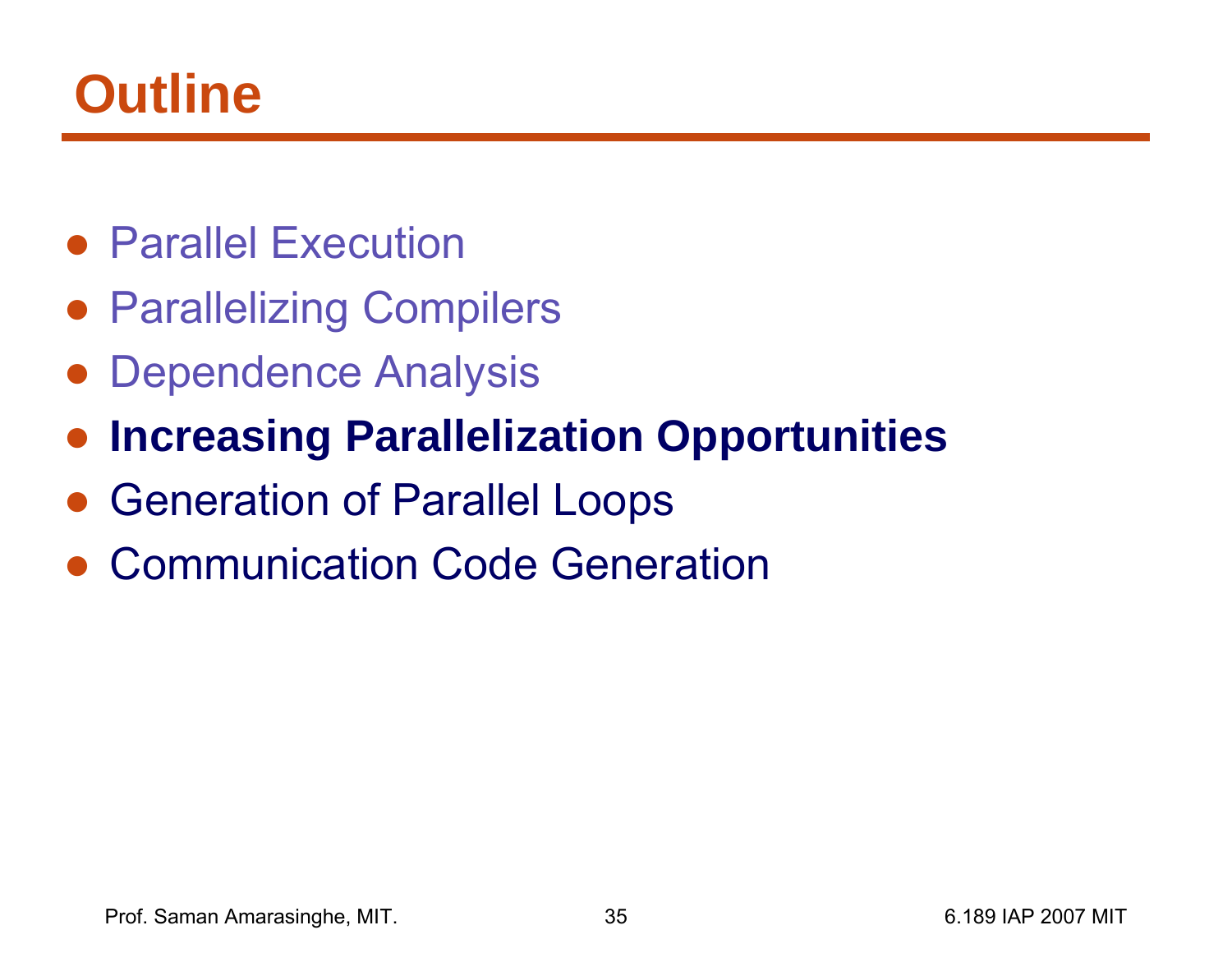#### **Increasing Parallelization Opportunities**

- Scalar Privatization
- ●Reduction Recognition
- ●Induction Variable Identification
- Array Privatization
- ●Interprocedural Parallelization
- Loop Transformations
- ●Granularity of Parallelism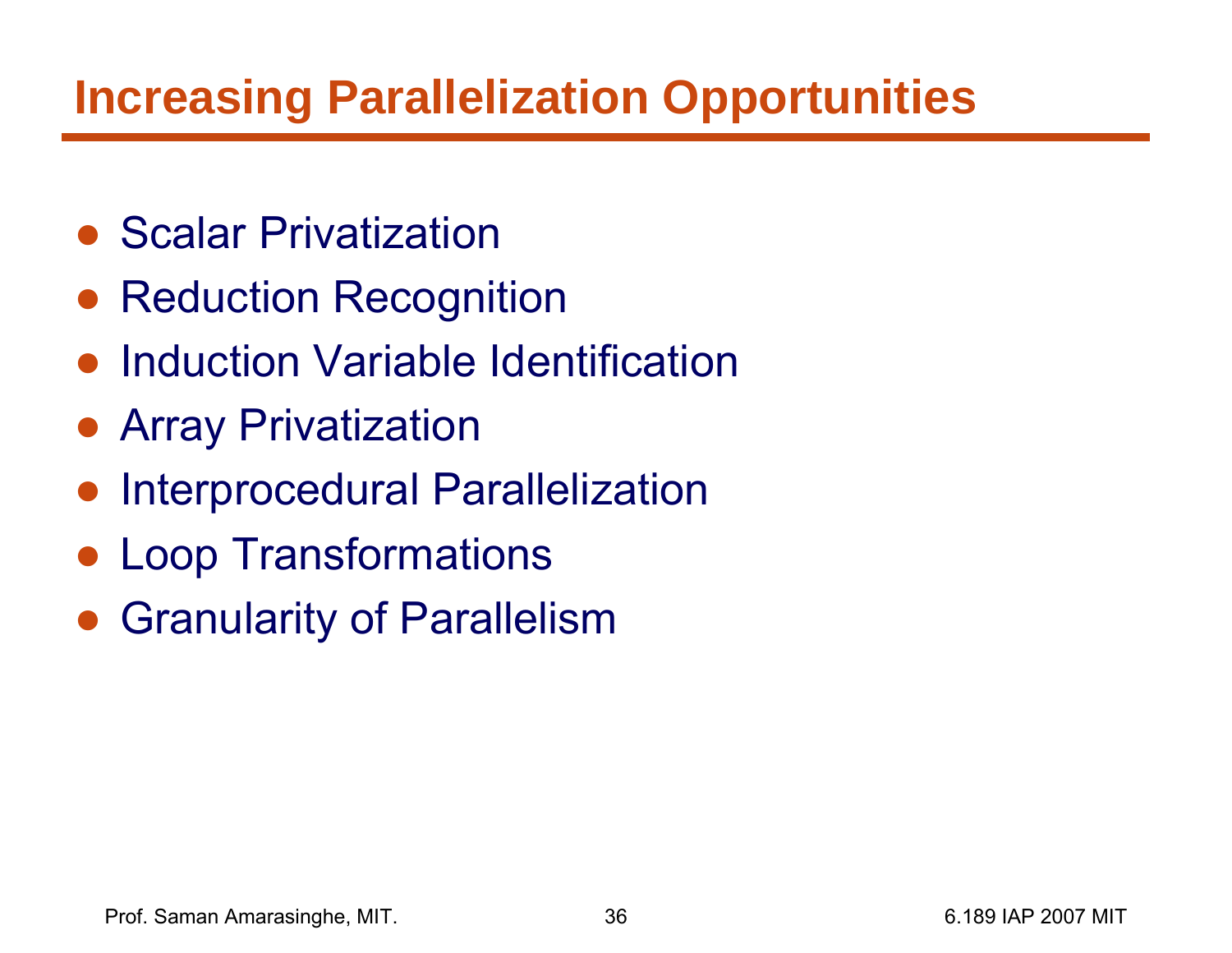#### ● Example

FOR i = 1 to n  

$$
X = A[i] * 3;
$$
  
B[i] = X;

- Is there a loop carried dependence?
- What is the type of dependence?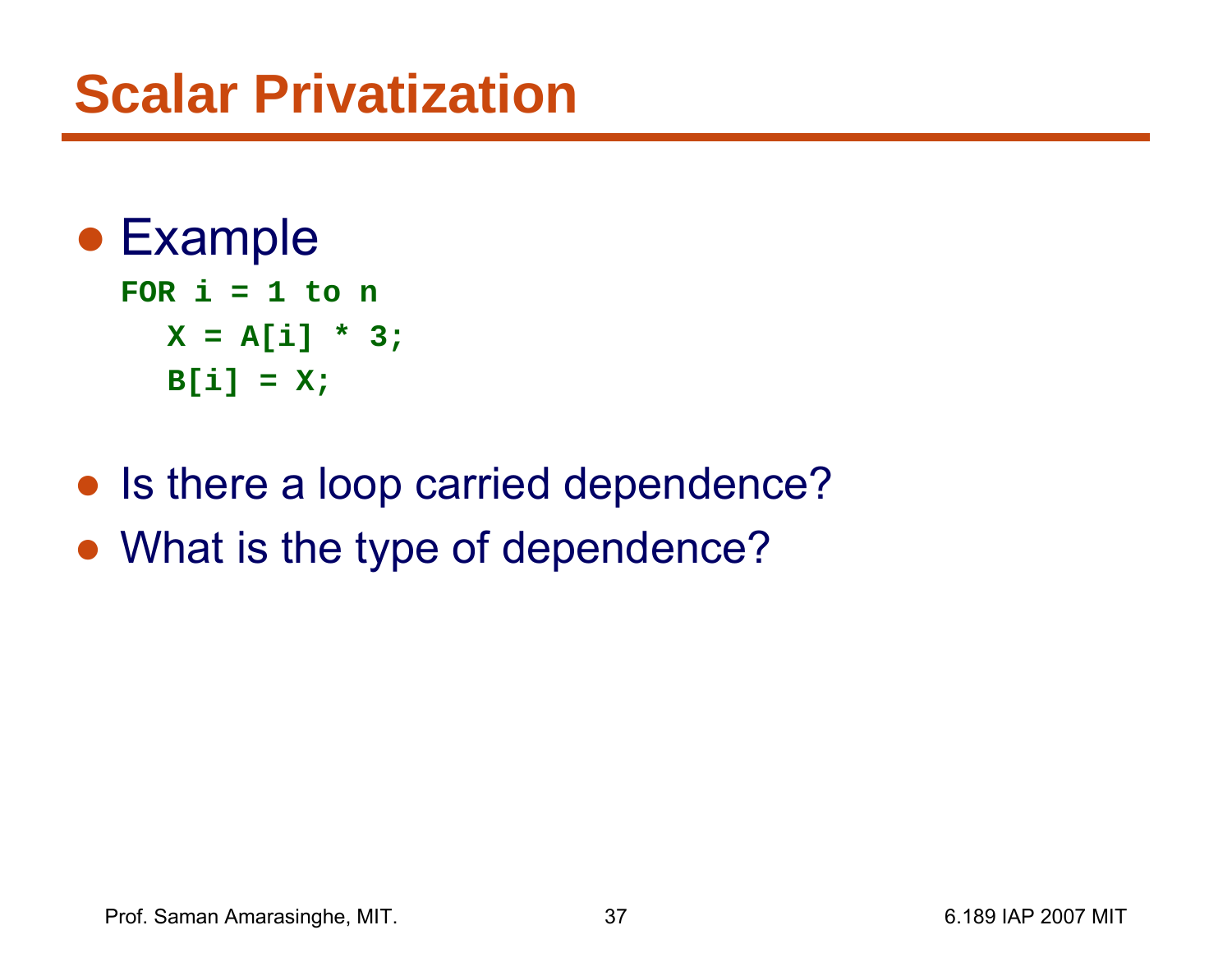## **Privatization**

- ● Analysis:
	- Any anti- and output- loop-carried dependences

```
● Eliminate by assigning in local context
  FOR i = 1 to n
     integer Xtmp;
     Xtmp = A[i] * 3;
     B[i] = Xtmp;
```
 $\bullet$  Eliminate by expanding into an array FOR  $i = 1$  to n **Xtmp[i] = A[i] \* 3;**  $B[i] = Xtmp[i];$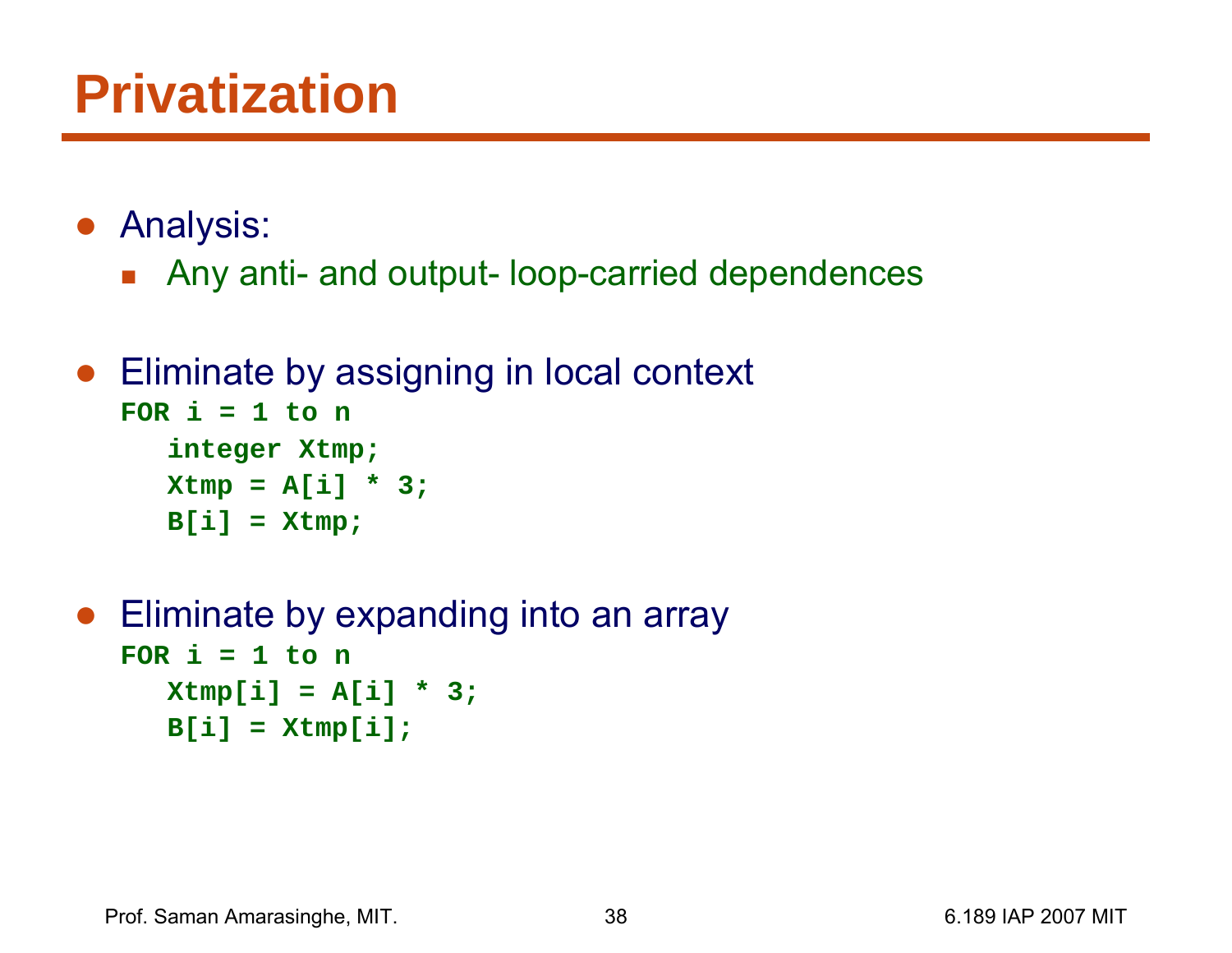## **Privatization**

- Need a final assignment to maintain the correct value after the loop nest
- Eliminate by assigning in local context

```
FOR i = 1 to n
  integer Xtmp;
  Xtmp = A[i] * 3;B[i] = Xtmp;
  if(i == n) X = Xtmp
```

```
● Eliminate by expanding into an array
  FOR i = 1 to nXtmp[i] = A[i] * 3;
     B[i] = Xtmp[i];
  X = Xtmp[n];
```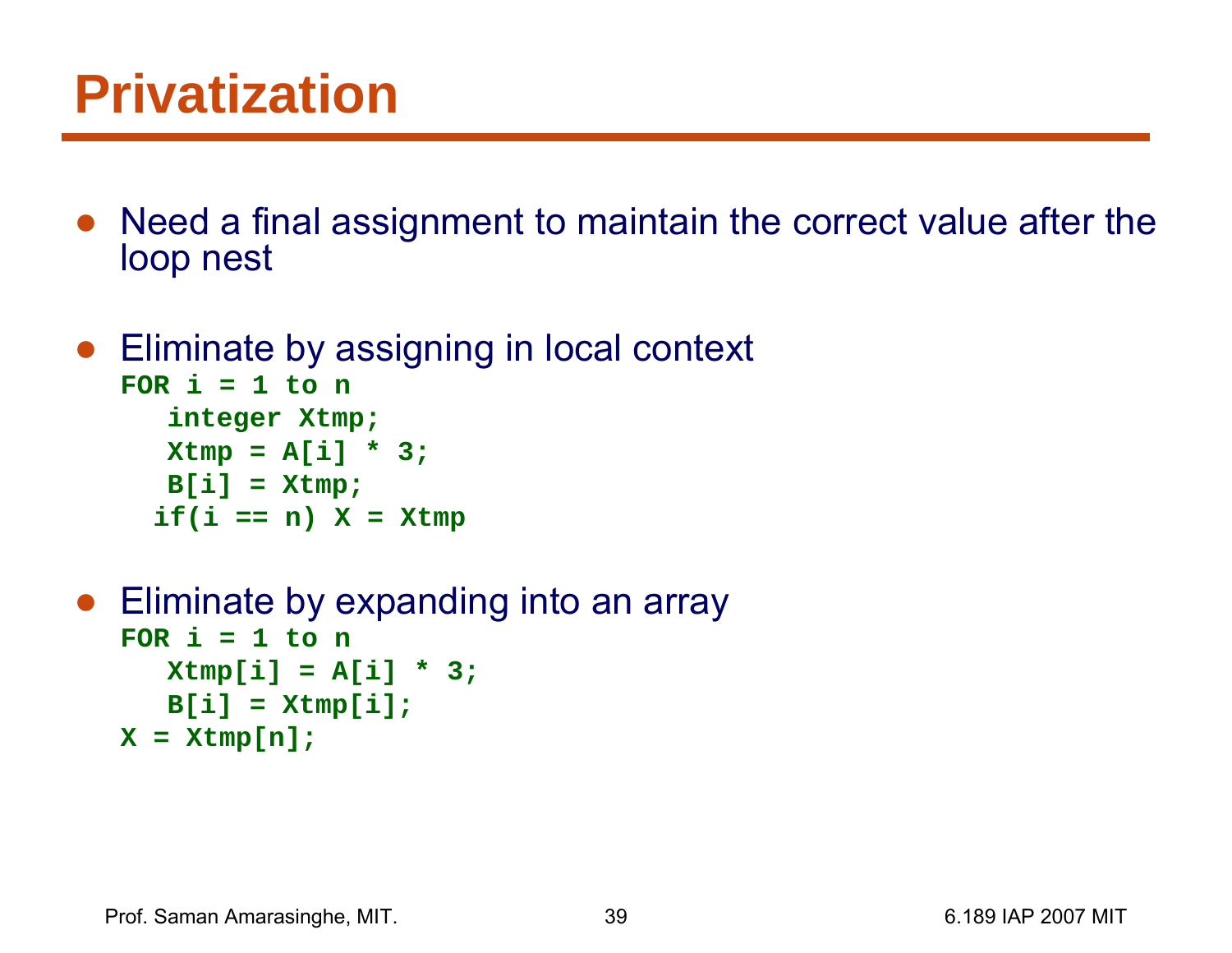• How about loop-carried true dependences?

#### ● Example

FOR  $i = 1$  to n

**X = X + A[i];**

#### • Is this loop parallelizable?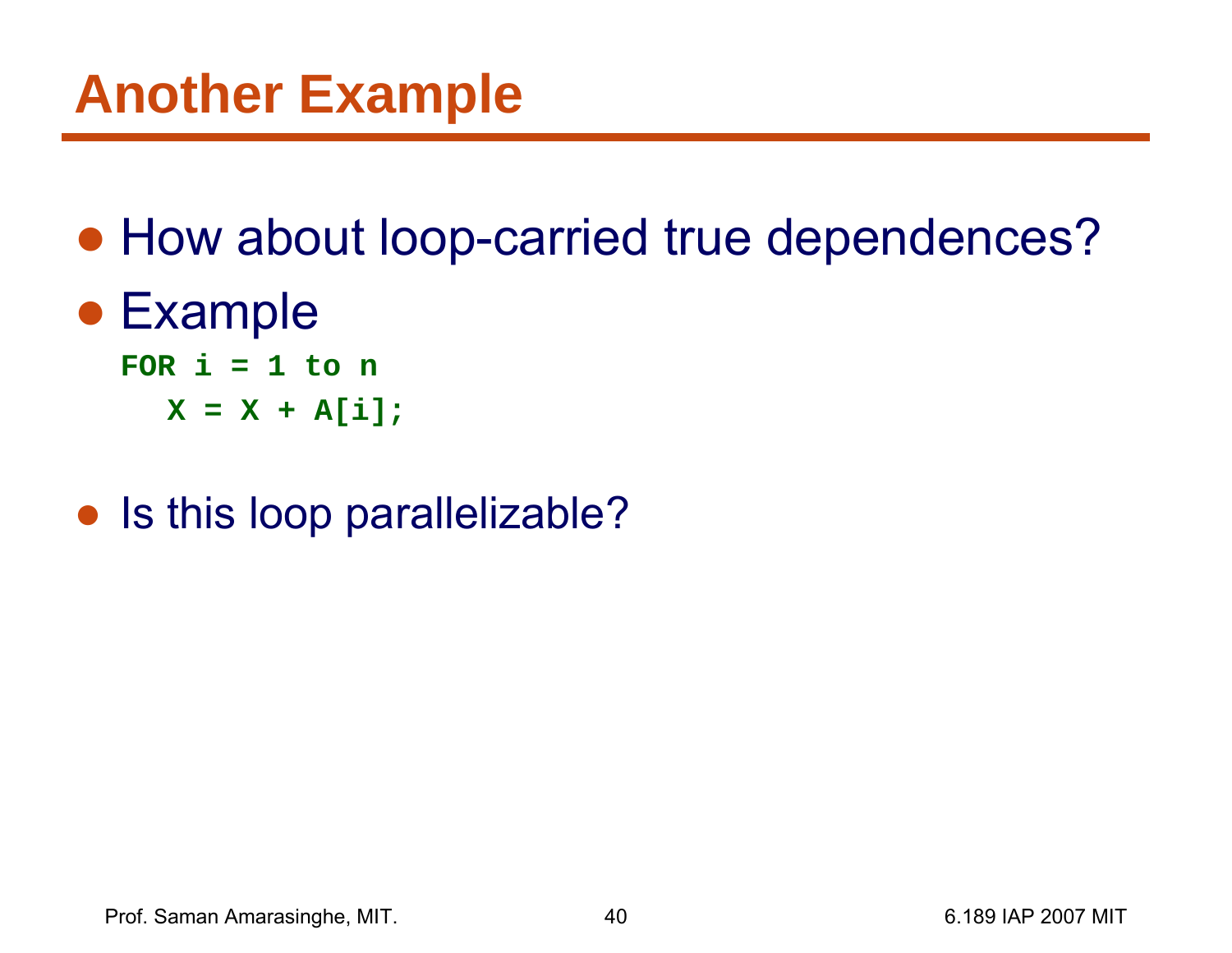## **Reduction Recognition**

- Reduction Analysis:
	- **Diangle 3 Diany associative operations**
	- The result is never used within the loop

```
• Transformation
  Integer Xtmp[NUMPROC];
  Barrier();
  FOR i = myPid*Iters to MIN((myPid+1)*Iters, n)
       Xtmp[myPid] = Xtmp[myPid] + A[i];
  Barrier();
  If (myPid == 0)FOR p = 0 to NUMPROC-1
       X = X + Xtmp[p];
     …
```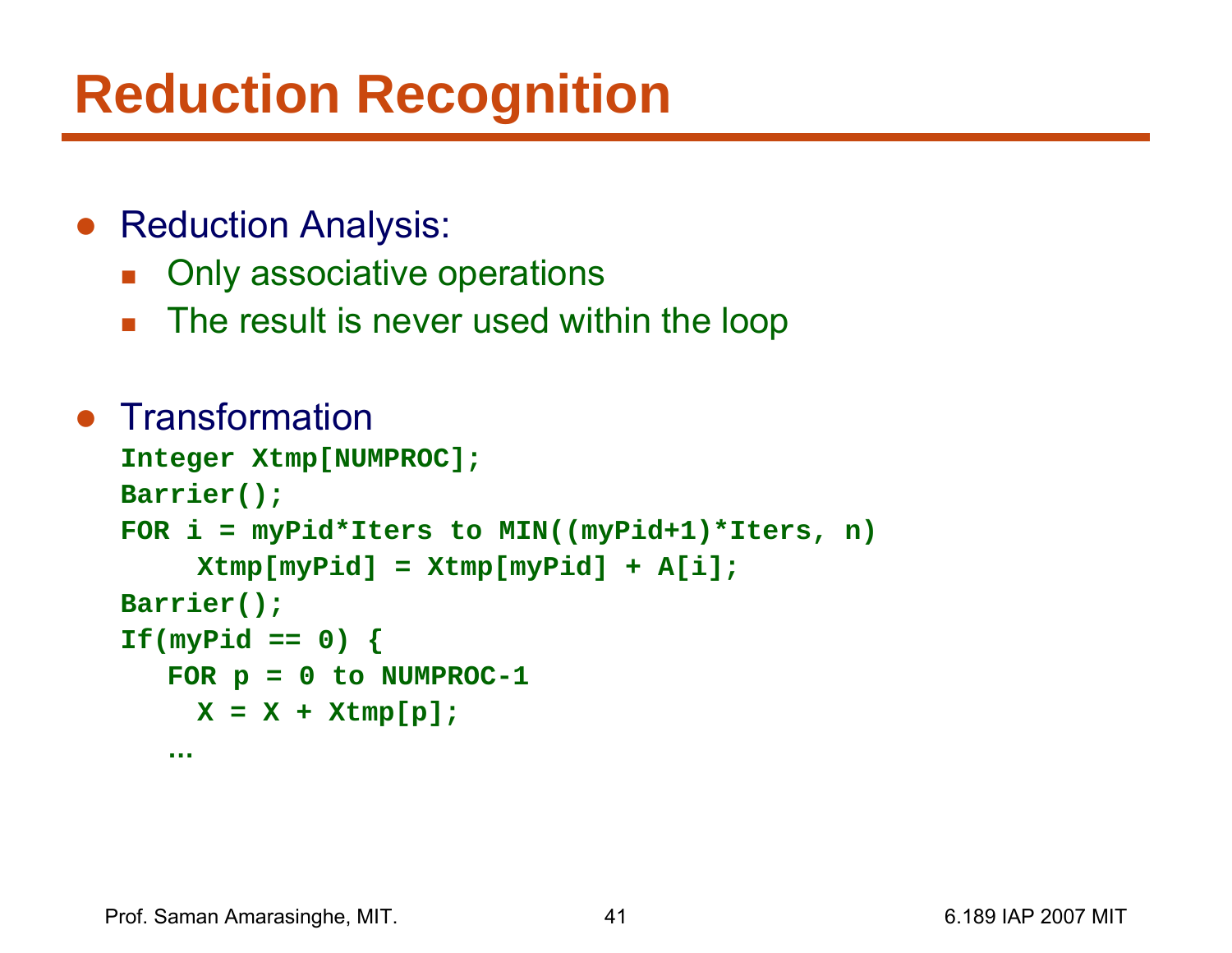## **Induction Variables**

- Example FOR  $i = 0$  to N **A[i] = 2^i;**
- After strength reduction

```
t = 1FOR i = 0 to N
  A[i] = t;
  t = t*2;
```
- What happened to loop carried dependences?
- Need to do opposite of this!
	- **Perform induction variable analysis**
	- Rewrite IVs as a function of the loop variable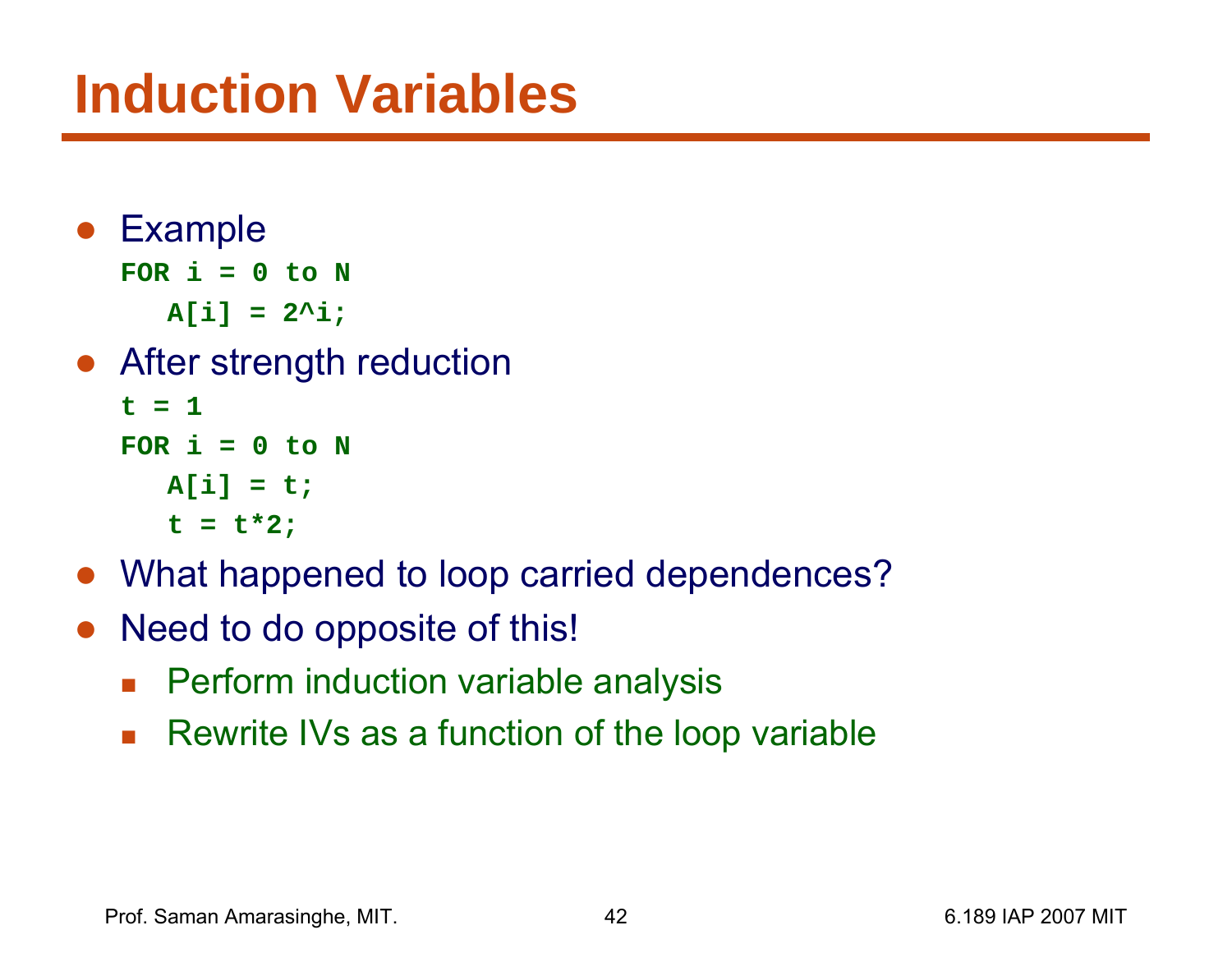## **Array Privatization**

- Similar to scalar privatization
- ● However, analysis is more complex
	- $\mathbb{R}^2$  Array Data Dependence Analysis: Checks if two iterations access the same location
	- Array Data Flow Analysis: Checks if two iterations access the same value
- ●**Transformations** 
	- M. Similar to scalar privatization
	- $\mathbb{R}^2$  Private copy for each processor or expand with an additional dimension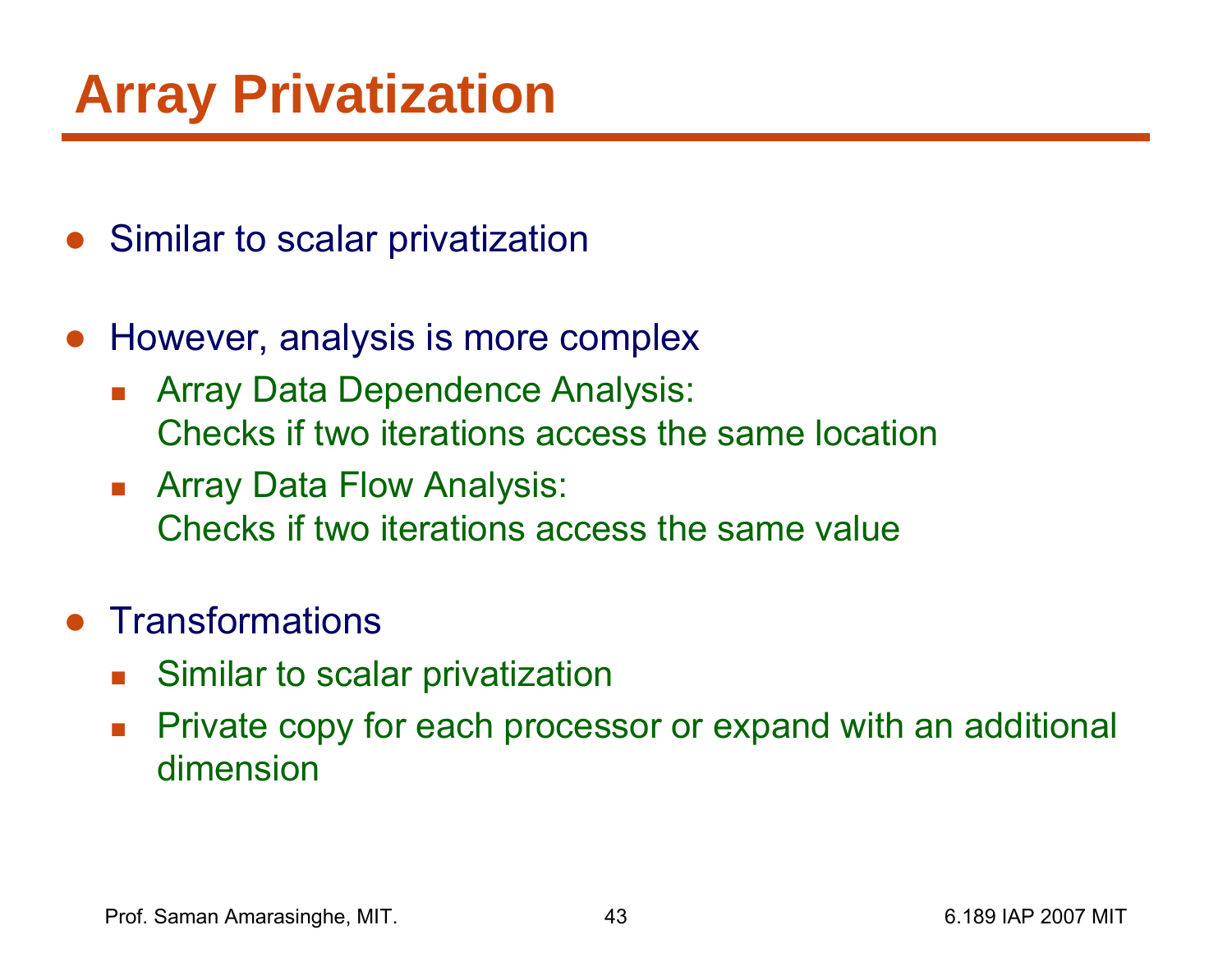## **Interprocedural Parallelization**

- ● Function calls will make a loop unparallelizatble
	- $\overline{\phantom{a}}$ Reduction of available parallelism
	- $\mathcal{L}^{\text{max}}$ A lot of inner-loop parallelism
- $\bullet$ **Solutions** 
	- **I** Interprocedural Analysis
	- $\mathcal{C}^{\mathcal{A}}$ **Inlining**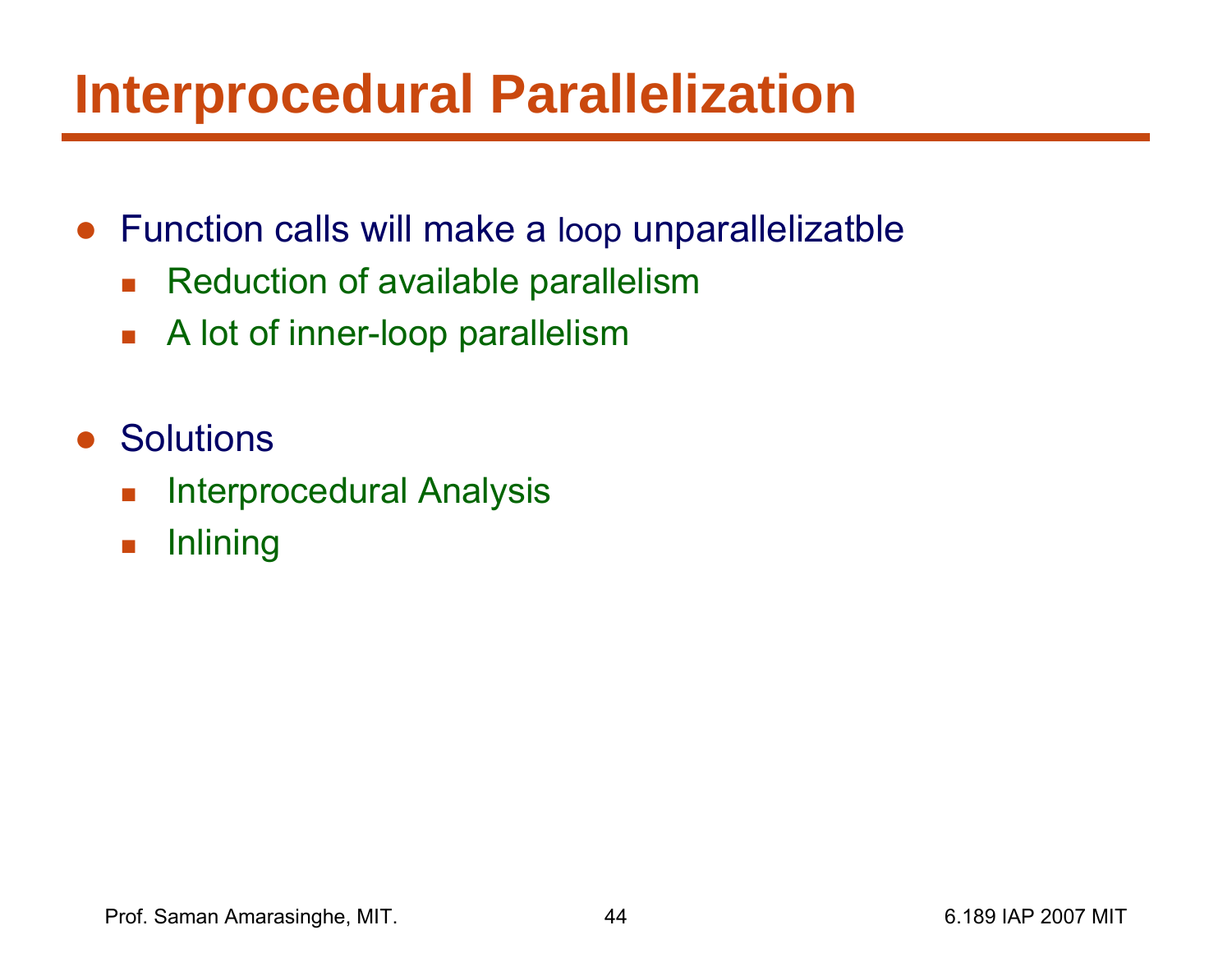## **Interprocedural Parallelization**

- $\bullet$ **Issues** 
	- **Same function reused many times**
	- $\overline{\mathcal{A}}$ Analyze a function on each trace  $\rightarrow$  Possibly exponential
	- $\mathbb{R}^n$ Analyze a function once  $\rightarrow$  unrealizable path problem
- ● Interprocedural Analysis
	- **Need to update all the analysis**
	- **Complex analysis**
	- M. Can be expensive
- ●**Inlining** 
	- $\mathbb{R}^n$ Works with existing analysis
	- $\mathbb{R}^n$ **Large code bloat**  $\rightarrow$  **can be very expensive**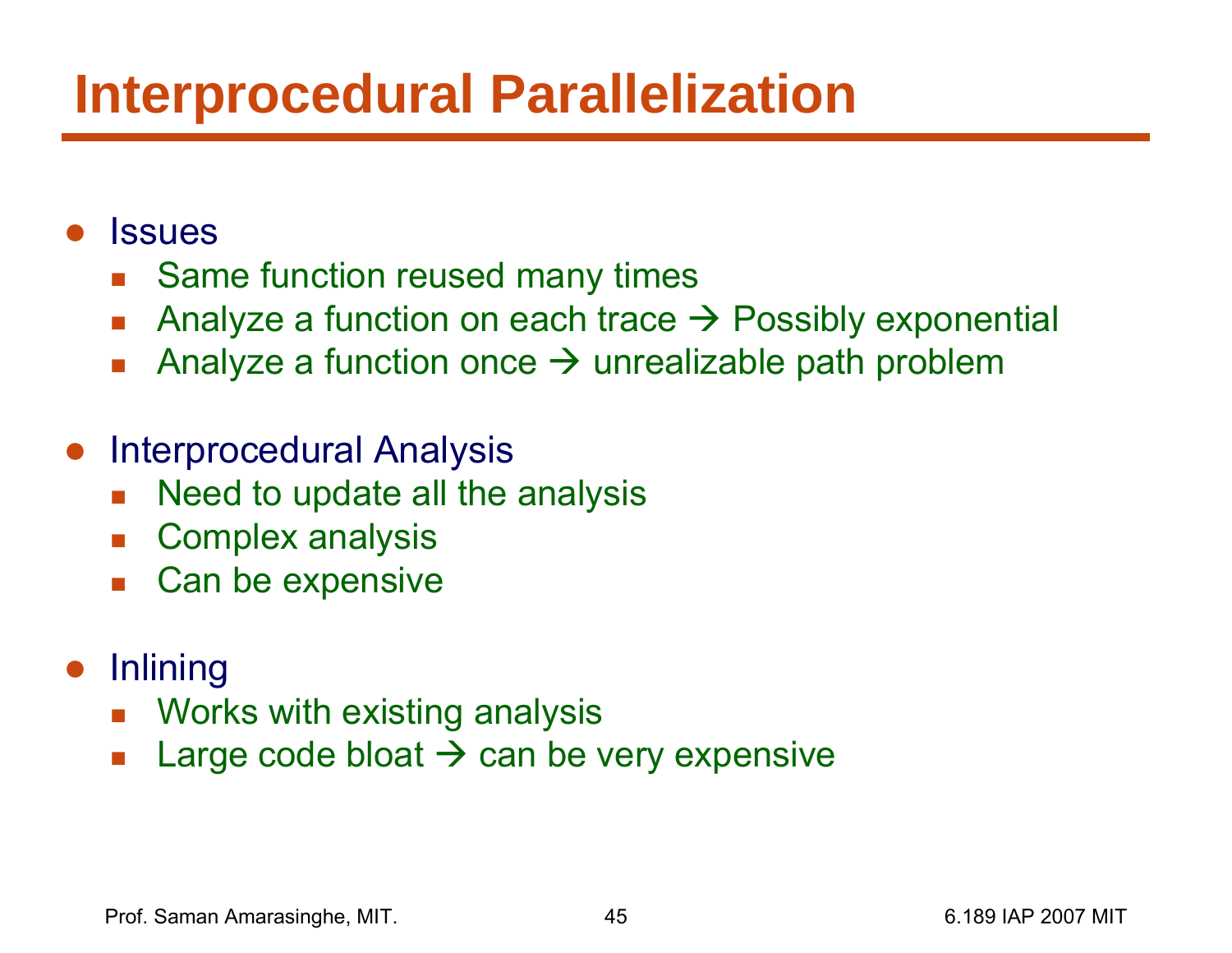## **Loop Transformations**

- A loop may not be parallel as is
- Example FOR  $i = 1$  to  $N-1$ FOR  $j = 1$  to  $N-1$ **A[i,j] = A[i,j-1] + A[i-1,j];**

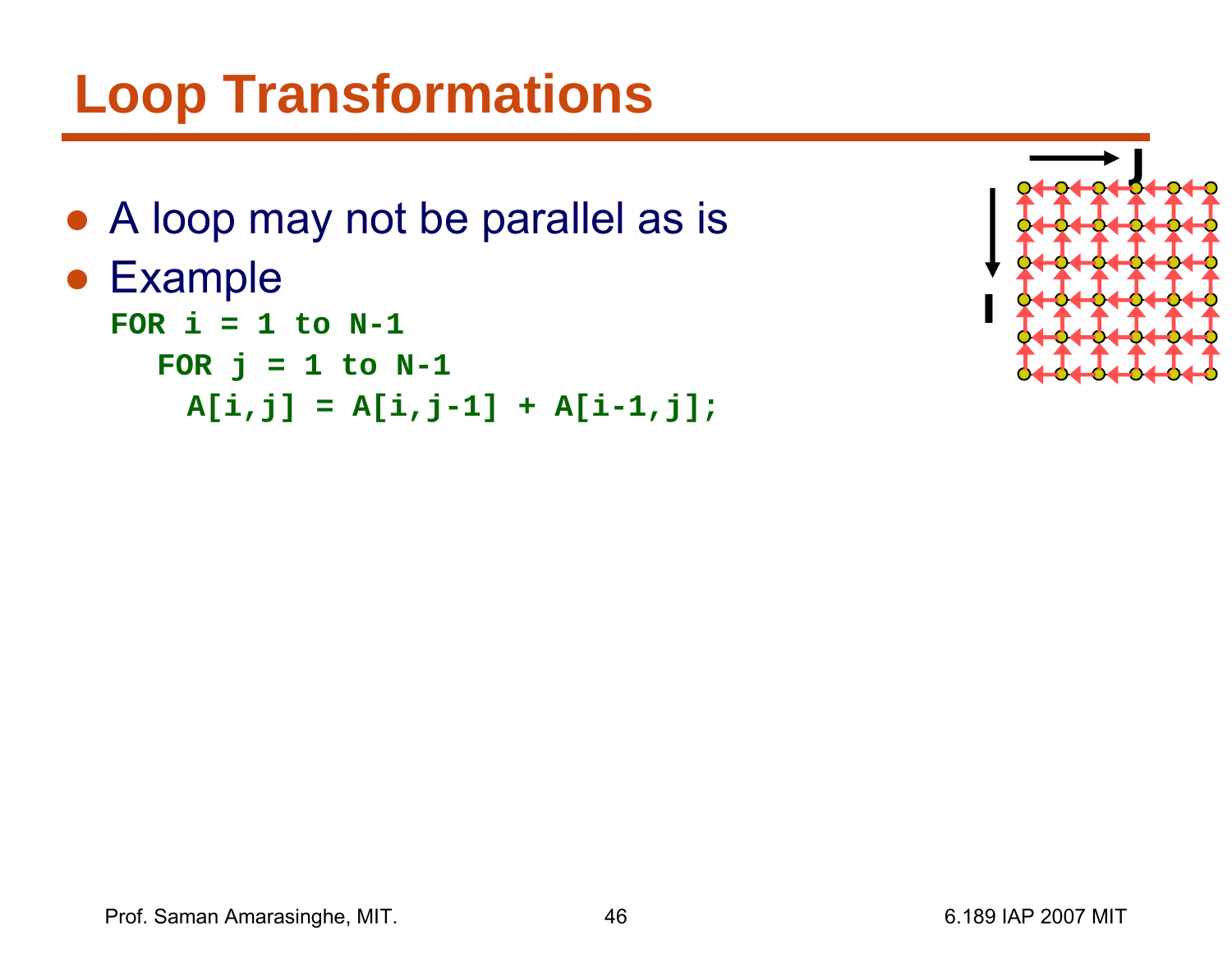## **Loop Transformations**

- A loop may not be parallel as is
- Example FOR  $i = 1$  to  $N-1$ FOR  $j = 1$  to  $N-1$ **A[i,j] = A[i,j-1] + A[i-1,j];**





**J**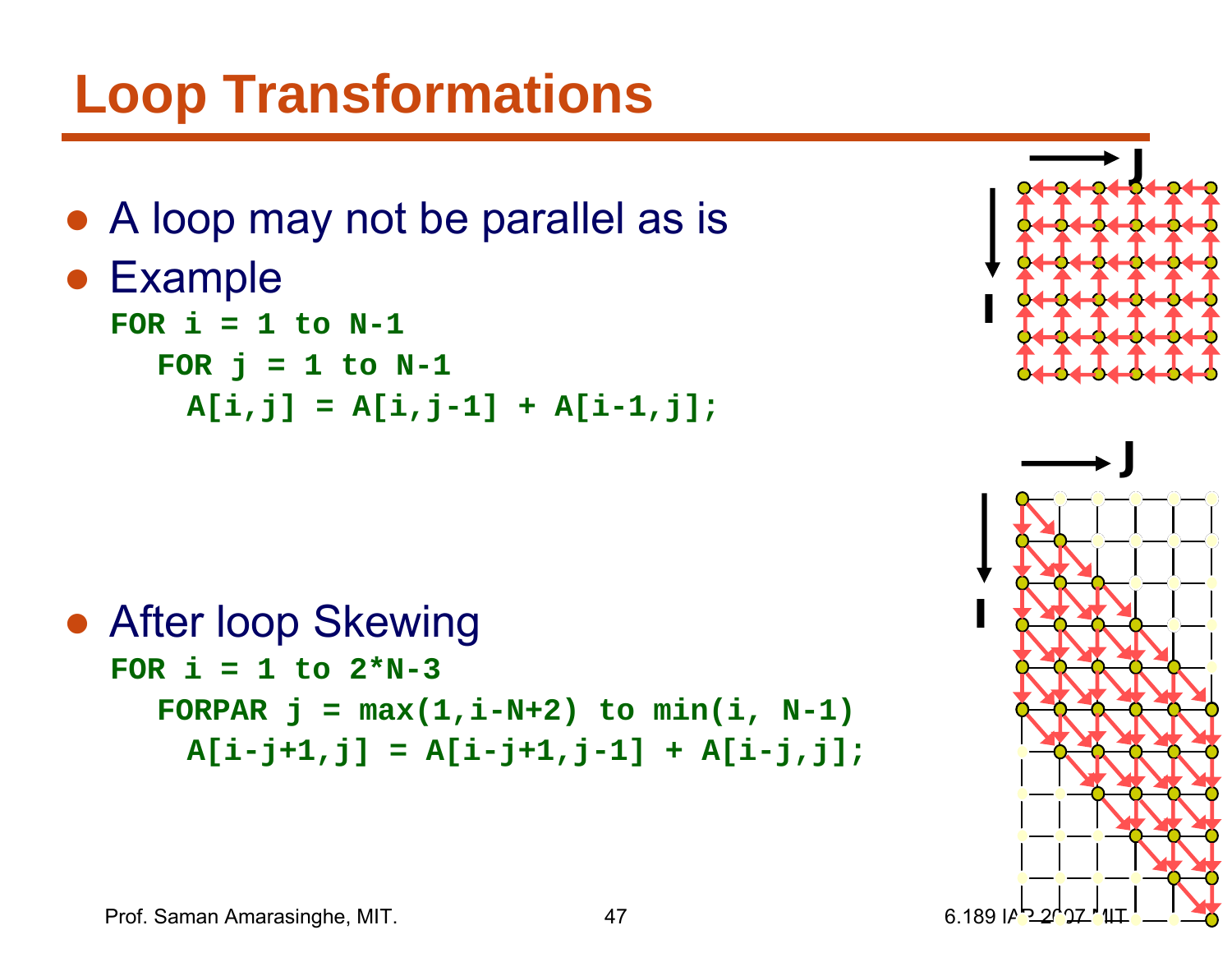## **Granularity of Parallelism**

```
● Example
  FOR i = 1 to N-1FOR j = 1 to N-1A[i,j] = A[i,j] + A[i-1,j];
```

```
\bullet Gets transformed into
  FOR i = 1 to N-1Barrier();
      FOR j = 1+ myPid*Iters to MIN((myPid+1)*Iters, n-1)
         A[i,j] = A[i,j] + A[i-1,j]; 
      Barrier();
```


- Г Startup and teardown overhead of parallel regions
- **Lot of synchronization**
- $\overline{\phantom{a}}$ Can even lead to slowdowns

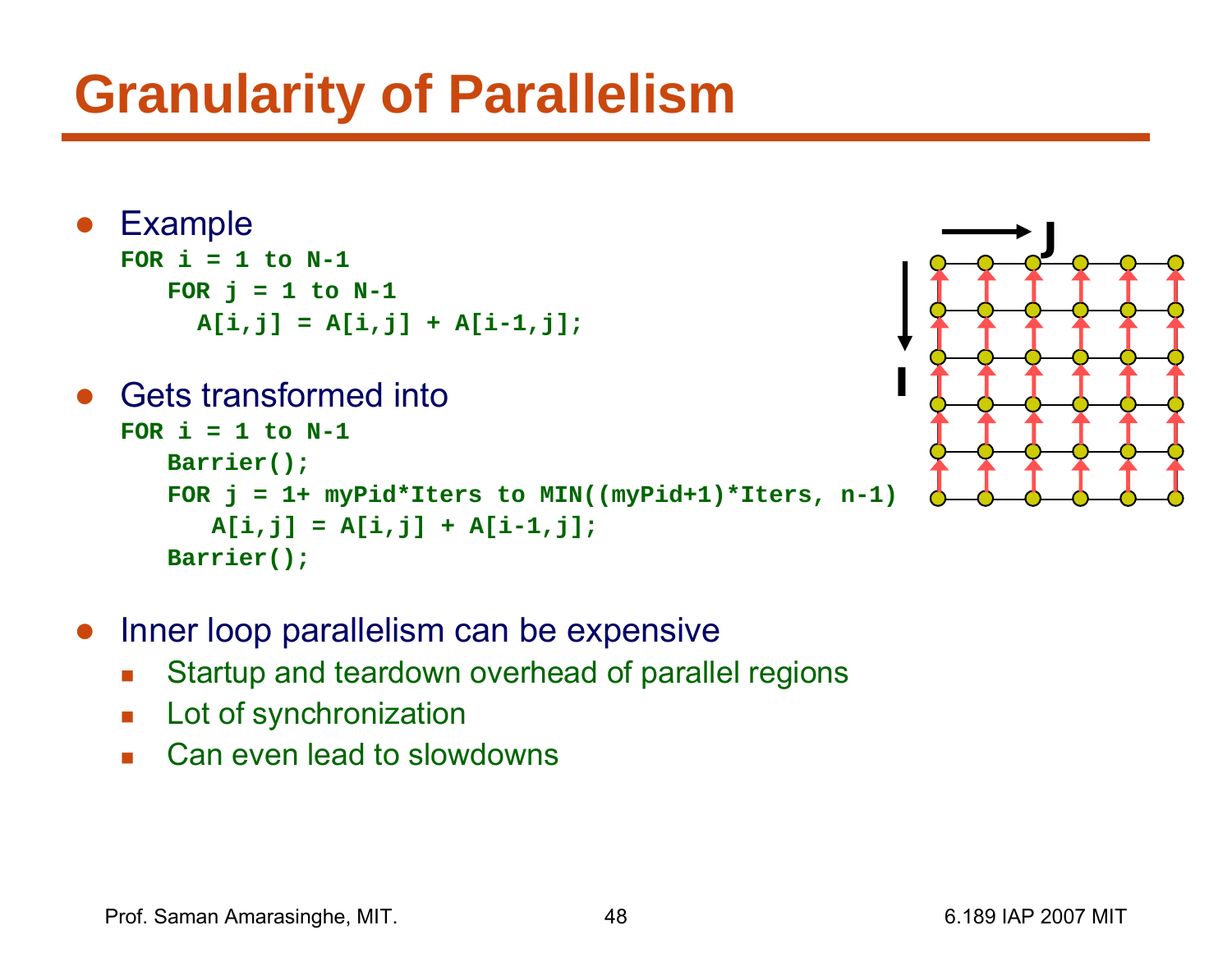## **Granularity of Parallelism**

●Inner loop parallelism can be expensive

- Solutions
	- $\mathcal{L}_{\mathcal{A}}$  Don't parallelize if the amount of work within the loop is too small

or

 $\overline{\mathbb{R}^n}$ Transform into outer-loop parallelism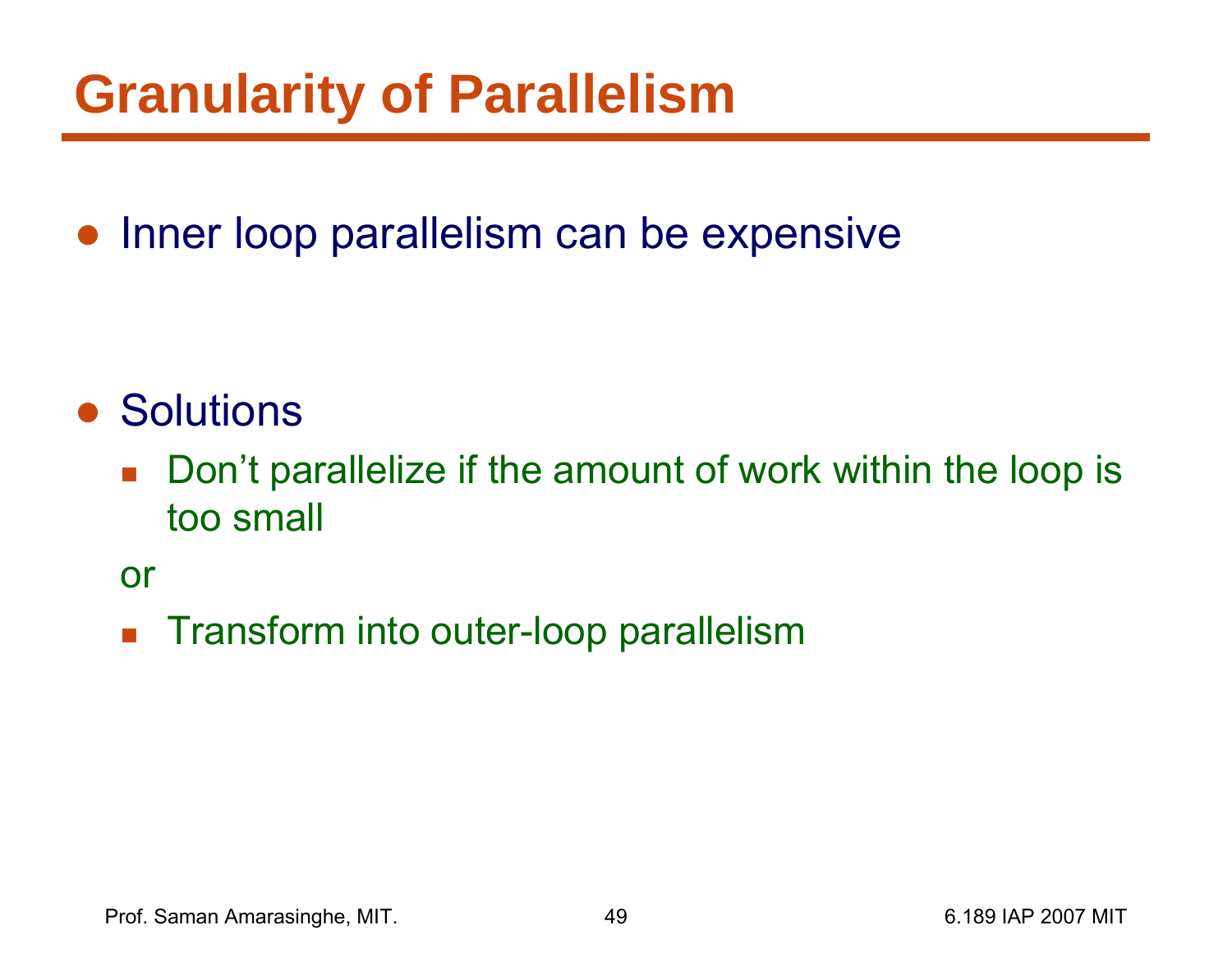## **Outer Loop Parallelism**

● Example FOR  $i = 1$  to  $N-1$  $FOR$   $j = 1$  to  $N-1$  $A[i, j] = A[i, j] + A[i-1, j];$ 

```
● After Loop Transpose
   FOR j = 1 to N-1FOR i = 1 to N-1A[i,j] = A[i,j] + A[i-1,j];
```

```
● Get mapped into
```

```
Barrier();
FOR j = 1+ myPid*Iters to MIN((myPid+1)*Iters, n-1)
  FOR i = 1 to N-1A[i, j] = A[i, j] + A[i-1, j];Barrier();
```


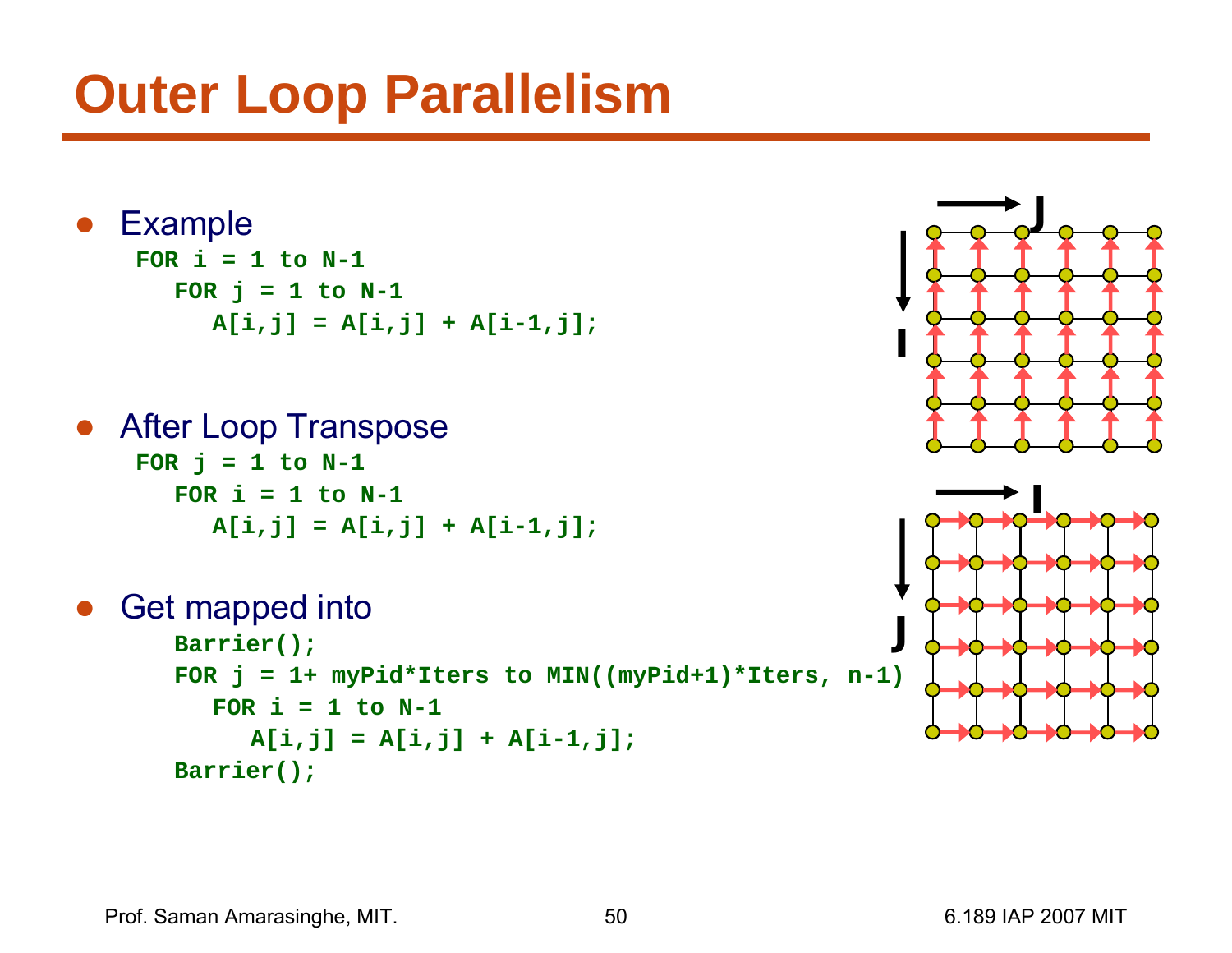## **Outline**

- Parallel Execution
- Parallelizing Compilers
- Dependence Analysis
- Increasing Parallelization Opportunities
- **Generation of Parallel Loops**
- Communication Code Generation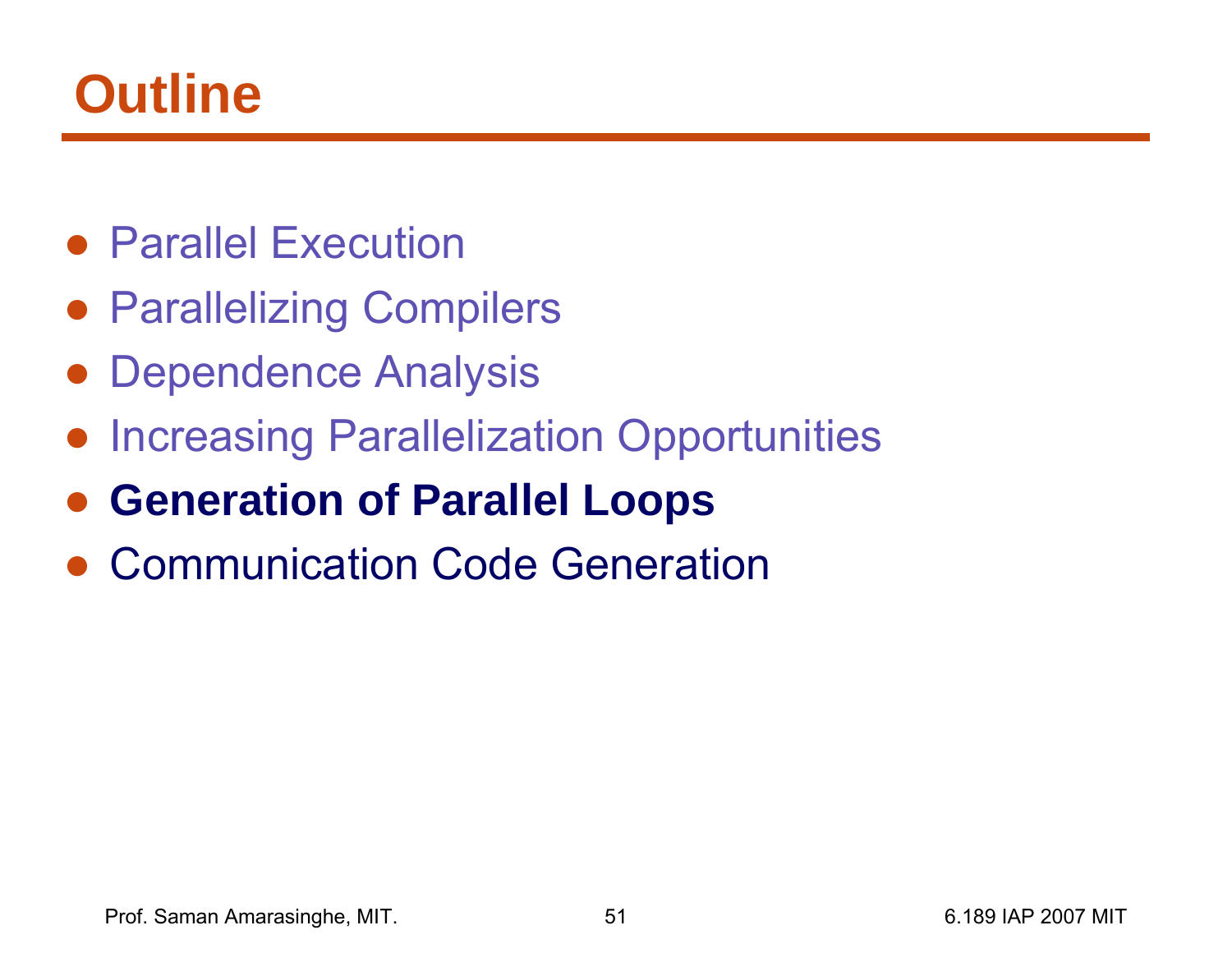## **Generating Transformed Loop Bounds**

for 
$$
i = 1
$$
 to n do  
\n $X[i] = \dots$   
\nfor  $j = 1$  to  $i - 1$  do  
\n $\dots = X[j]$ 

- Assume we want to parallelize the i loop
- ●What are the loop bounds?
- Use Projections of the Iteration Space
	- F Fourier-Motzkin Elimination Algorithm



$$
\left\{ (p, i, j) \middle| \begin{array}{c} 1 \leq i \leq n \\ 1 \leq j \leq i-1 \\ i = p \end{array} \right\}
$$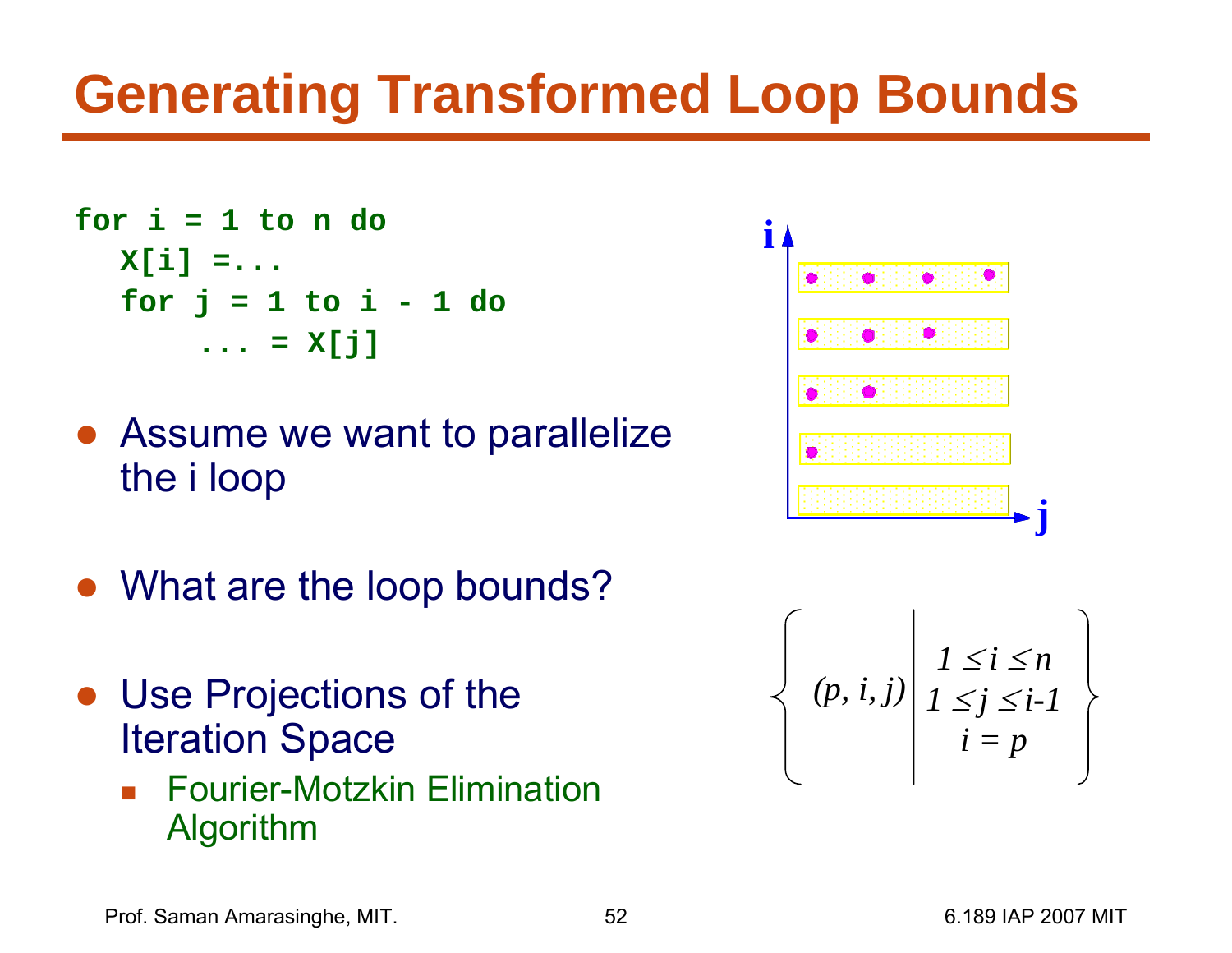## **Space of Iterations**

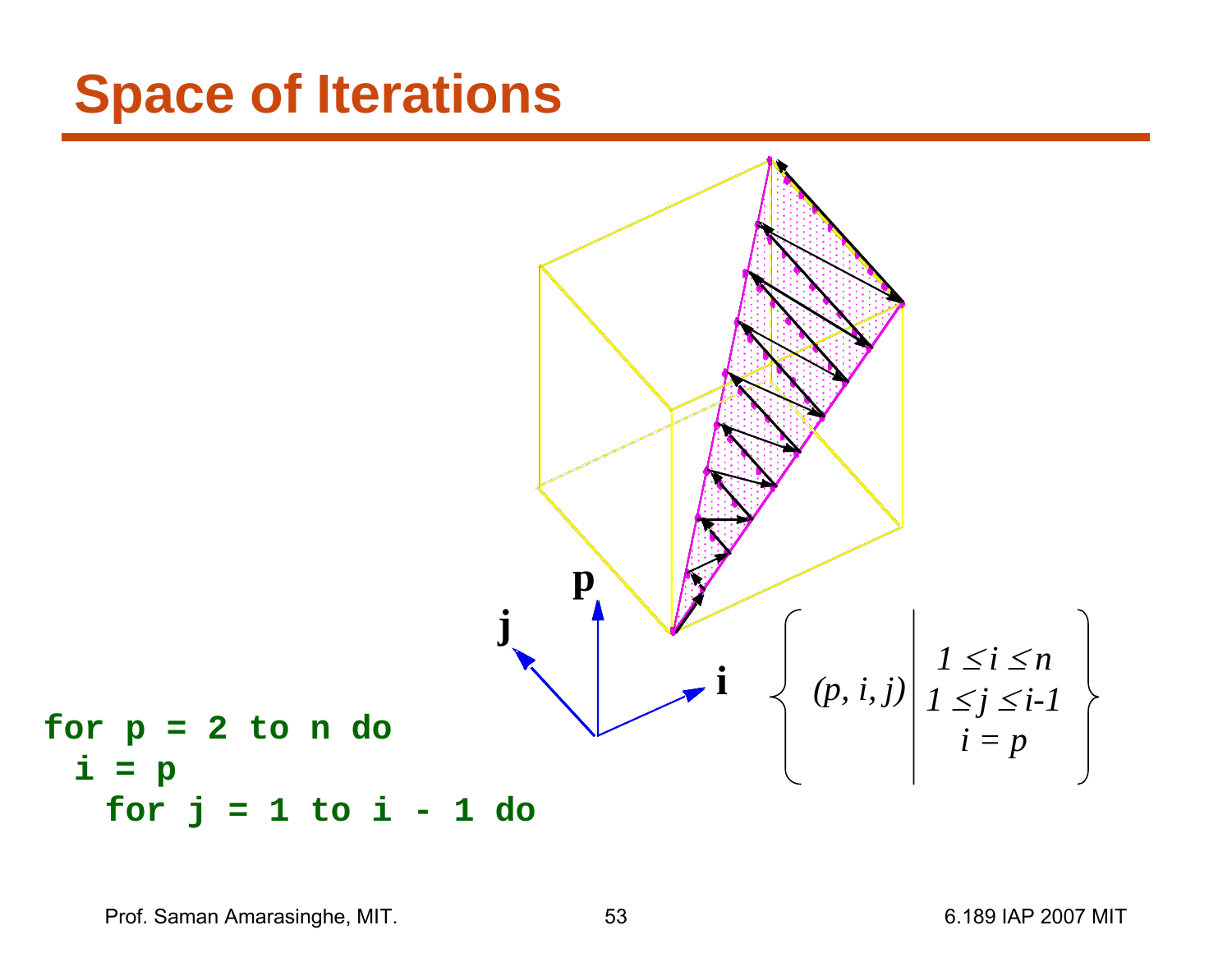## **Projections**

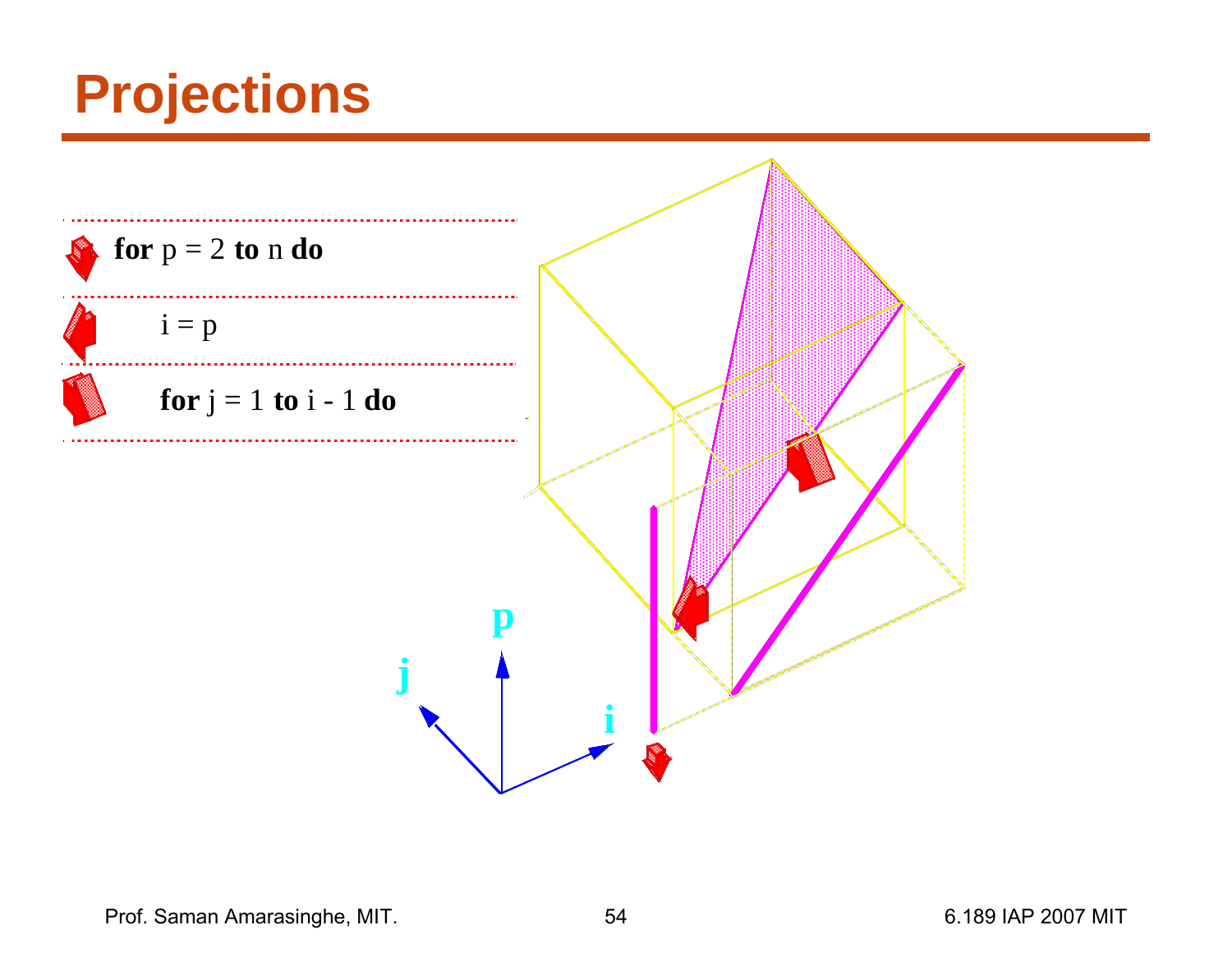## **Projections**



$$
p = my\_pid()
$$
  
if p >= 2 and p <= n then  
 $i = p$   
for j = 1 to i - 1 do

Prof. Saman Amarasinghe, MIT.  $\overline{55}$  55 6.189 IAP 2007 MIT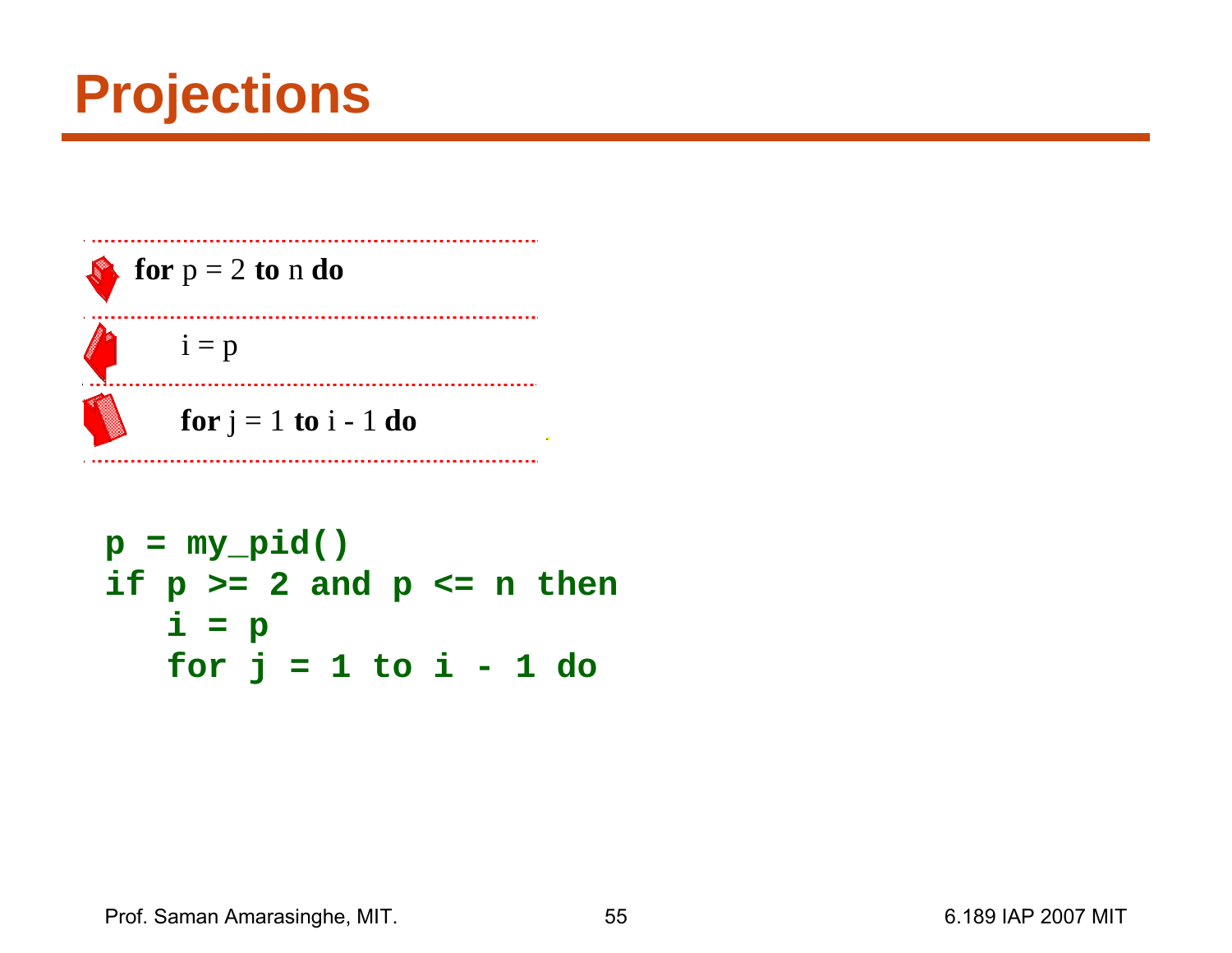# **Fourier Motzkin Elimination**

- *1* ≤ *i*  ≤*n1*  ≤ *j*  ≤ *i-1*  $i = p$
- ●• Project i  $\rightarrow$  j  $\rightarrow$  p
- ● Find the bounds of i
	- *1* ≤*ij+1* ≤ *i p*  ≤ *i*
		- *i* ≤*n*
- *i*  ≤ *p* i: max $(1, j+1, p)$  to min $(n, p)$ i: p
- Eliminate i *1* ≤*nj+1* ≤ *n p*  ≤ *n 1*  ≤ *p j+1* ≤ *p p*  ≤ *p 1*  ≤ *j* ● Eliminate redundant *p*  ≤ *n 1*  ≤ *p j+1* ≤ *p 1*  ≤ *j*
- ●Continue onto finding bounds of j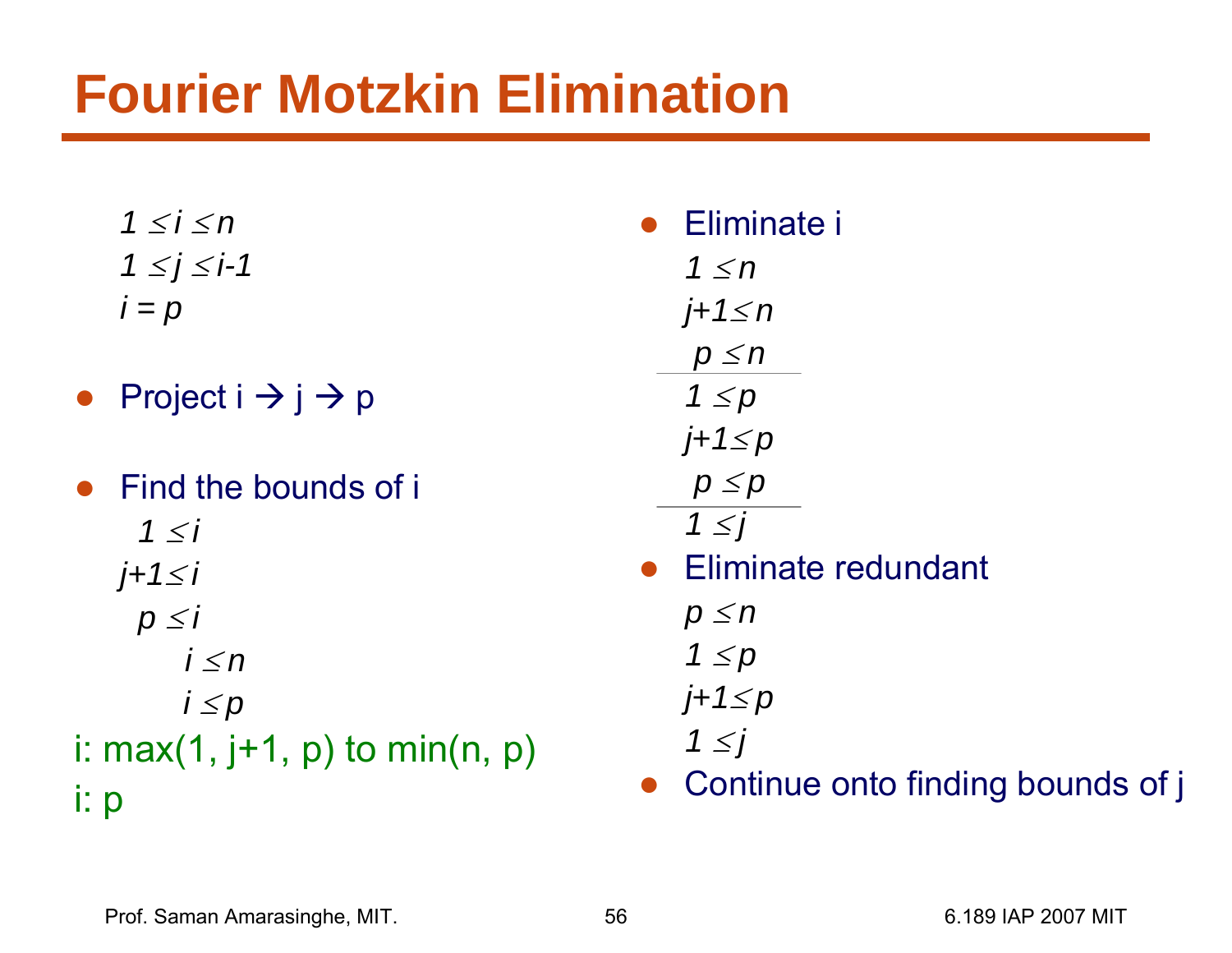## **Fourier Motzkin Elimination**

- *p*  ≤ *n*
- *1*  ≤ *p*
- *j+1* ≤ *p*
- *1*  ≤ *j*
- Find the bounds of j *1*  ≤ *j j*<sup>≤</sup> *p -1*
- j: 1 to  $p-1$
- Eliminate j *1*  ≤ *p – 1 p*  ≤ *n 1*  ≤ *p*
- Eliminate redundant *2*  ≤ *p p* ≤ *n*
- Find the bounds of p *2*  ≤ *p p* ≤ *n* p: 2 to n

$$
p = my\_pid()
$$
  
if p >= 2 and p <= n then  
for j = 1 to p - 1 do  
i = p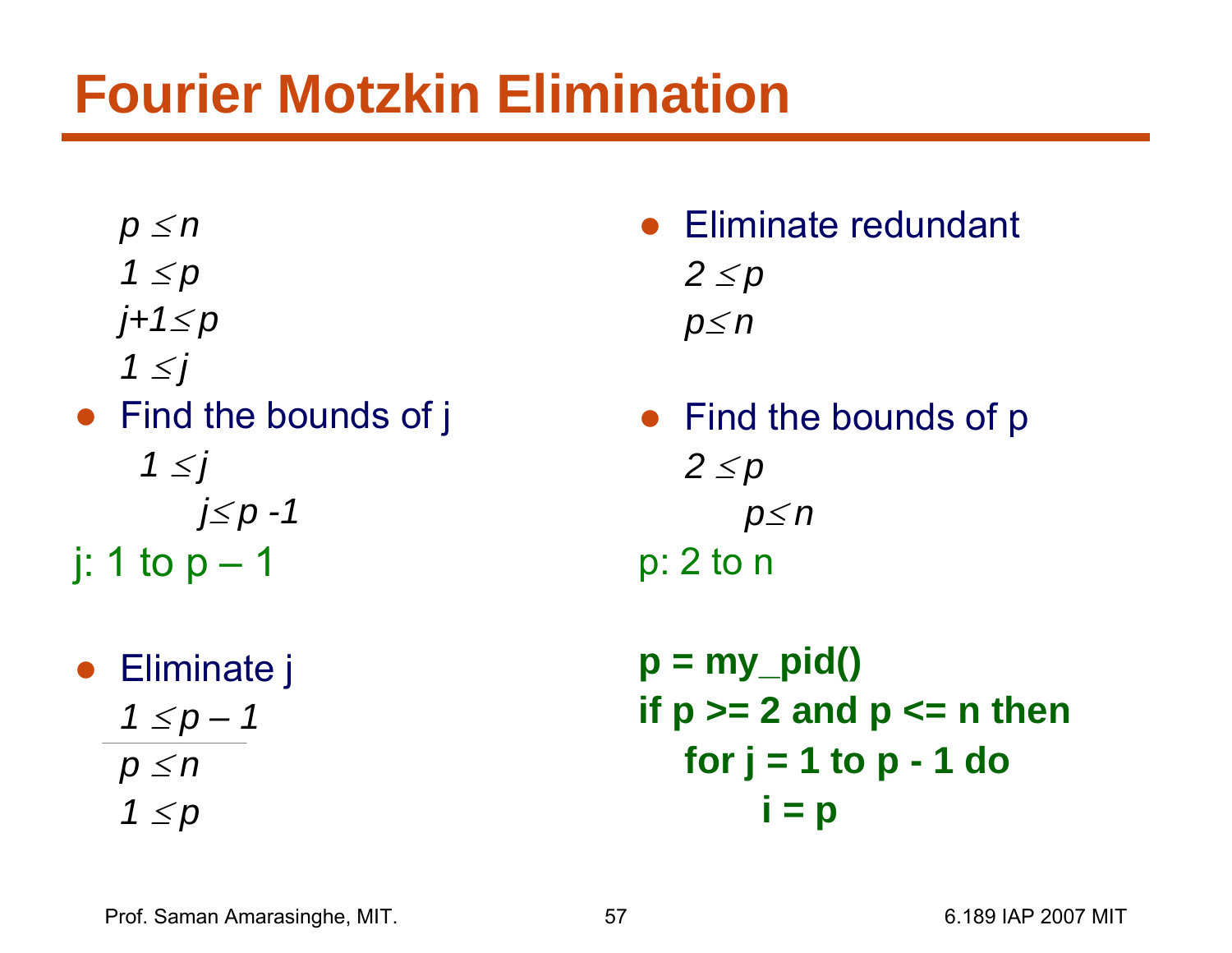## **Outline**

- Parallel Execution
- Parallelizing Compilers
- Dependence Analysis
- Increasing Parallelization Opportunities
- Generation of Parallel Loops
- **Communication Code Generation**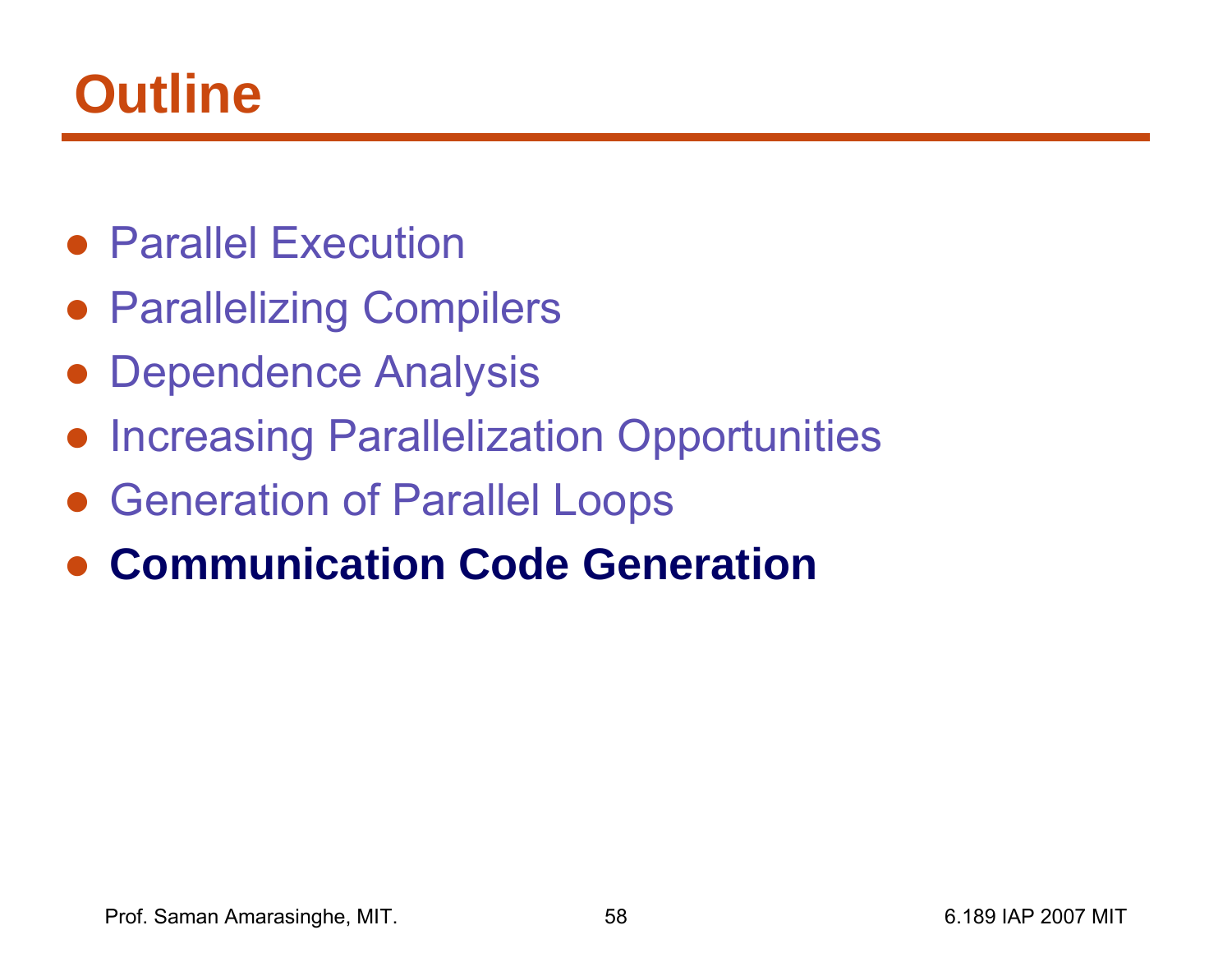## **Communication Code Generation**

- Cache Coherent Shared Memory Machine
	- **Generate code for the parallel loop nest**
- No Cache Coherent Shared Memory or Distributed Memory Machines
	- $\mathcal{L}_{\mathcal{A}}$ Generate code for the parallel loop nest
	- $\mathbb{R}^2$ Identify communication
	- **Example 2** Generate communication code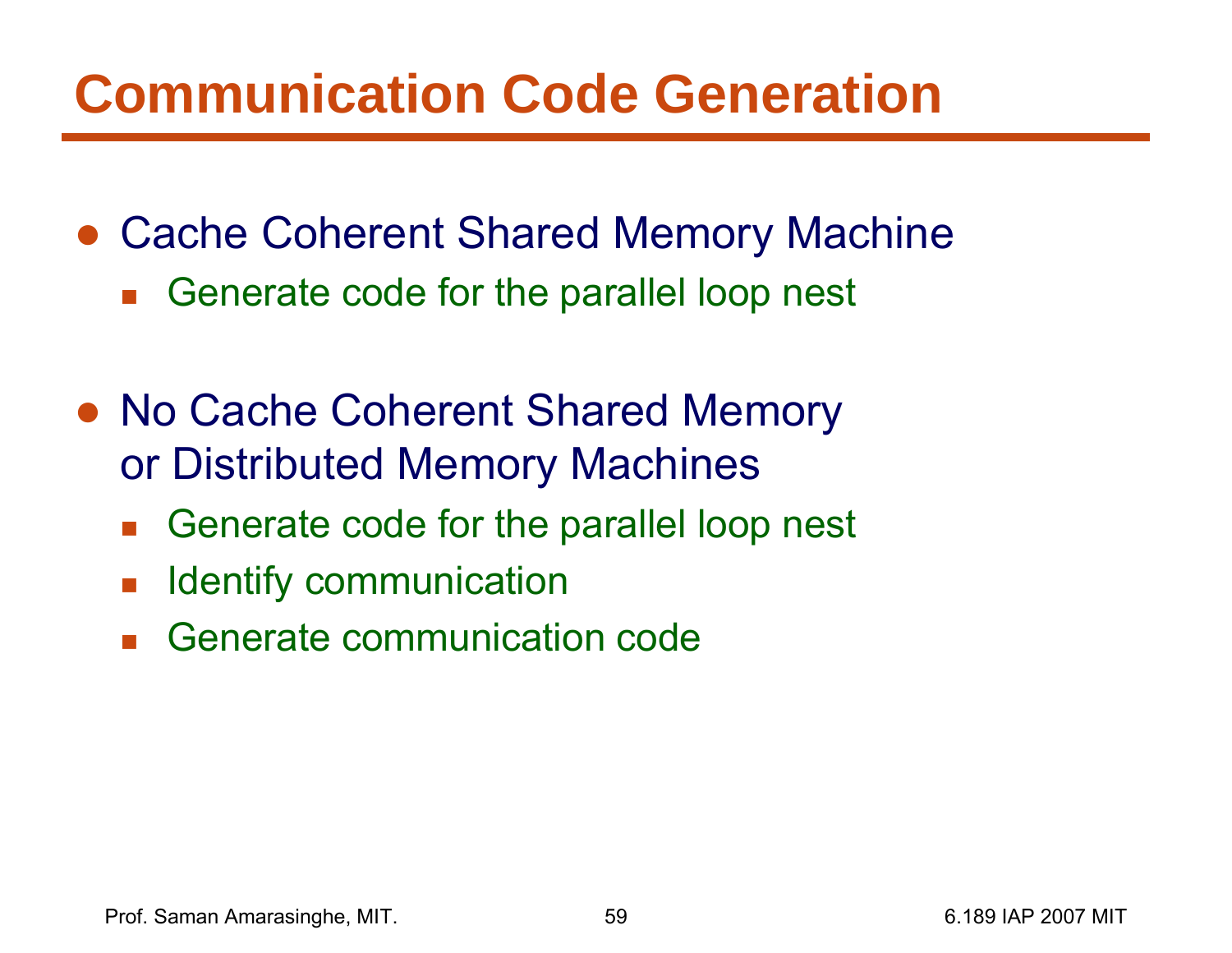# **Identify Communication**

#### ● Location Centric

- Which locations written by processor 1 is used by processor 2?
- $\mathcal{L}(\mathcal{A})$ Multiple writes to the same location, which one is used?
- $\mathcal{L}_{\mathcal{A}}$ Data Dependence Analysis

#### ● Value Centric

- Who did the last write on the location read?
	- ––  $\,$  Same processor  $\rightarrow$  just read the local copy
	- –– Different processor  $\rightarrow$  get the value from the writer
	- $\,$  No one  $\,\Rightarrow\,$  Get the value from the original array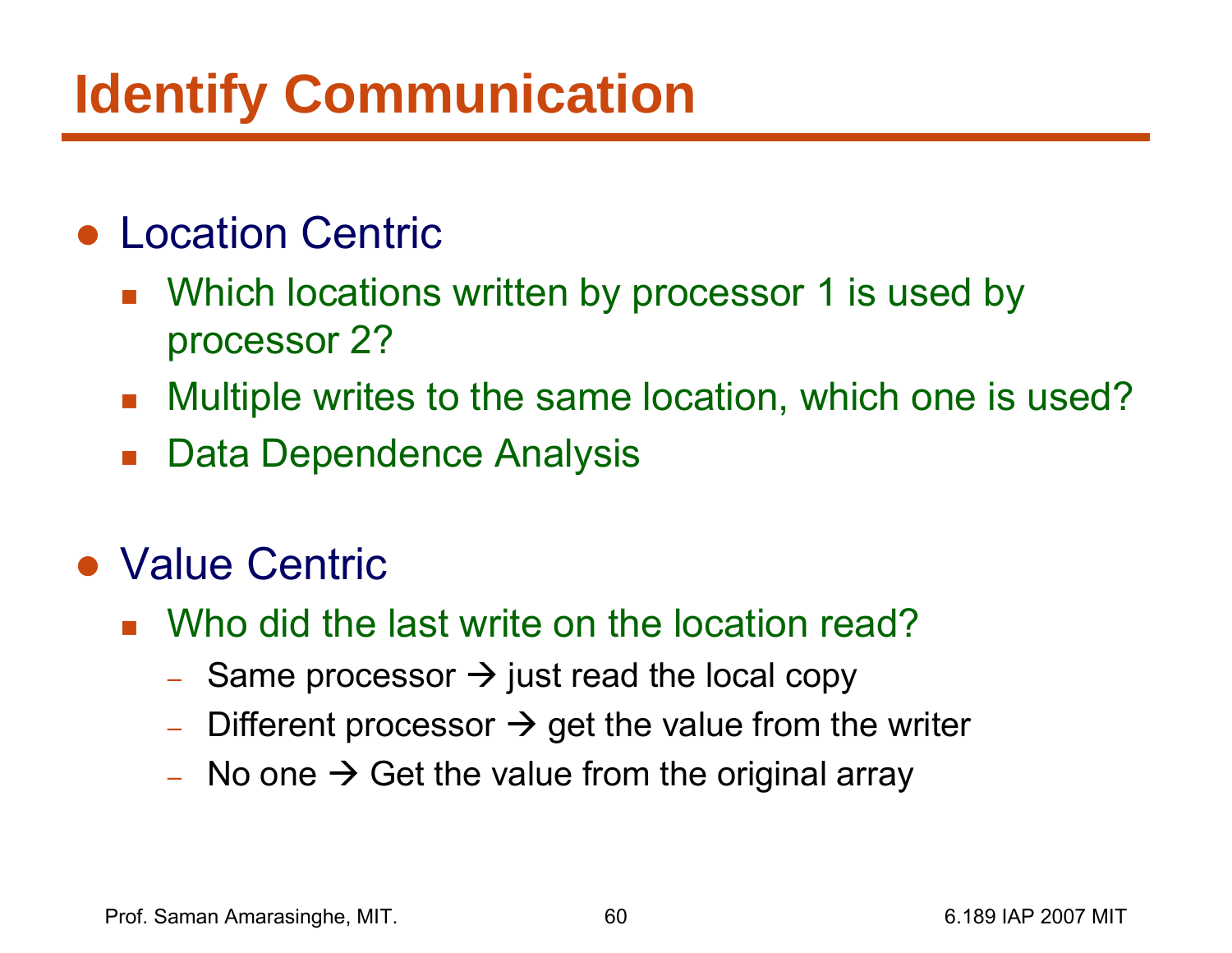# **Last Write Trees (LWT)**

● Input: Read access and write access(es)

**for i = 1 to n do**  $for j = 1 to n do$ **A[j] = … … = X[j-1]**

● Output: a function mapping each read iteration to a writecreating that value

#### Location Centric Dependences



⊥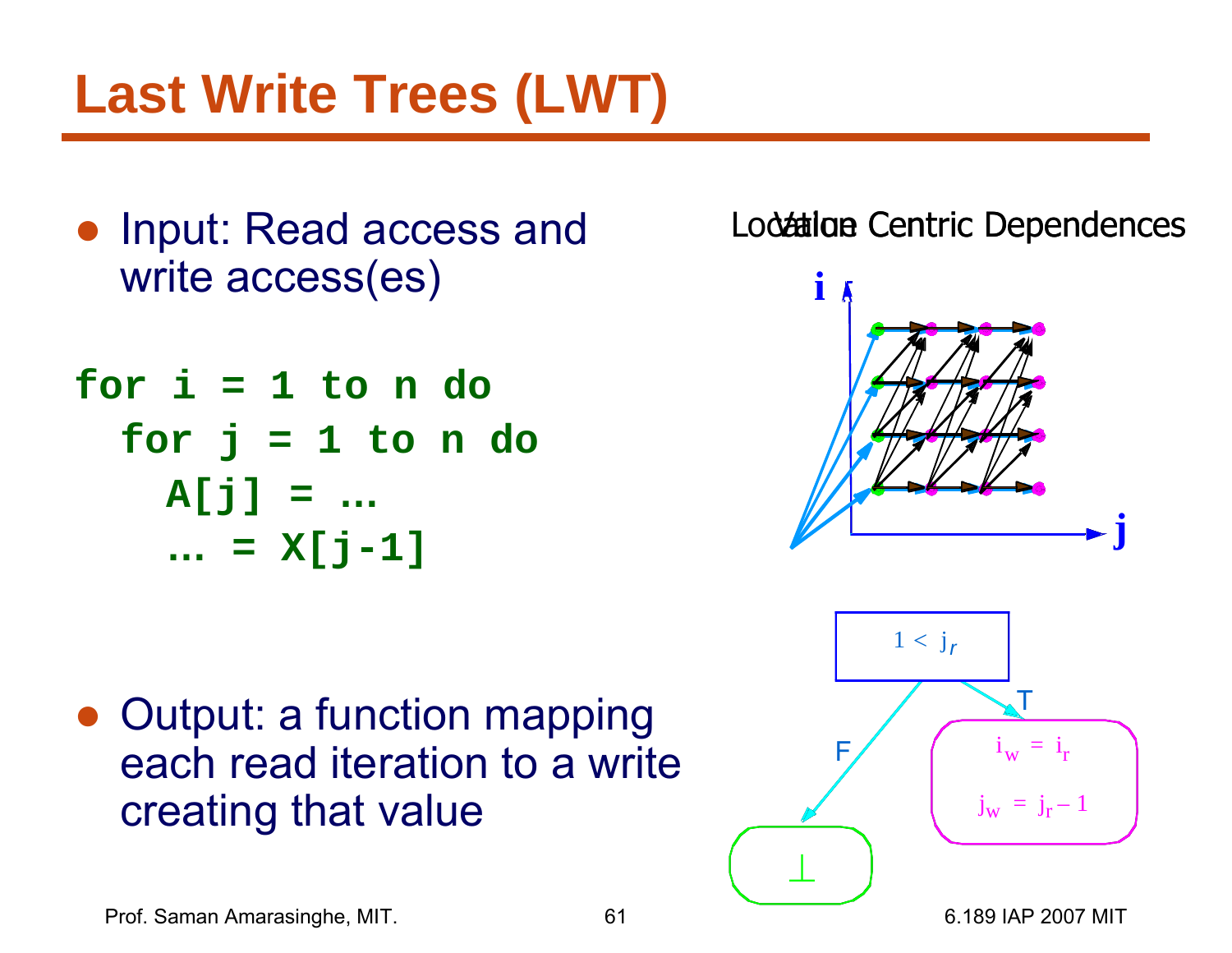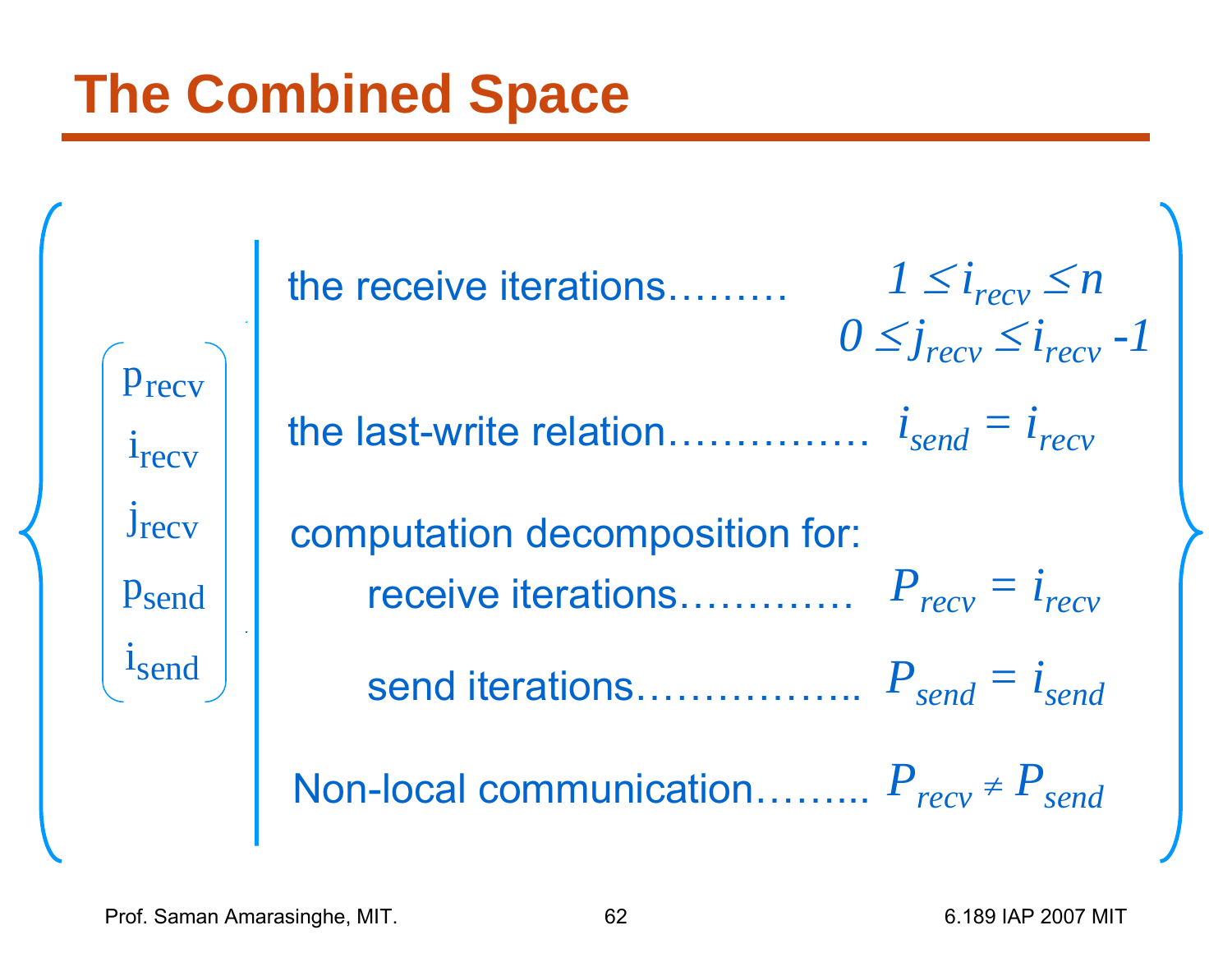## **Communication Space**



Prof. Saman Amarasinghe, MIT. 63 63 6.189 IAP 2007 MIT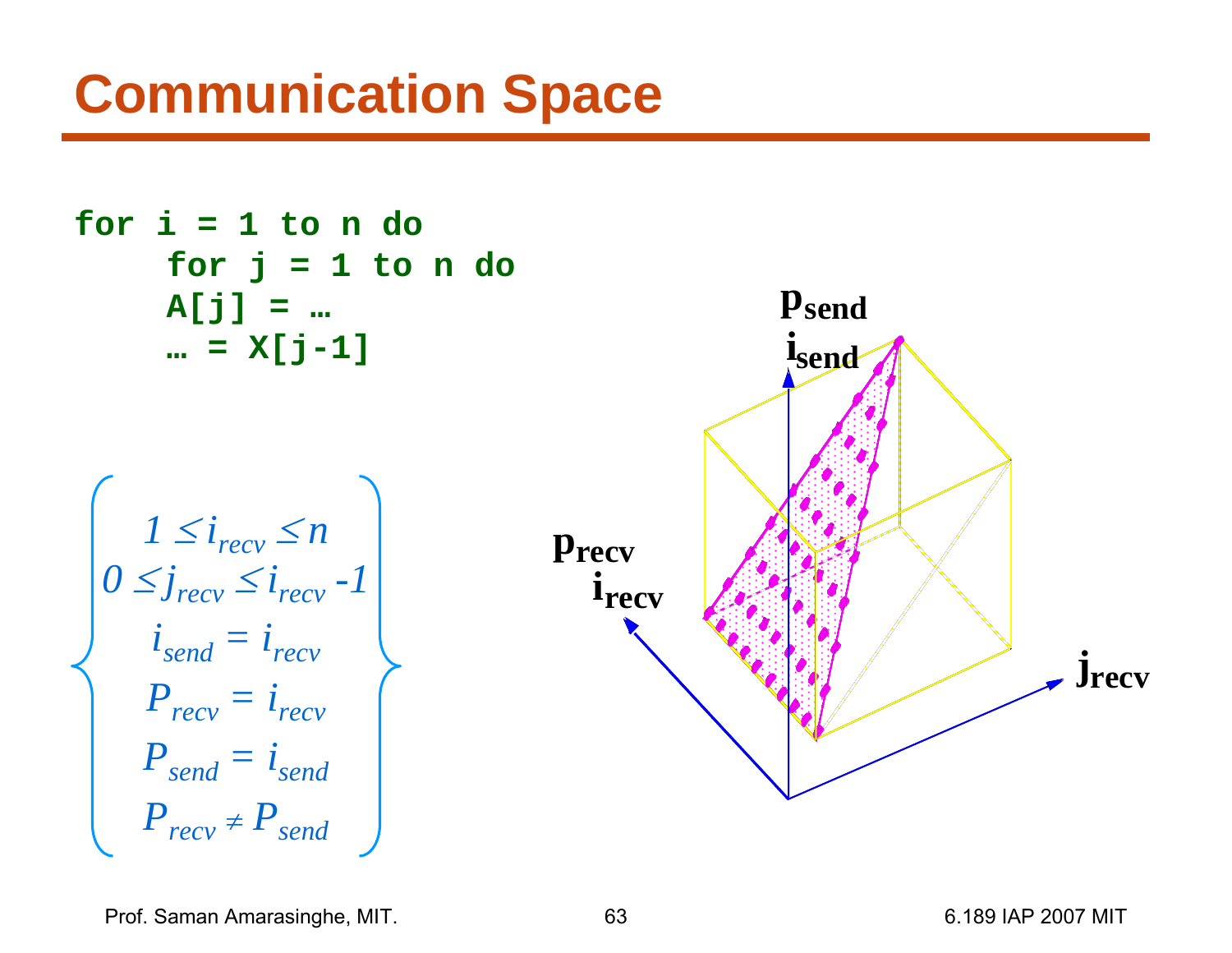# **Communication Loop Nests**



#### *Send Loop Nest*

| <b>for</b> $p_{send} = 1$ <b>to</b> $n - 1$ <b>do</b> |
|-------------------------------------------------------|
| $1_{send} = p_{send}$                                 |
| for $p_{\text{recv}} = i_{\text{send}} + 1$ to n do   |
| $1_{\text{recv}} = p_{\text{recv}}$                   |
| $J_{\text{recv}} = i_{\text{send}}$                   |
| send $X[i_{send}]$ to                                 |
| iteration $(irecv, jrecv)$ in                         |
| processor p <sub>recy</sub>                           |
| Prof. Saman Amarasinghe, MIT.                         |

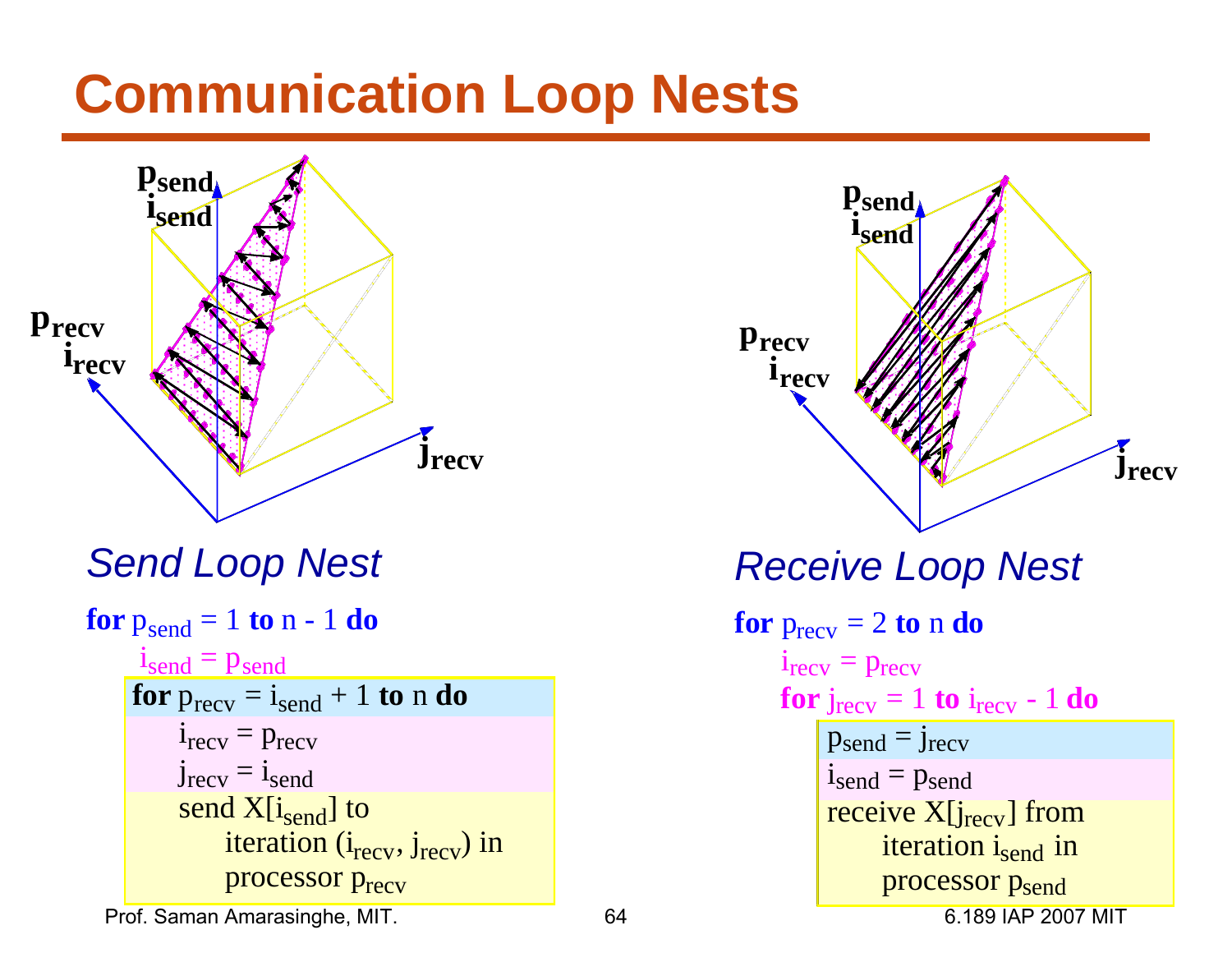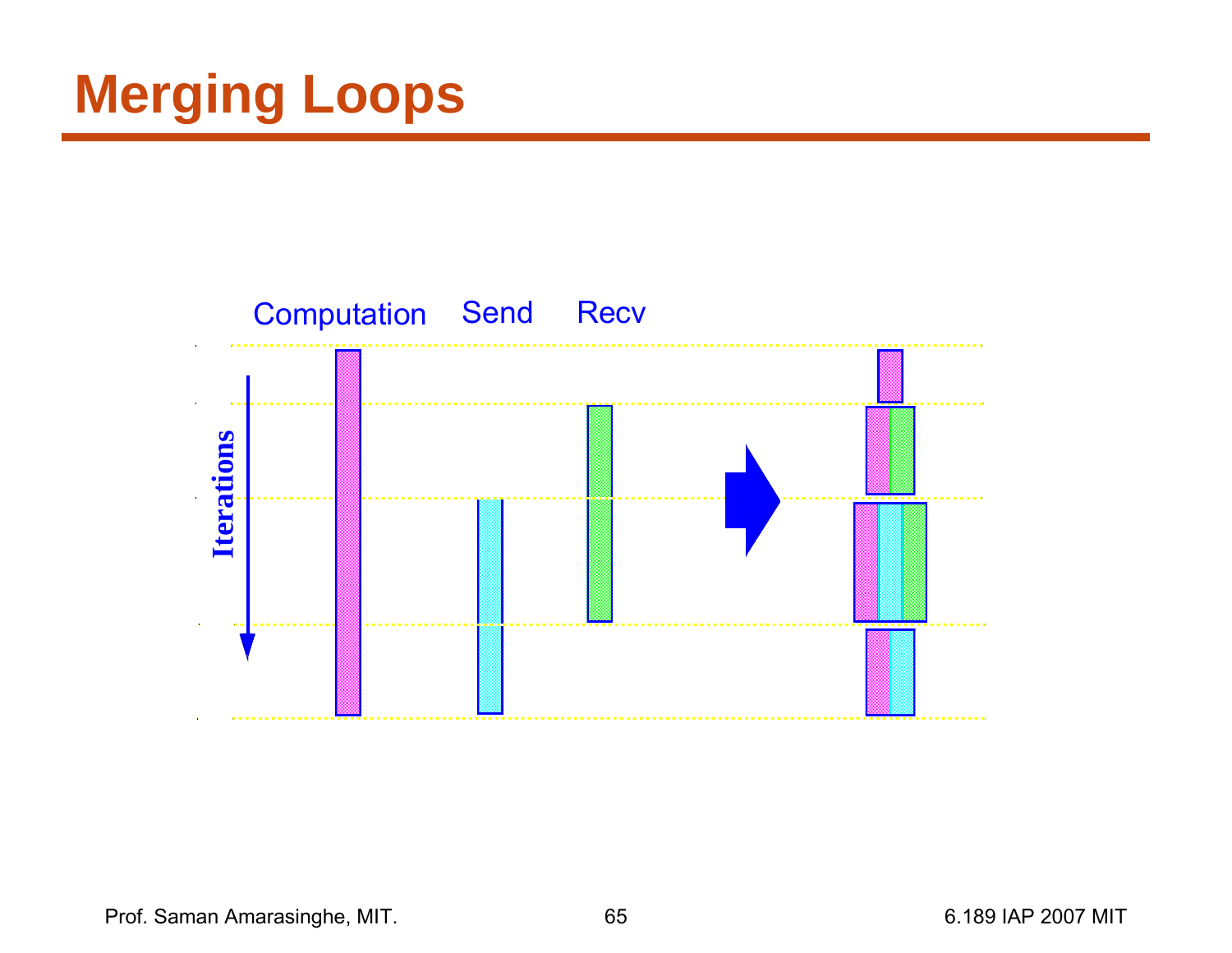## **Merging Loop Nests**

```
if p == 1 then
  X[p] =...
  for pr = p + 1 to n do
       send X[p] to iteration (pr, p) in processor pr
if p >= 2 and p <= n - 1 then
  X[p] =...
  for pr = p + 1 to n do
       send X[p] to iteration (pr, p) in processor pr
  for j = 1 to p - 1 do
       receive X[j] from iteration (j) in processor j
       ... = X[j]
if p == n then
  X[p] =...
  for j = 1 to p - 1 do
       receive X[j] from iteration (j) in processor j
       \cdot \cdot \cdot = X[i]
```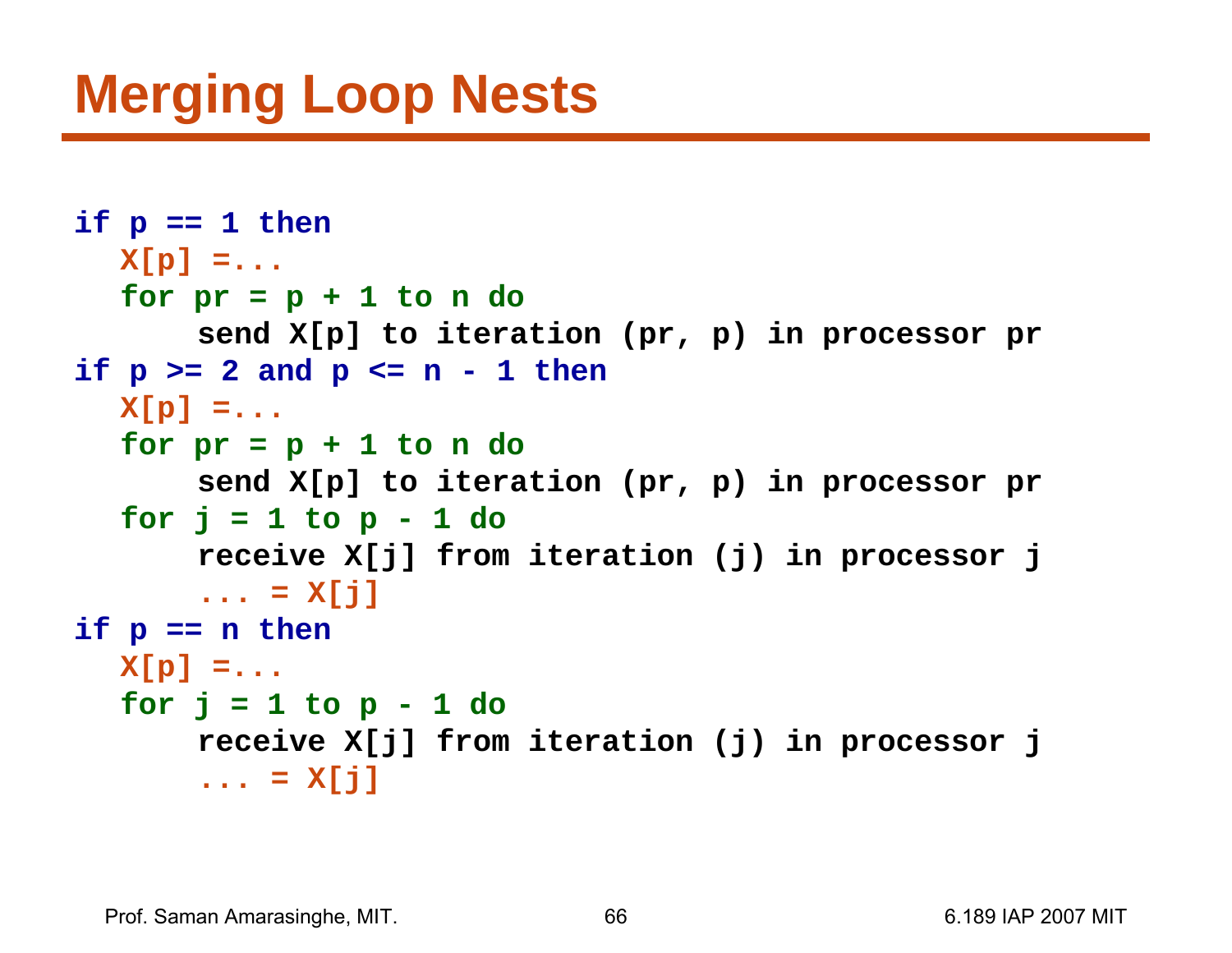# **Communication Optimizations**

- Eliminating redundant communication
- ●Communication aggregation
- Multi-cast identification
- Local memory management